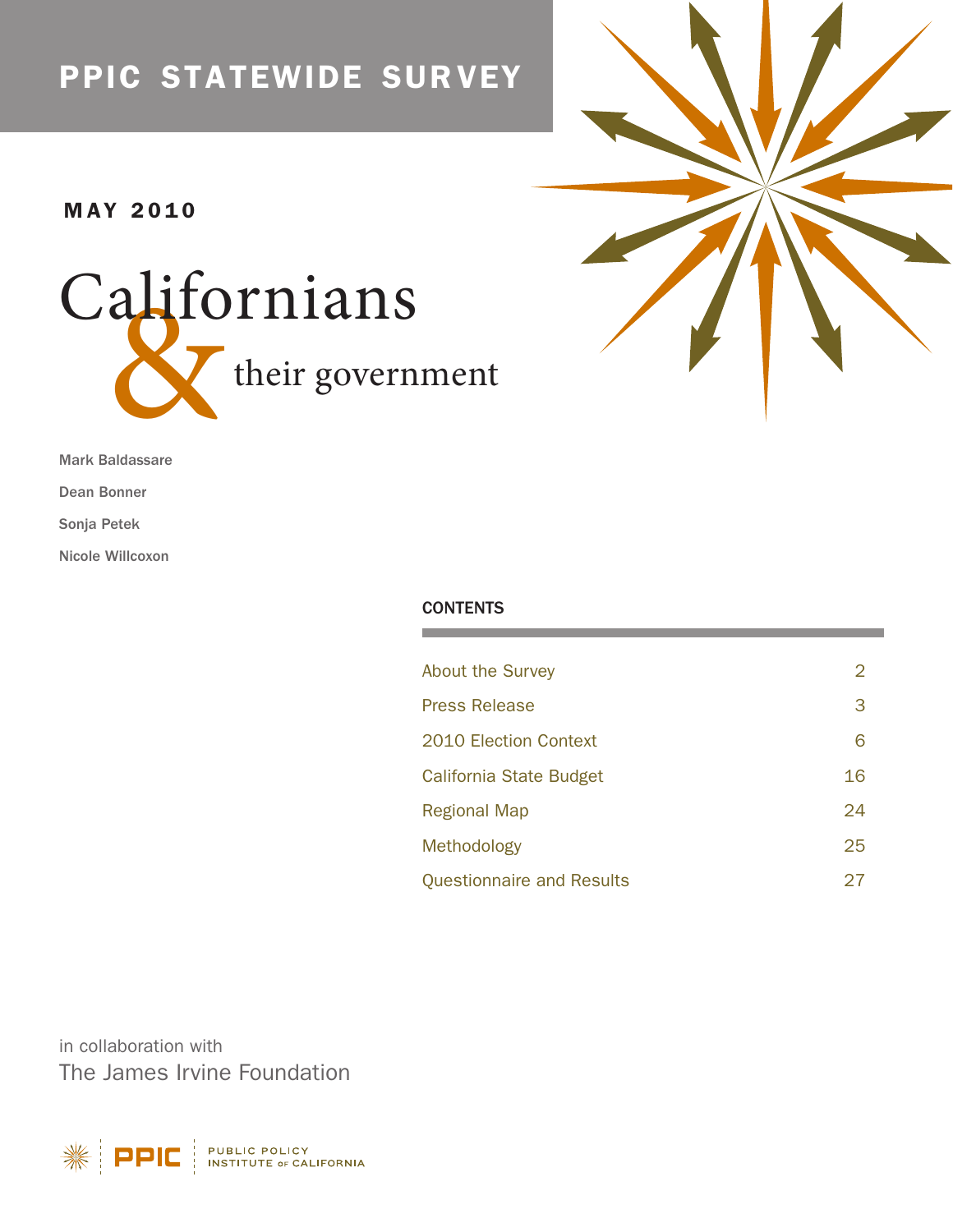# <span id="page-1-0"></span>ABOUT THE SURVEY

The PPIC Statewide Survey series provides policymakers, the media, and the public with objective, advocacy-free information on the perceptions, opinions, and public policy preferences of California residents. Inaugurated in April 1998, this is the 107th PPIC Statewide Survey in a series that has generated a database of responses from more than 228,000 Californians.

This survey is the 41st in the *Californians and Their Government* series, which is conducted periodically to examine the social, economic, and political trends that influence public policy preferences and ballot choices. The series is supported with funding from The James Irvine Foundation. This survey seeks to raise public awareness, inform decisionmakers about public opinions, and stimulate public discussion and debate about important state and national issues.

This survey was conducted in the weeks prior to the June primary and as the 2010 election season gets into full swing; as the weak economy and high unemployment continue to weigh on the minds of Californians; and as more grim news about the state's budget deficit—that revenues will not meet projections in the May budget revision—is released. The national backdrop includes President Obama and Congress debating Wall Street reform and considering whether to address comprehensive immigration reform and new climate change policies this year.

This survey presents the responses of 2,003 adult residents throughout the state, interviewed in English or Spanish and reached by landline or cell phone. It includes findings on these topics:

- **The 2010 elections, including Republican primary likely voter preferences for gubernatorial and** senate candidates; likely voters' preferences regarding Proposition 14 on the June ballot and potential match-ups in the gubernatorial and senate general elections; and attention to news about gubernatorial candidates. We also examine perceptions and preferences regarding two issues—marijuana and water policy—that will be on the November ballot. The survey looks at residents' overall mood and outlook for California, and approval ratings of state and federal elected officials.
- The 2010–11 California budget, including perceptions of the seriousness of the multibilliondollar budget deficit and preferred methods for dealing with it; satisfaction with the governor's budget proposal; and concerns about spending cuts and whether tax increases should have been included in that proposal. The survey also examines Californians' willingness to pay higher taxes to maintain funding for major state programs; perceptions about potential new revenue sources; and support for fiscal reforms being discussed in the legislature.
- Time trends, national comparisons, and the extent to which Californians—based on their political party affiliation, region of residence, race/ethnicity, and other demographics—may differ in their perceptions, attitudes, and preferences regarding the 2010 elections and state budget issues.

This report may be downloaded free of charge from our website [\(www.ppic.org\)](http://www.ppic.org/). For questions about the survey, please contact [survey@ppic.org.](mailto:survey@ppic.org) Try our PPIC Statewide Survey interactive tools online at [http://www.ppic.org/main/survAdvancedSearch.asp.](http://www.ppic.org/main/survAdvancedSearch.asp)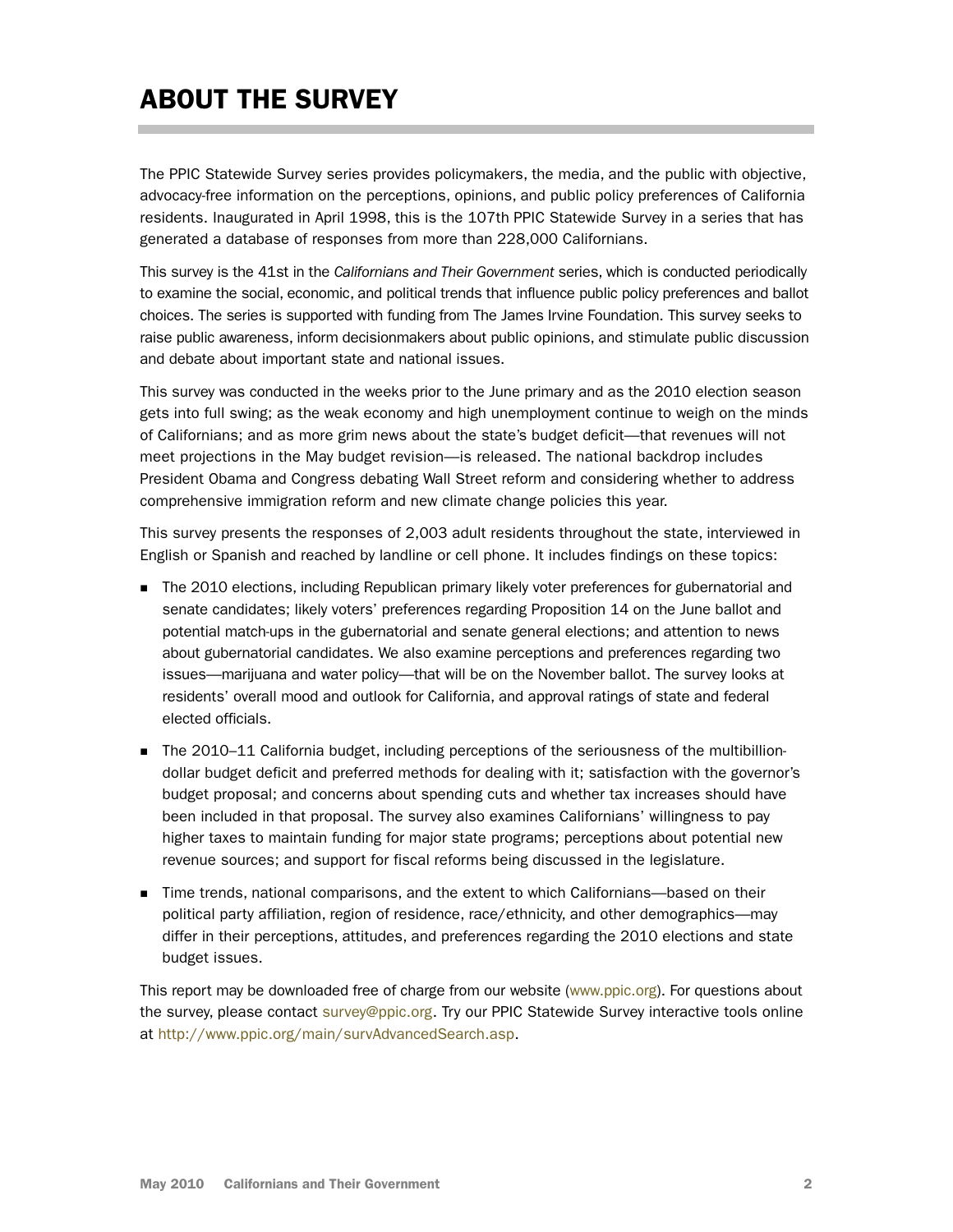Linda Strean 415-291-4412 Andrew Hattori 415-291-4417

# <span id="page-2-0"></span>NEWS RELEASE

EMBARGOED: Do not publish or broadcast until 9:00 p.m. PDT on Wednesday, May 19, 2010.

Para ver este comunicado de prensa en español, por favor visite nuestra página de internet: http://www.ppic.org/main/pressreleaseindex.asp

# PPIC STATEWIDE SURVEY: CALIFORNIANS AND THEIR GOVERNMENT

# Stunning Drop in Whitman's Support Transforms GOP Race for Governor

FIORINA, CAMPBELL IN DEAD HEAT WHILE DEVORE'S SUPPORT DOUBLES

SAN FRANCISCO, May 19, 2010—Support for Meg Whitman has plummeted 23 points since March, and she is now in a far closer race with Steve Poizner to become the Republican nominee for governor. These are among the results of a statewide survey released today by the Public Policy Institute of California (PPIC) with support from The James Irvine Foundation.

Less than a month before the June primary, Whitman leads Poizner 38 percent to 29 percent among Californians likely to vote in the Republican primary. A third of likely voters (31%) are undecided. In January, Whitman led Poizner by 30 points (41% Whitman, 11% Poizner, 44% undecided) and in March, by 50 points (61% Whitman, 11% Poizner, 25% undecided).

Whitman's support has dropped at least 17 points across all demographic groups, with the sharpest declines among those who are not college graduates (29 points) and those whose annual household incomes are at least \$80,000 (28 points). Support for Poizner has increased sharply across demographic groups, but a plurality in each group would still vote for Whitman.

The Republican senate primary race is also close, with Carly Fiorina (25%) and Tom Campbell (23%) deadlocked, as they were in March (24% Fiorina, 23% Campbell), and support doubling for Chuck DeVore (16% today, 8% March) among GOP likely voters. Thirty-six percent are undecided. Fiorina and Campbell have similar levels of support among men (29% Fiorina, 25% Campbell, 17% Devore), with 29 percent undecided. Support for the two candidates is also similar among women (21% Fiorina, 20% Campbell, 14% DeVore), but 44 percent of women are still undecided.

"This election is very much in flux," says Mark Baldassare, PPIC president and CEO. "Voters are alienated. Republicans are struggling to figure out what to do about it and what their party stands for. The Democrats—with their candidates unchallenged—aren't going through this soul searching."

# 60 PERCENT FAVOR PROPOSITION 14

In contrast to the closely contested candidate races, there is strong majority support for one ballot issue: primary reform. Proposition 14 would change the primary process so that the top two vote-getters regardless of party—would advance to the general election. Among likely voters, 60 percent support Proposition 14, 27 percent oppose it, and 13 percent are undecided. Support is up 4 points from March.

Likely voters were asked whether it is important to them that voters be able to choose any candidate, regardless of party. A large majority (81%) say it is very important (51%) or somewhat important (30%).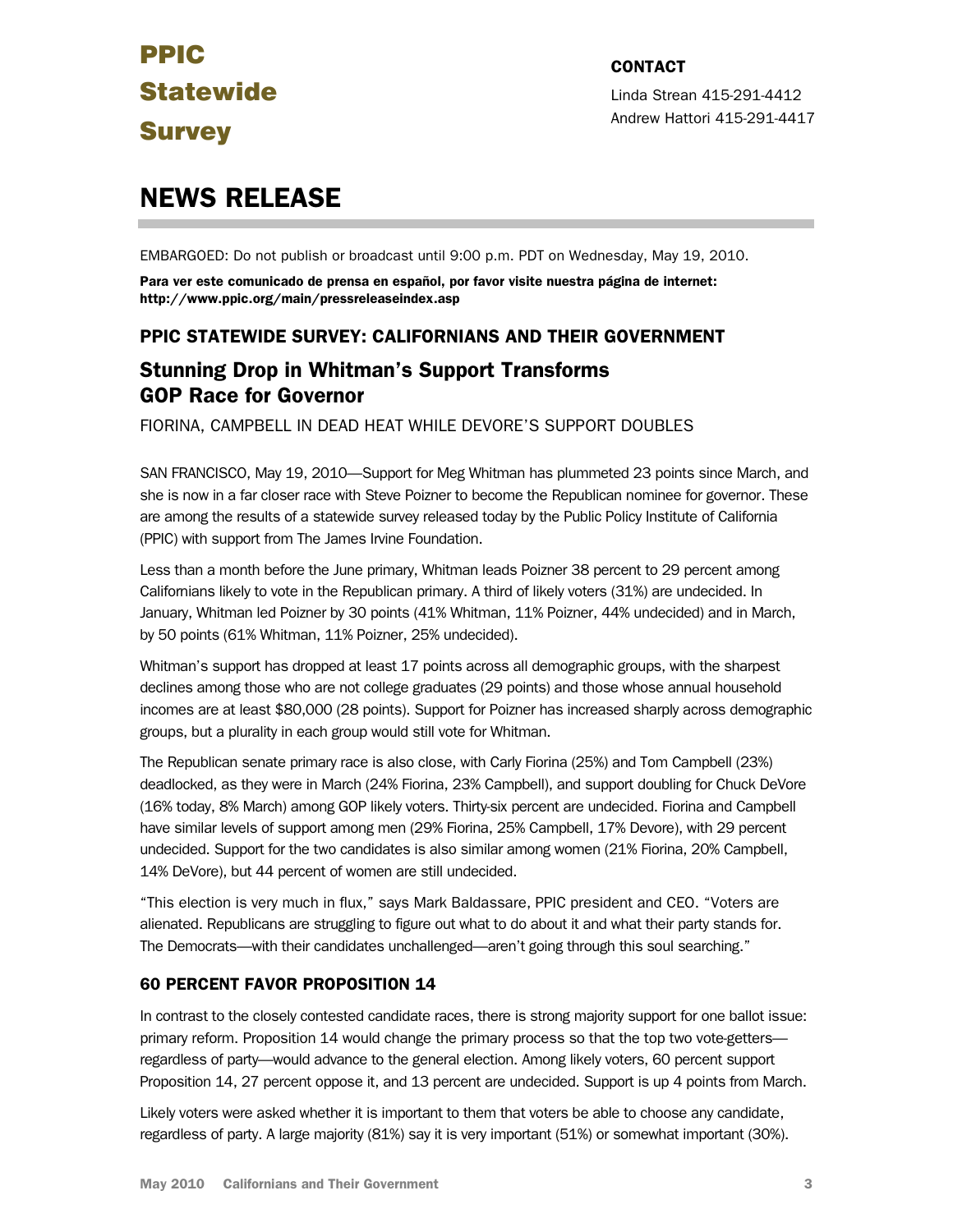A solid majority of likely voters also think either major changes (36%) or minor ones (35%) should be made to the primary system, with 23 percent saying the system is fine as it is.

#### NOVEMBER MATCHUPS: BROWN EDGES AHEAD OF WHITMAN, STILL LEADS POIZNER

Looking ahead to a potential matchup in the general election, Democrat Jerry Brown has a slim lead over Republican Whitman among likely voters (42% to 37%), with 21 percent undecided. Whitman led Brown by a similar margin in March (44% Whitman, 39% Brown), while Brown was ahead in January (41% Brown, 36% Whitman). Strong majorities of Democrats support Brown (70%) and Republicans support Whitman (69%), with independents split (38% Brown, 34% Whitman, 28% undecided).

Brown leads in a matchup with Poizner (45% to 32%), with 23 percent undecided. Brown led by similar margins the last three times PPIC asked this question. Brown has strong support among Democrats (74%) and Poizner has strong support among Republicans (65%). Independents prefer Brown (40% to 27%), although a third (33%) are undecided.

#### BOXER REGAINS LEAD IN MATCHUPS WITH FIORINA, CAMPBELL

Incumbent Democratic Senator Barbara Boxer leads each of the potential Republican senate nominees in hypothetical matchups. She is ahead of Campbell 46 percent to 40 percent. Both Boxer and Campbell maintain strong partisan support: 77 percent of Democratic likely voters prefer Boxer and 79 percent of Republicans support Campbell. But independents' preferences have shifted (January: 42% Boxer, 37% Campbell; March: 32% Boxer, 48% Campbell). Today they prefer Boxer by 13 points (48% to 35%).

Boxer leads Fiorina 48 percent to 39 percent. Partisans continue to strongly prefer their party's candidate (82% of Democrats support Boxer, 78% of Republicans support Fiorina), while independents have shifted back into Boxer's corner (44% Boxer, 33% Fiorina); they preferred Fiorina in March (January: 48% Boxer, 40% Fiorina; March: 35% Boxer, 41% Fiorina).

In results that have been similar since January, Boxer leads DeVore (50% to 39%) in a November matchup and has the support of just under half of independents (48%).

How do likely voters feel about the way Boxer is handling her job? Half (50%) approve, similar to January. Democrats (77%) and independents (53%) approve, while Republicans overwhelmingly disapprove (79%). Boxer's approval rating is similar to that of Senator Dianne Feinstein (53%), who is not up for re-election.

#### LEGALIZE MARIJUANA? CALIFORNIANS ARE DIVIDED

Voters will also make the choice in November of whether to legalize marijuana and allow it to be regulated and taxed. They are divided about legalization, with 49 percent of likely voters in favor of this change in the law and 48 percent opposed. Results among all adults were similar: 48 percent favor legalization, and 49 percent are opposed. There are stark differences across political and demographic groups:

- **Majorities of Democrats (56%) and independents (55%) favor legalization.** Thirty-four percent of Republicans are in favor.
- **Most San Francisco Bay Area residents (56%) are in favor.** Residents in other regions are either divided or opposed.
- **Most Latinos (62%) oppose legalization.** A majority of whites (56%) are in favor.
- **Men (54%) are more likely to be in favor.** Less than half  $(42%)$  of women favor legalization.
- **Support for legalization decreases with age.** 56 percent of adults aged 18–34 are in favor compared to 42 percent aged 55 and older.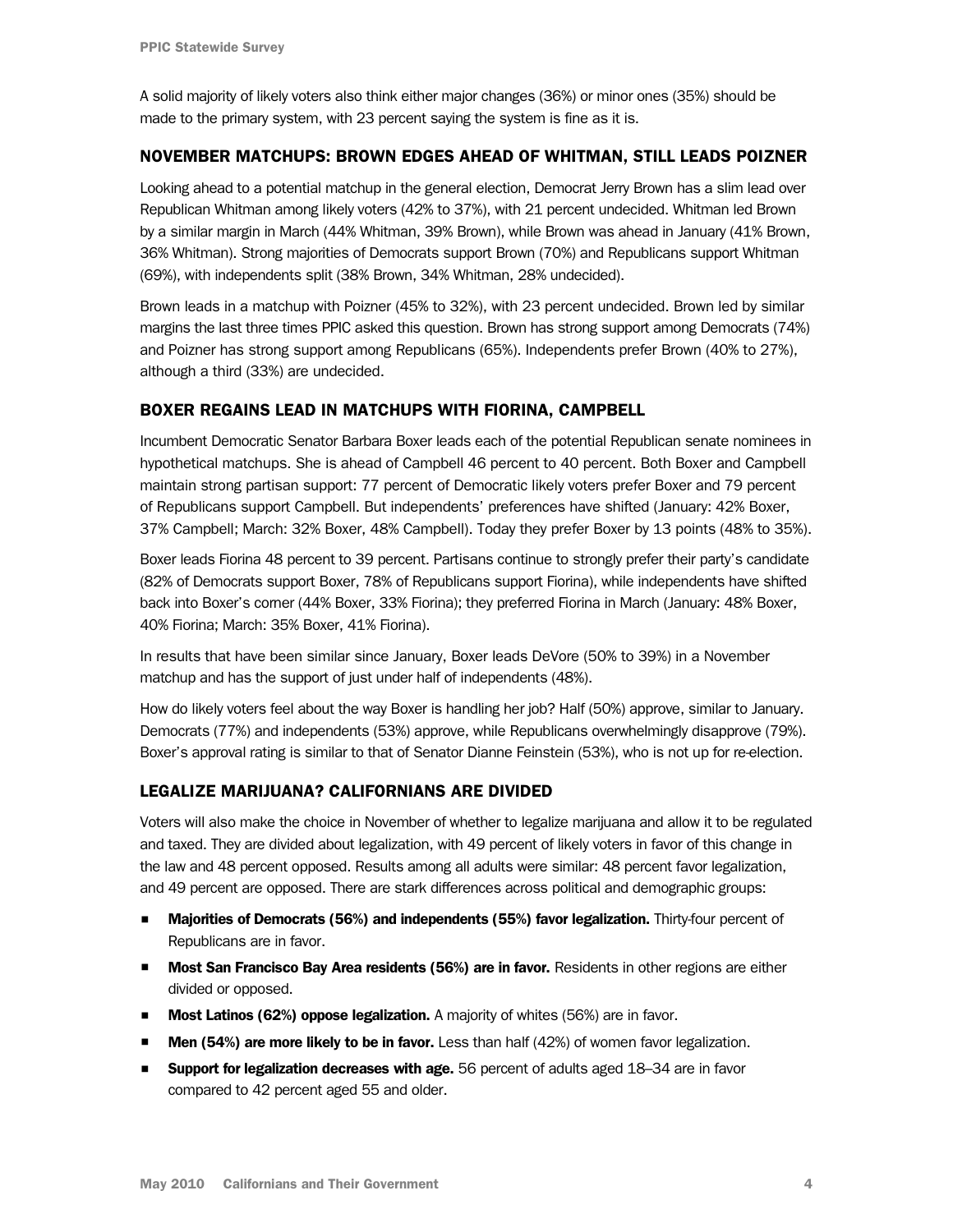When asked about use of marijuana for medical purposes—an issue in cities where there have been disputes about dispensaries—76 percent say it should be allowed, with strong majorities of Democrats (82%), independents (80%), and Republicans (68%) holding this view.

# THE BUDGET: RESIDENTS AGREE IT'S A PROBLEM, DISAGREE ABOUT SOLUTION

With the state facing a \$19 billion budget deficit, a record-high 81 percent of Californians say the state budget situation is a big problem. But they are divided-as they were in March---on how to fill the budget gap: 42 percent prefer doing so through a mix of spending cuts and tax increases, while 39 percent would rely mainly on spending cuts. Far fewer would fill the gap mostly through tax increases (7%) or feel it is fine to borrow money and run a deficit (6%).

Residents are also divided over Schwarzenegger's May budget revision for the next fiscal year, which proposes big cuts in health and human services, as well as cutting spending for prisons and state employee compensation. The governor says his plan will maintain spending levels for K–12 education and increase funding for higher education. The plan includes no new taxes. After reading a brief description of the plan to 829 survey respondents, PPIC finds that 46 percent of Californians are satisfied with the plan and 43 percent are dissatisfied. Most Californians are concerned (40% very concerned, 40% somewhat concerned) about the impact of spending cuts in the governor's plan. Yet they are divided (46% yes, 49% no) about whether tax increases should be included.

Of the four main spending categories of the state budget, Californians are the most willing to consider a tax increase to spare K–12 education from budget cuts (69%), while just over half would pay higher taxes to maintain current funding levels for higher education (54%) or for health and human services (54%). A large majority (79%) opposes paying higher taxes to spare prisons and corrections from budget cuts.

Californians would consider some other ways to raise revenues: 67 percent favor raising the top rate of the state income tax paid by the wealthiest Californians and 58 percent would favor raising state taxes paid by California corporations. Residents are much less likely to support extending the state sales tax to services that are not currently taxed (35%) or increasing the vehicle license fee (28%).

# HALF FAVOR LOWERING THRESHOLD FOR BUDGET PASSAGE TO SIMPLE MAJORITY

A number of reforms are being proposed to improve state government. One of the most discussed is lowering the supermajority vote requirement to pass a state budget to a simple majority. Half (51%) of Californians say it would a good idea to lower the threshold for budget passage and keep the supermajority requirement for passing state taxes. Less than half (47%) favor lowering the two-thirds vote requirement to a simple majority for both the state budget and state taxes.

# MORE KEY FINDINGS

■ Governor's job approval rating sinks to new record, federal officials fare better[—pages 8, 9](#page-7-0)

Schwarzenegger's rating drops (23%), the legislature's (16%) is near its lowest point—and a recordhigh 73 percent say the two will be unable to work together and accomplish a lot this year.

**Rains don't diminish importance of water bond**—page  $14$ 

Months of above-average rainfall have not changed overall perceptions of the state's water situation: Forty-two percent say the water supply in their part of the state is a big problem. Most say passage of an \$11.1 billion water bond is very (42%) or somewhat (28%) important.

# ■ Reform ideas get strong support[—page 22](#page-21-0)

Strong majorities support the idea of requiring the legislature to practice pay-as-you-go budgeting (78%), develop a two-year spending plan (77%), and forfeit pay and per-day allowance when the state budget is late (75%).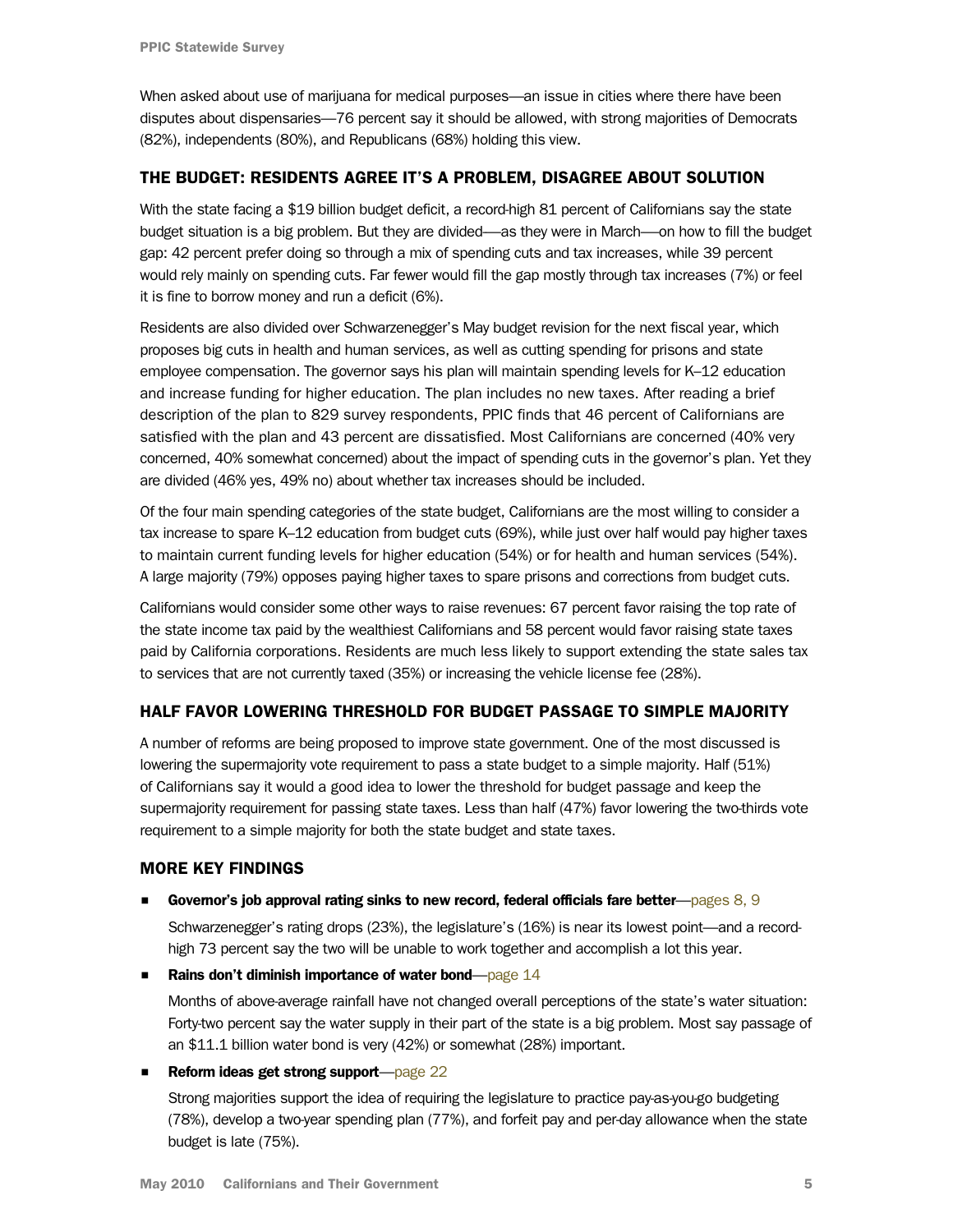### <span id="page-5-0"></span>KEY FINDINGS

- Californians' mood of gloom continues: Majorities say the state is headed in the wrong direction, is in a serious recession, and can expect bad economic times ahead. Half name jobs and the economy as the most important issue facing the state. [\(page 7\)](#page-6-0)
- The governor's approval rating has reached a new low and legislative ratings remain near record lows. President Obama and Congress fare better, but the president has much higher ratings than does Congress. Senators Boxer and Feinstein both garner approval of half of Californians. [\(pages 8, 9\)](#page-7-0)
- In the gubernatorial primary, Meg Whitman's 50-point lead over Steve Poizner in March has dropped to 9 points today among Republican primary likely voters. In the Republican senate primary, Tom Campbell and Carly Fiorina remain deadlocked while Chuck DeVore has gained support. [\(page 10\)](#page-9-0)
- Proposition 14, which would change the primary election process, enjoys the support of six in 10 likely voters. [\(page 11\)](#page-10-0)
- In potential fall matchups in the governor's race, Democrat Jerry Brown has a 5-point lead over Meg Whitman and leads Steve Poizner by 13 points. In the senate contest, Barbara Boxer leads Tom Campbell, Carly Fiorina, and Chuck DeVore. [\(pages 12, 13\)](#page-11-0)
- **Looking ahead to November election issues,** four in 10 Californians say it is very important that voters pass an \$11.1 billion water bond. Californians are divided on whether marijuana should be legalized but strong majorities think it should be allowed for medical purposes. [\(pages 14, 15\)](#page-13-0)



#### Republican Gubernatorial Primary





#### Approval Ratings of State Elected Officials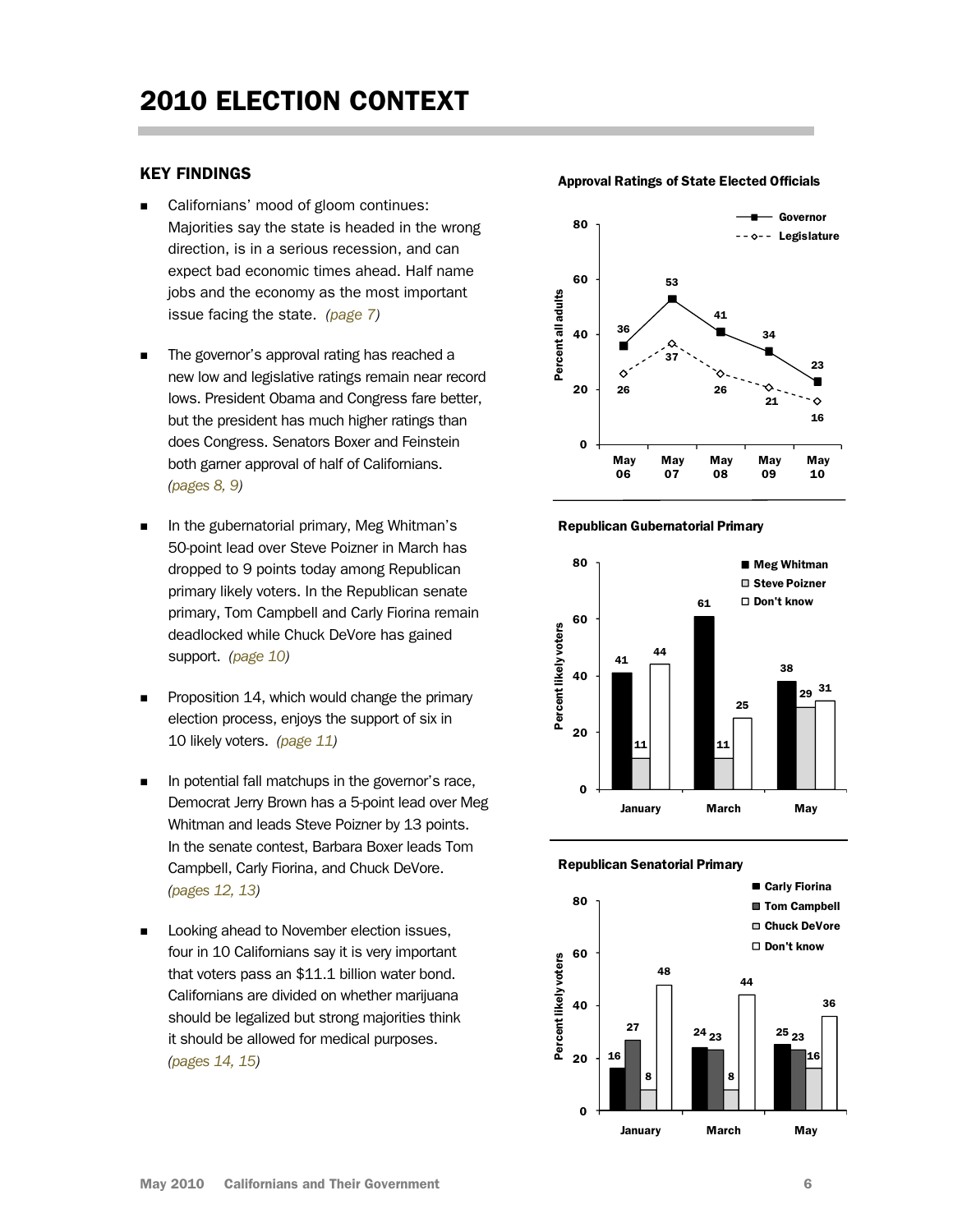### <span id="page-6-0"></span>OVERALL MOOD

With a 12.6 percent unemployment rate in the state, California residents continue to cite jobs and the economy (53%) as the most important issue Californians face today. Far fewer mention the state budget (15%), education and schools (10%), immigration (9%), or healthcare (3%). Mention of the state budget has increased 4 points since March, and is similar to last May (14%). Adults today are somewhat more likely to say immigration is the most important issue (3% March, 9% today), and the share citing education is similar to March (12% March, 10% today). The percentage naming jobs and economy has decreased 4 points since March (57%), and is similar to last May (54%). Jobs and the economy continues to top the list of concerns across parties, regions, and demographic groups.

| Top five issues mentioned           | <b>All Adults</b> |     |     |     |                      |
|-------------------------------------|-------------------|-----|-----|-----|----------------------|
|                                     |                   | Dem | Rep | Ind | <b>Likely Voters</b> |
| Jobs, economy                       | 53%               | 55% | 42% | 57% | 51%                  |
| State budget, deficit, taxes        | 15                | 13  | 24  | 15  | 19                   |
| <b>Education, schools</b>           | 10                | 13  |     | 9   | 8                    |
| Immigration, illegal<br>immigration | 9                 | 5   | 14  | 6   | 9                    |
| Health care, health costs           | 3                 | 4   | 1   | 4   | 3                    |

#### "Thinking about the state as a whole, what do you think is the most important issue facing people in California today?"

Nine in 10 Californians say the state is in an economic recession, with 55 percent calling it a serious recession, 28 percent calling it a moderate recession, and 7 percent a mild one; 9 percent say the state is not in a recession. Across parties, a majority of Republicans (62%) and Democrats (55%) call the recession serious, with fewer than half of independents (47%) holding this view. Whites (59%) are more likely than Latinos (47%) to say the state is in a serious recession. More than half across regions call the recession serious.

Pessimism about the state's economic future continues: two in three adults say bad financial times lie ahead over the next year. Across parties, Republicans (76%) are most likely to say bad times are ahead, followed by independents (65%) and Democrats (64%). Regionally, residents of the Central Valley (66%), Other Southern California region (66%), and Los Angeles (64%) hold similar views about bad economic times ahead, with San Francisco Bay Area residents slightly less pessimistic (59%). Whites (71%) are far more likely than Latinos (49%) to predict bad times. Those with annual household incomes under \$40,000 are much less likely (55%) to have a negative outlook than those with incomes of \$80,000 or more (74%). The expectation of bad times ahead increases as age and education rise.

Asked about the direction of the state, adults reiterate negative views: 77 percent say it is heading in the wrong direction. At least two-thirds across party, region, and demographic groups hold this view.

| the next 12 months we will have good times financially or bad times?" |                   |                   |                                         |                       |                                            |                      |  |
|-----------------------------------------------------------------------|-------------------|-------------------|-----------------------------------------|-----------------------|--------------------------------------------|----------------------|--|
|                                                                       |                   |                   |                                         |                       |                                            |                      |  |
|                                                                       | <b>All Adults</b> | Central<br>Vallev | <b>San Francisco</b><br><b>Bay Area</b> | Los<br><b>Angeles</b> | <b>Other Southern</b><br><b>California</b> | <b>Likely Voters</b> |  |
| Good times                                                            | 28%               | 24%               | 29%                                     | 29%                   | 28%                                        | 22%                  |  |
| <b>Bad times</b>                                                      | 65                | 66                | 59                                      | 64                    | 66                                         | 71                   |  |
| Don't know                                                            |                   | 10                | 12                                      |                       | 6                                          |                      |  |

#### "Turning to economic conditions in California, do you think that during the next 12 months we will have good times financially or bad times?"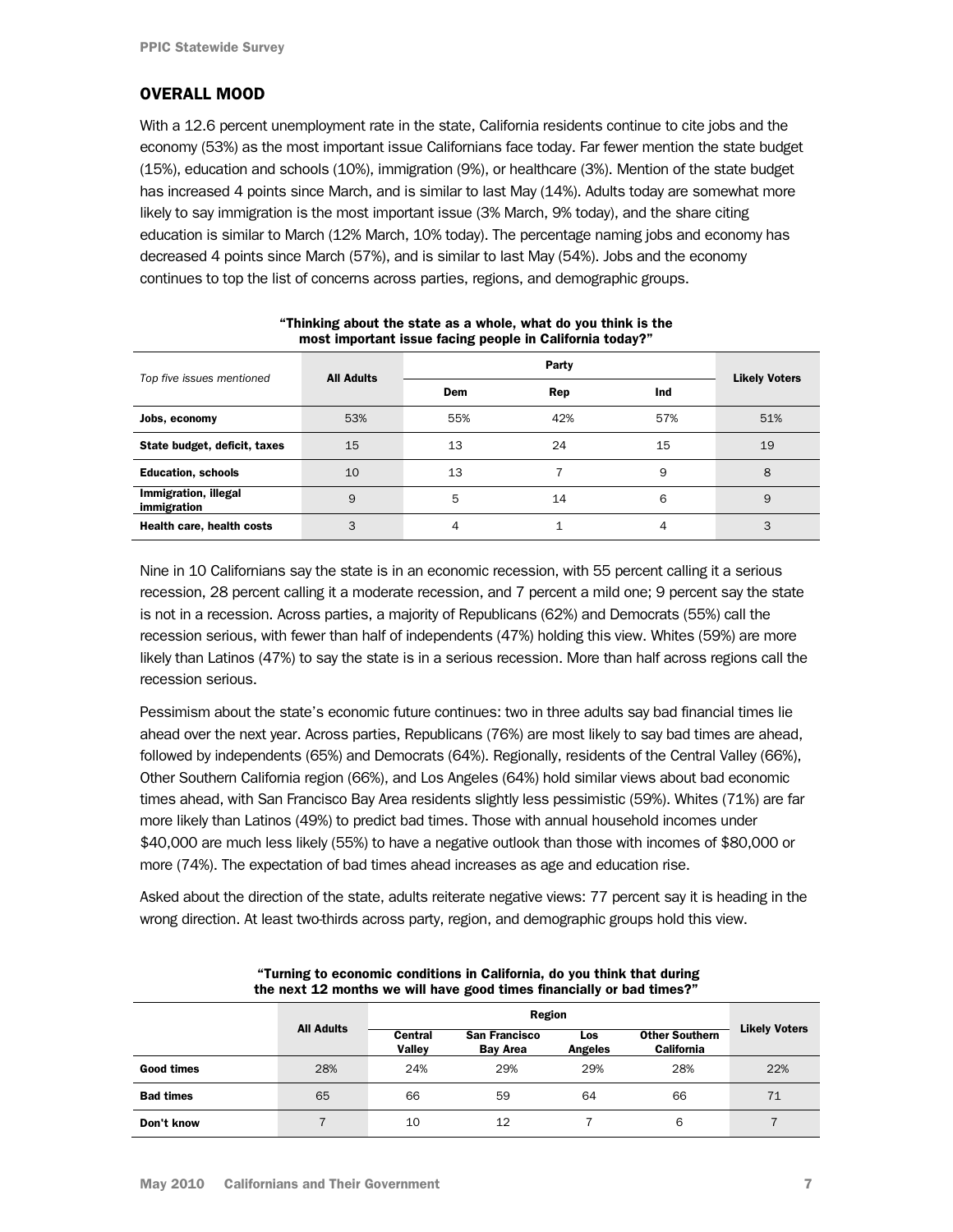# <span id="page-7-0"></span>GOVERNOR AND LEGISLATURE

Accompanying Californians' negative view of the state's economic situation are low approval ratings for state leaders. Governor Schwarzenegger's 23-percent approval rating is a new record low, and his disapproval score reaches a new record high (65%). Approval for the governor last May was 11 points higher (34%). Democrats (73%) are the most likely to disapprove of the governor, and six in 10 in his own party disapprove (63%). Sixty-two percent of independents disapprove. More than six in 10 across regions disapprove of the governor: Residents of Los Angeles (68%) are most likely to disapprove, and San Francisco Bay Area (61%) residents least likely. Latinos (74%) give the governor the highest disapproval rating across demographic groups; 61 percent of whites disapprove. Seven in 10 who think the state is headed in the wrong direction or that bad economic times are ahead also disapprove of the governor.

The state legislature fares even worse, with seven in 10 residents disapproving its job performance and only 16 percent approving, near the record low of 14 percent reached in March. Likely voters (80%) are even more negative about the legislature. An overwhelming percentage of Republicans (85%) disapprove as do three in four Democrats (73%) and independents (74%). At least seven in 10 across regions disapprove. Latinos (61%) are far less likely than whites (78%) to disapprove. Adults aged 18–34 (59%) are far less likely to disapprove than those aged 55 and older (79%). Majorities across demographic groups disapprove of the legislature's job performance.

|                                                                            |                   | <b>All Adults</b> |     | Party |     | Likely        |
|----------------------------------------------------------------------------|-------------------|-------------------|-----|-------|-----|---------------|
|                                                                            |                   |                   | Dem | Rep   | Ind | <b>Voters</b> |
| Arnold Schwarzenegger is<br>handling his job as governor<br>of California? | Approve           | 23%               | 19% | 26%   | 24% | 24%           |
|                                                                            | <b>Disapprove</b> | 65                | 73  | 63    | 62  | 66            |
|                                                                            | Don't know        | 12                | 8   | 11    | 14  | 10            |
| the California Legislature<br>is handling its job?                         | Approve           | 16                | 16  | 5     | 16  | 11            |
|                                                                            | <b>Disapprove</b> | 72                | 73  | 85    | 74  | 80            |
|                                                                            | Don't know        | 12                | 11  | 10    | 10  | 9             |

"Overall, do you approve or disapprove of the way that…"

Low approval ratings for state leaders are reflected in a general perception that the governor and legislature will not be able to work together and accomplish much this year. As the 2010-2011 budget negotiations loom, a record low 19 percent say the two sides will accomplish a lot, and a record high 73 percent say they won't. The perception that the governor and legislature will not work together has increased 8 points since January and 20 points since January 2009. More than six in 10 across political and demographic groups do not believe they will be able to work together to accomplish a lot this year.

| be able to work together and accomplish a lot this year, or not? |                   |     |       |     |                      |  |  |
|------------------------------------------------------------------|-------------------|-----|-------|-----|----------------------|--|--|
|                                                                  | <b>All Adults</b> |     | Party |     | <b>Likely Voters</b> |  |  |
|                                                                  |                   | Dem | Rep   | Ind |                      |  |  |
| Yes, will be able to work together                               | 19%               | 16% | 14%   | 18% | 14%                  |  |  |
| No, will not be able to work together                            | 73                | 77  |       | 78  | 80                   |  |  |
| Don't know                                                       | 8                 |     | 9     | 4   | 6                    |  |  |

"Do you think that Governor Schwarzenegger and the state legislature will be able to work together and accomplish a lot this year, or not?"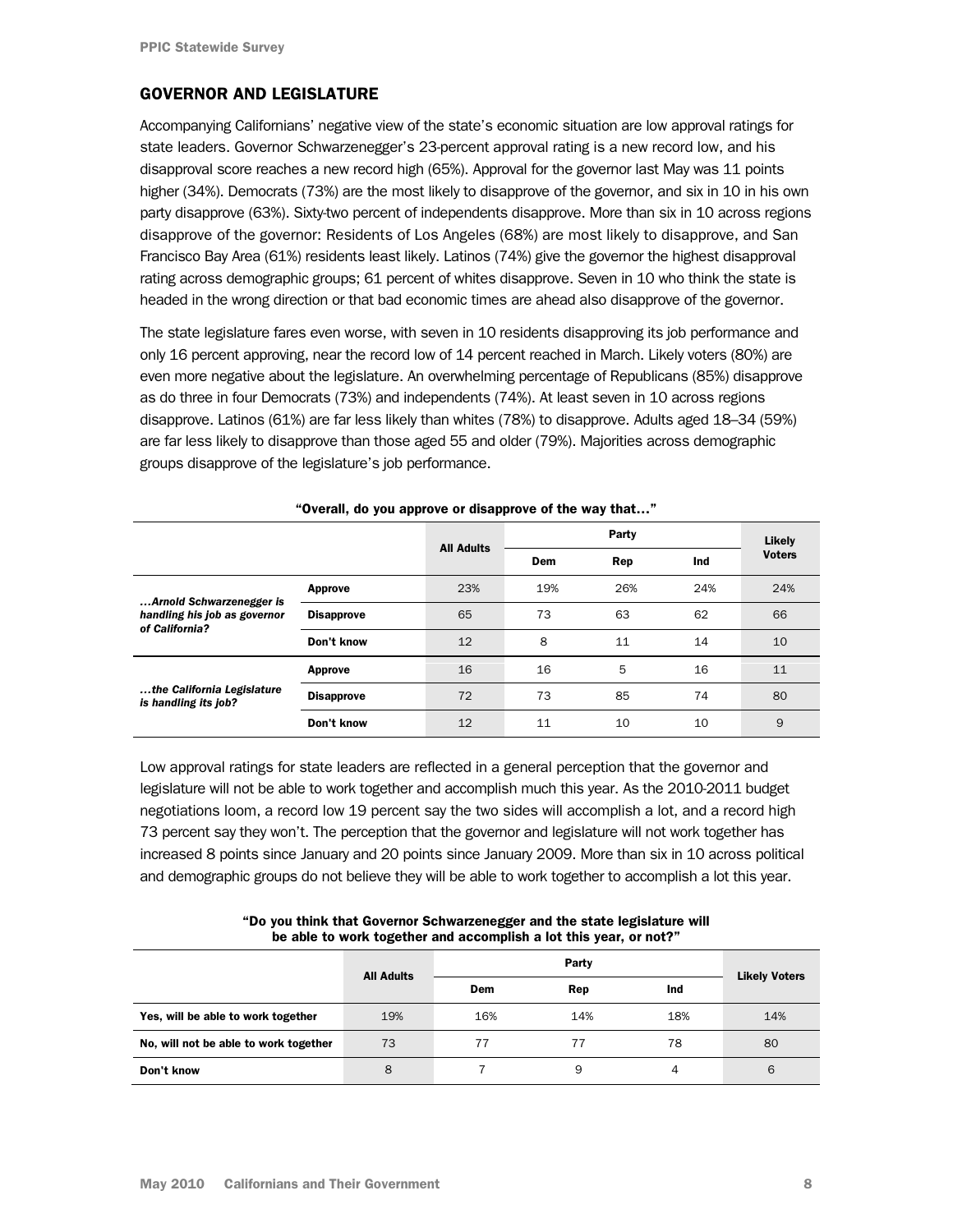# FEDERAL ELECTED OFFICIALS

Californians rate federal leaders much higher than their state leaders. A majority of Californians (59%) approve of President Obama's job performance, similar to March, but a 13-point drop since May 2009. According to an NBC/*Wall Street Journal* poll, Californians continue to approve of Obama more than do adults nationwide (50%). There are sharp partisan differences: Eight in 10 Democrats and six in 10 independents approve of the president, while three in four Republicans do not. Other Southern California residents (47%) are the least likely and Los Angeles residents (70%) the most likely to approve. Whites are divided in their assessments of Obama, but majorities across all other demographic groups approve.

With Congressional elections coming in November, 31 percent of Californians approve of Congress' job performance—far lower than Obama's approval, but higher than adults nationwide (21%), according to the NBC/*Wall Street Journal* poll. Congress' ratings have increased since March (24%), but are down 16 points since last May. Eight in 10 Republicans and two in three independents disapprove of Congress' job performance, compared to 53 percent of Democrats. Forty-four percent of Latinos disapprove of Congress compared to 73 percent of whites. Approval decreases as age, education, and income rise.

|                                                                                  |                   |                   |     |     | Likely |               |
|----------------------------------------------------------------------------------|-------------------|-------------------|-----|-----|--------|---------------|
|                                                                                  |                   | <b>All Adults</b> | Dem | Rep | Ind    | <b>Voters</b> |
| Barack Obama is handling<br>his job as president of the<br><b>United States?</b> | Approve           | 59%               | 81% | 21% | 62%    | 53%           |
|                                                                                  | <b>Disapprove</b> | 37                | 16  | 75  | 34     | 43            |
|                                                                                  | Don't know        | $\overline{4}$    | 3   | 4   | 4      | 4             |
| the U.S. Congress is<br>handling its job?                                        | Approve           | 31                | 38  | 12  | 28     | 26            |
|                                                                                  | <b>Disapprove</b> | 61                | 53  | 81  | 67     | 68            |
|                                                                                  | Don't know        | 8                 | 9   |     | 5      | 6             |

"Overall, do you approve or disapprove of the way that…"

Democratic Senator Barbara Boxer, up for re-election this fall, has a 50-percent approval rating among California adults and likely voters, similar to January. Democrats (77%) and independents (53%) approve of her job performance, while Republicans overwhelmingly do not (13%). Liberals (73%), Latinos (60%), and women (53%) are more likely than conservatives (29%), whites (42%), and men (46%) to approve.

Half of adults and likely voters approve of Democratic Senator Dianne Feinstein, who is not up for reelection this fall. Seven in 10 Democrats approve compared to half of independents and 23 percent of Republicans. Approval of Feinstein varies widely across regions, with approval lowest in the Other Southern California region (40%), and highest in the San Francisco Bay Area (62%).

|                                                             |                   | overally ab you applove of alsapplove of the way that |     |       |     |               |
|-------------------------------------------------------------|-------------------|-------------------------------------------------------|-----|-------|-----|---------------|
|                                                             |                   | <b>All Adults</b>                                     |     | Party |     | Likely        |
|                                                             |                   |                                                       | Dem | Rep   | Ind | <b>Voters</b> |
| Barbara Boxer is handling<br>her job as U.S. senator?       | Approve           | 50%                                                   | 77% | 13%   | 53% | 50%           |
|                                                             | <b>Disapprove</b> | 38                                                    | 14  | 79    | 39  | 44            |
|                                                             | Don't know        | 12                                                    | 9   | 8     | 8   | 6             |
| Dianne Feinstein is<br>handling her job as<br>U.S. senator? | Approve           | 50                                                    | 72  | 23    | 49  | 53            |
|                                                             | <b>Disapprove</b> | 35                                                    | 16  | 66    | 38  | 39            |
|                                                             | Don't know        | 15                                                    | 12  | 11    | 13  | 8             |

"Overall, do you approve or disapprove of the way that…"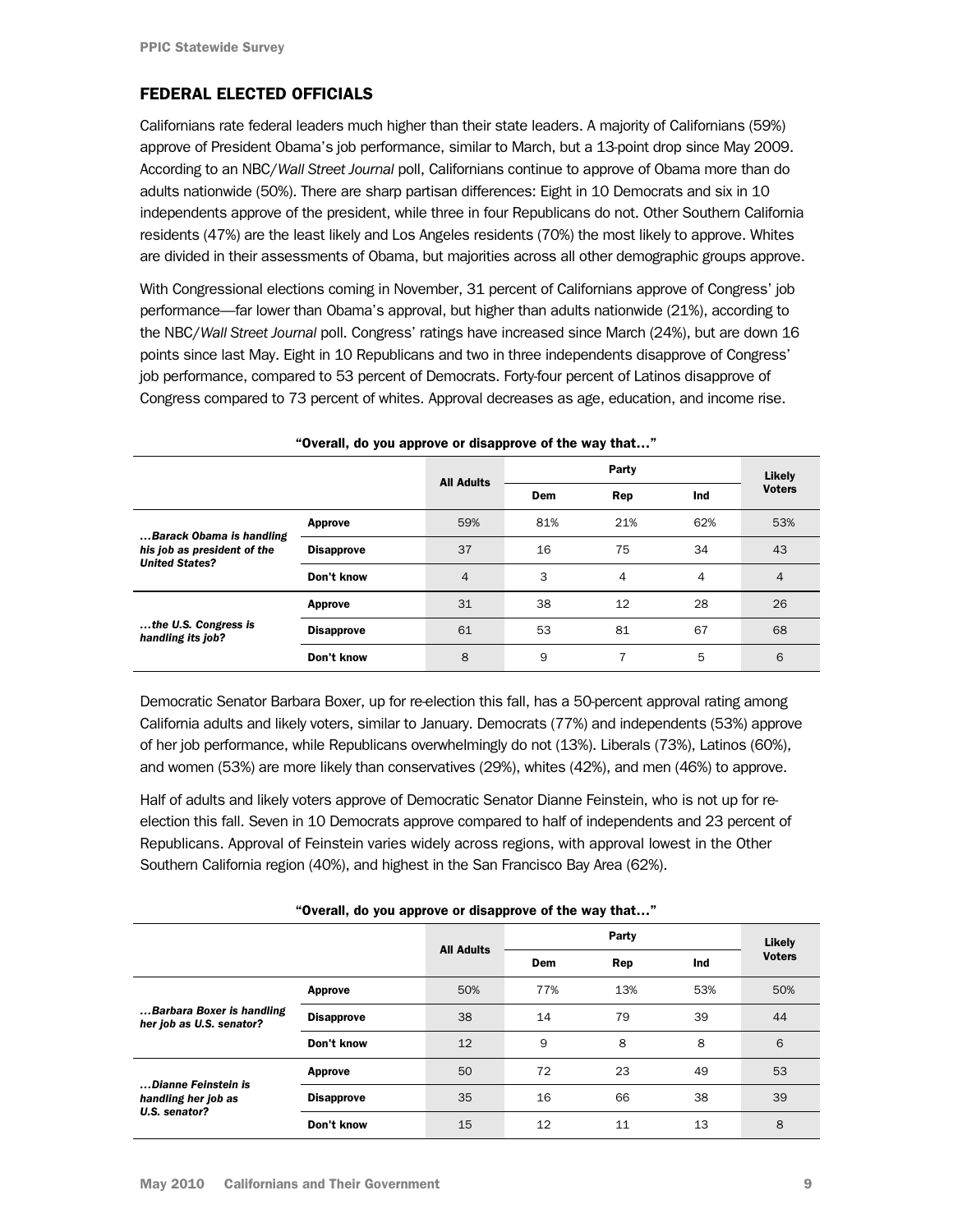#### <span id="page-9-0"></span>JUNE PRIMARY

With the June primaries less than a month away, the race for the Republican gubernatorial nomination has significantly tightened. Although Meg Whitman (38%) still leads Steve Poizner (29%) among Republican primary likely voters, there has been a stunning drop in her support since March. In January, Whitman led Poizner by 30 points (41% to 11%) and in March by 50 points (61% to 11%). Today, three in 10 voters are undecided, up 6 points since March, but far lower than in January (44%). Republican primary likely voters include the 12 percent of independent (decline-to-state) voters who say they will vote a Republican ballot. Decline-to-state voters may also choose a Democratic or nonpartisan ballot.

Whitman has seen a large drop in support among those who are not college graduates (down 29 points) and those with annual household incomes of \$80,000 and above (down 28 points). Her support has also dropped sharply among both men (61% March, 41% today) and women (61% March, 36% today). Across demographic groups, support for Whitman has fallen at least 17 points, while Poizner's support has increased sharply. Despite this drop in support, however, a plurality across demographic groups would still vote for Whitman.

| Republican primary   | <b>All Likely</b>                                                |     | <b>Household Income</b> | Gender       |     |  |
|----------------------|------------------------------------------------------------------|-----|-------------------------|--------------|-----|--|
| likely voters only   | \$80,000<br><b>Voters</b><br><b>Under</b><br>\$80,000<br>or more |     | <b>Men</b>              | <b>Women</b> |     |  |
| <b>Meg Whitman</b>   | 38%                                                              | 38% | 39%                     | 41%          | 36% |  |
| <b>Steve Poizner</b> | 29                                                               | 25  | 35                      | 29           | 29  |  |
| Someone else         | $\overline{2}$                                                   | 2   | 2                       | 3            | 1   |  |
| Don't know           | 31                                                               | 35  | 24                      | 27           | 34  |  |

#### "If the Republican primary for governor were being held today, and these were the candidates, who would you vote for?"

The June Republican senatorial primary race remains close: Carly Fiorina (25%) and Tom Campbell (23%) are still in a dead heat, while Chuck DeVore's support has doubled (8% March, 16% today). Thirty-six percent of Republican primary likely voters remain undecided. Fiorina (29%) and Campbell (25%) hold similar levels of support among men, with 29 percent undecided. Support for Fiorina (21%) and Campbell (20%) is similar among women, with 44 percent of women still undecided. Fewer than three in 10 across income groups support any candidate, with pluralities undecided. All three candidates also hold similar levels of support among those aged 18–54 (22% Fiorina, 21% Campbell, 20% DeVore). Primary voters 55 and older support Fiorina (29%) or Campbell (25%) far more than DeVore (10%), with 35 percent undecided.

| "If the Republican primary for U.S. senator were being held today, |  |  |  |  |  |  |
|--------------------------------------------------------------------|--|--|--|--|--|--|
| and these were the candidates, who would you vote for?"            |  |  |  |  |  |  |
|                                                                    |  |  |  |  |  |  |

| Republican primary   | <b>All Likely</b>        |                          | <b>Household Income</b> | Gender     |              |  |
|----------------------|--------------------------|--------------------------|-------------------------|------------|--------------|--|
| likely voters only   | <b>Voters</b>            | <b>Under</b><br>\$80,000 | \$80,000<br>or more     | <b>Men</b> | Women        |  |
| <b>Carly Fiorina</b> | 25%                      | 23%                      | 27%                     | 29%        | 21%          |  |
| <b>Tom Campbell</b>  | 23                       | 23                       | 23                      | 25         | 20           |  |
| <b>Chuck DeVore</b>  | 16                       | 16                       | 16                      | 17         | 14           |  |
| Someone else         | $\overline{\phantom{0}}$ |                          | 1                       |            | $\mathbf{1}$ |  |
| Don't know           | 36                       | 38                       | 33                      | 29         | 44           |  |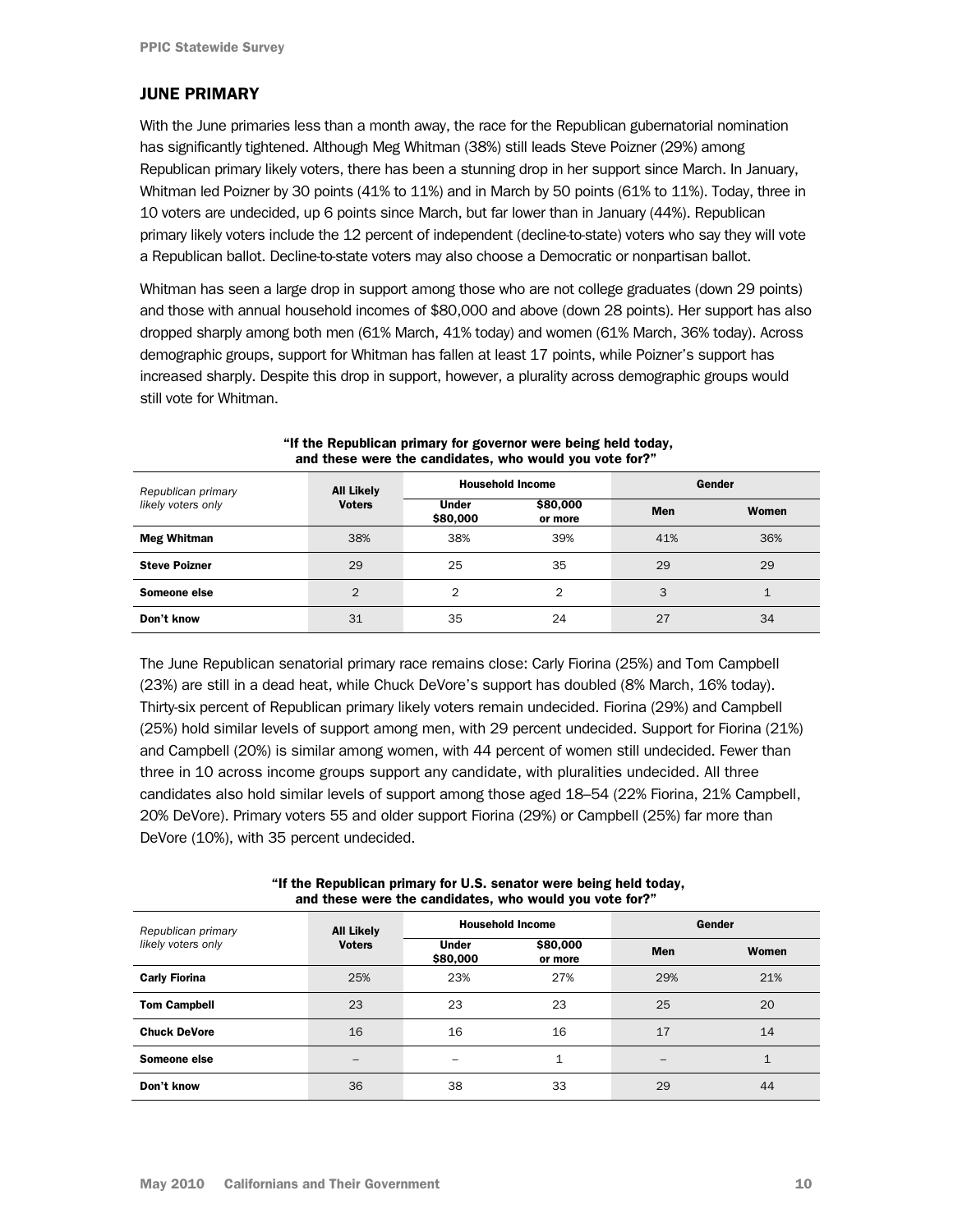### <span id="page-10-0"></span>PROPOSITION 14—CHANGE IN PRIMARY ELECTIONS

Proposition 14—a state constitutional amendment on the June ballot—would change the California primary election process to a top-two-vote-getter system. It would allow voters to choose any candidate regardless of a candidate's or voter's political party. It would ensure that the two candidates receiving the most votes in the primary appear on the general election ballot, regardless of party. A strong majority of likely voters (60%) support this change, with 27 percent saying they would vote no and 13 percent undecided; support has risen 4 points since March. Majorities across parties support Proposition 14, with independents the most likely to say they would vote yes. Moderates (69%) are much more likely than liberals (59%) and conservatives (53%) to say they will vote yes; support among conservatives is similar to March, while support today is higher among liberals and moderates.

| Likely voters only       |                      | <b>Yes</b> | No  | Don't know |
|--------------------------|----------------------|------------|-----|------------|
| <b>All Likely Voters</b> |                      | 60%        | 27% | 13%        |
|                          | <b>Democrats</b>     | 61         | 26  | 13         |
| Party                    | <b>Republicans</b>   | 54         | 33  | 13         |
|                          | Independents         | 67         | 19  | 14         |
|                          | <b>Liberals</b>      | 59         | 27  | 14         |
| Ideology                 | <b>Moderates</b>     | 69         | 18  | 13         |
|                          | <b>Conservatives</b> | 53         | 34  | 13         |
| Age                      | 18-34                | 68         | 27  | 5          |
|                          | $35 - 54$            | 61         | 26  | 13         |
|                          | 55 and older         | 55         | 27  | 18         |

"Proposition 14 is called 'Elections. Increases Right to Participate in Primary Elections…' If the election were held today, would you vote yes or no on Proposition 14?"\*

*[\\*For complete text of proposition question, see p. 29.](#page-28-0)* 

Eighty-one percent of likely voters say the issue of allowing voters to choose any candidate, regardless of party, is very (51%) or somewhat (30%) important. More than half of independents (54%) say this issue is very important—as do half of Republicans (49%) and Democrats (52%), and six in 10 Proposition 14 supporters (62%).

A solid majority of likely voters think either major (36%) or minor changes (35%) should be made to the primary system in California; 23 percent say it needs no changes. Independents (46%) are most likely to say major changes are needed, followed by Democrats (35%) and Republicans (33%). Forty-two percent of moderates, 36 percent of conservatives, and 29 percent of liberals say major changes. A strong majority of likely voters who support Proposition 14 say major (45%) or minor (40%) changes are needed.

|                      | major onangoo, minor onangoo, or io it mio tho way it ion |     |       |                        |     |           |  |  |
|----------------------|-----------------------------------------------------------|-----|-------|------------------------|-----|-----------|--|--|
| Likely voters only   | <b>All Likely</b>                                         |     | Party | Vote on Proposition 14 |     |           |  |  |
|                      | <b>Voters</b>                                             | Dem | Rep   | Ind                    | Yes | <b>No</b> |  |  |
| <b>Major changes</b> | 36%                                                       | 35% | 33%   | 46%                    | 45% | 18%       |  |  |
| <b>Minor changes</b> | 35                                                        | 38  | 31    | 37                     | 40  | 30        |  |  |
| Fine the way it is   | 23                                                        | 23  | 28    | 14                     | 11  | 47        |  |  |
| Don't know           | 6                                                         | 4   | 8     | 3                      | 4   | 5         |  |  |

| "Do you think the primary system in California is in need of |
|--------------------------------------------------------------|
| major changes, minor changes, or is it fine the way it is?"  |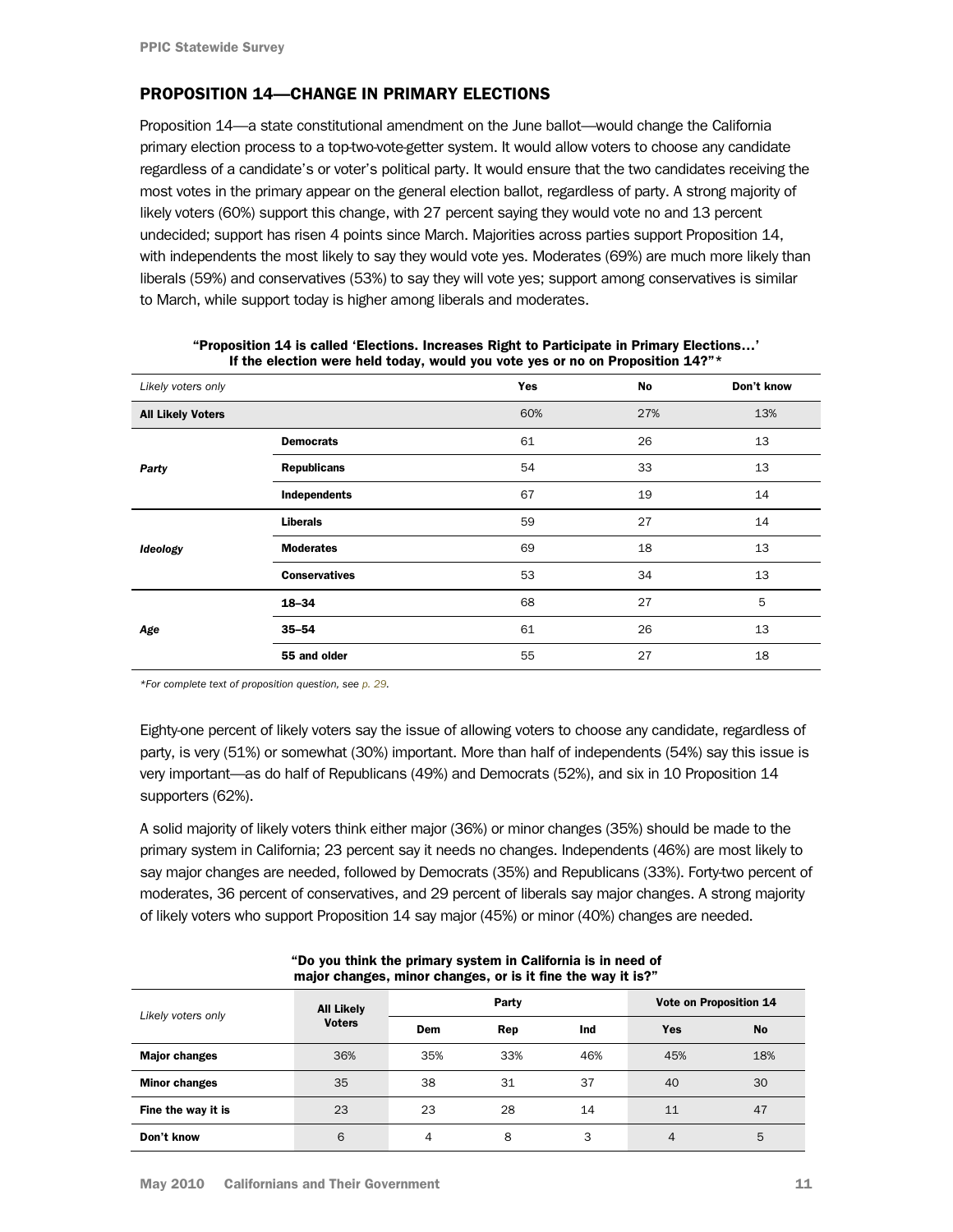#### <span id="page-11-0"></span>NOVEMBER GUBERNATORIAL MATCHUPS

In a potential November gubernatorial matchup, Democrat Jerry Brown has a narrow lead over Republican Meg Whitman among likely voters (42% to 37%), with one in five undecided. Whitman led Brown by a similar margin in March (39% Brown, 44% Whitman), but Brown led Whitman in January (Brown 41%, Whitman 36%) and December (43% Brown, 37% Whitman). Today, Democrats strongly support Brown (70%) and Republicans strongly support Whitman (69%), while independents are divided (38% Brown, 34% Whitman). Independents are more likely than Democrats or Republicans to be undecided (14% Democrats, 21% Republicans, 28% independents).

Across regions, likely voters in the San Francisco Bay Area (63%) are the most likely to support Brown, followed by voters in Los Angeles (48%). Likely voters in the Other Southern California (47%) region are the most likely to support Whitman, followed by Central Valley voters (42% Whitman, 35% Brown). Latinos support Brown over Whitman by more than 2 to 1 (58% to 26%), while whites are more likely to support Whitman over Brown (43% to 38%). Among women, Brown is favored by 12 points—he was up by 3 points in March—and although men are divided, they preferred Whitman by 15 points in March. Likely voters aged 18 to 34 favor Brown by a slight 5 points (42% to 37%), while voters aged 55 and older favor Brown by 8 points (44% to 36%).

|                             | <b>All Likely</b> | Party |     |     | Gender |       |
|-----------------------------|-------------------|-------|-----|-----|--------|-------|
| Likely voters only          | <b>Voters</b>     | Dem   | Rep | Ind | Men    | Women |
| Jerry Brown, the Democrat   | 42%               | 70%   | 10% | 38% | 40%    | 45%   |
| Meg Whitman, the Republican | 37                | 16    | 69  | 34  | 42     | 33    |
| Don't know                  | 21                | 14    | 21  | 28  | 18     | 22    |

"If these were the candidates in the November 2010 governor's election, would you vote for..."

Brown continues to lead Steve Poizner in a hypothetical November matchup (45% to 32%) and held similar leads each of the last three times we asked this question. About one in four continue to be undecided. Brown enjoys the support of about three in four Democrats (74%), while Poizner has the support of about two in three Republicans (65%). Independents prefer Brown to Poizner (40% to 27%) and are more likely to be undecided (16% Democrats, 23% Republicans, 33% independents).

Brown leads among likely voters in the San Francisco Bay Area (65% to 17%) and in Los Angeles (49% to 26%), while likely voters in the Other Southern California region prefer Poizner (45% to 33% for Brown). Central Valley voters are divided (38% Poizner, 34% Brown). Latinos overwhelmingly support Brown over Poizner (64% to 13%), while whites are divided (40% Brown, 39% Poizner). Brown enjoys a 20-point lead among women (47% to 27%), and men slightly prefer Brown (42% Brown, 37% Poizner).

|                                      | <b>All Likely</b> |     | Party | Gender |     |       |
|--------------------------------------|-------------------|-----|-------|--------|-----|-------|
| Likely voters only                   | <b>Voters</b>     | Dem | Rep   | Ind    | Men | Women |
| Jerry Brown, the Democrat            | 45%               | 74% | 12%   | 40%    | 42% | 47%   |
| <b>Steve Poizner, the Republican</b> | 32                | 10  | 65    | 27     | 37  | 27    |
| Don't know                           | 23                | 16  | 23    | 33     | 21  | 26    |

"If these were the candidates in the November 2010 governor's election, would you vote for..."

Two in three likely voters say they are very (21%) or fairly closely (46%) following news about the candidates. This is similar to March, but much higher than in January. Attention today is similar to the 68 percent who were closely following news in May 2006, just before the June gubernatorial primary.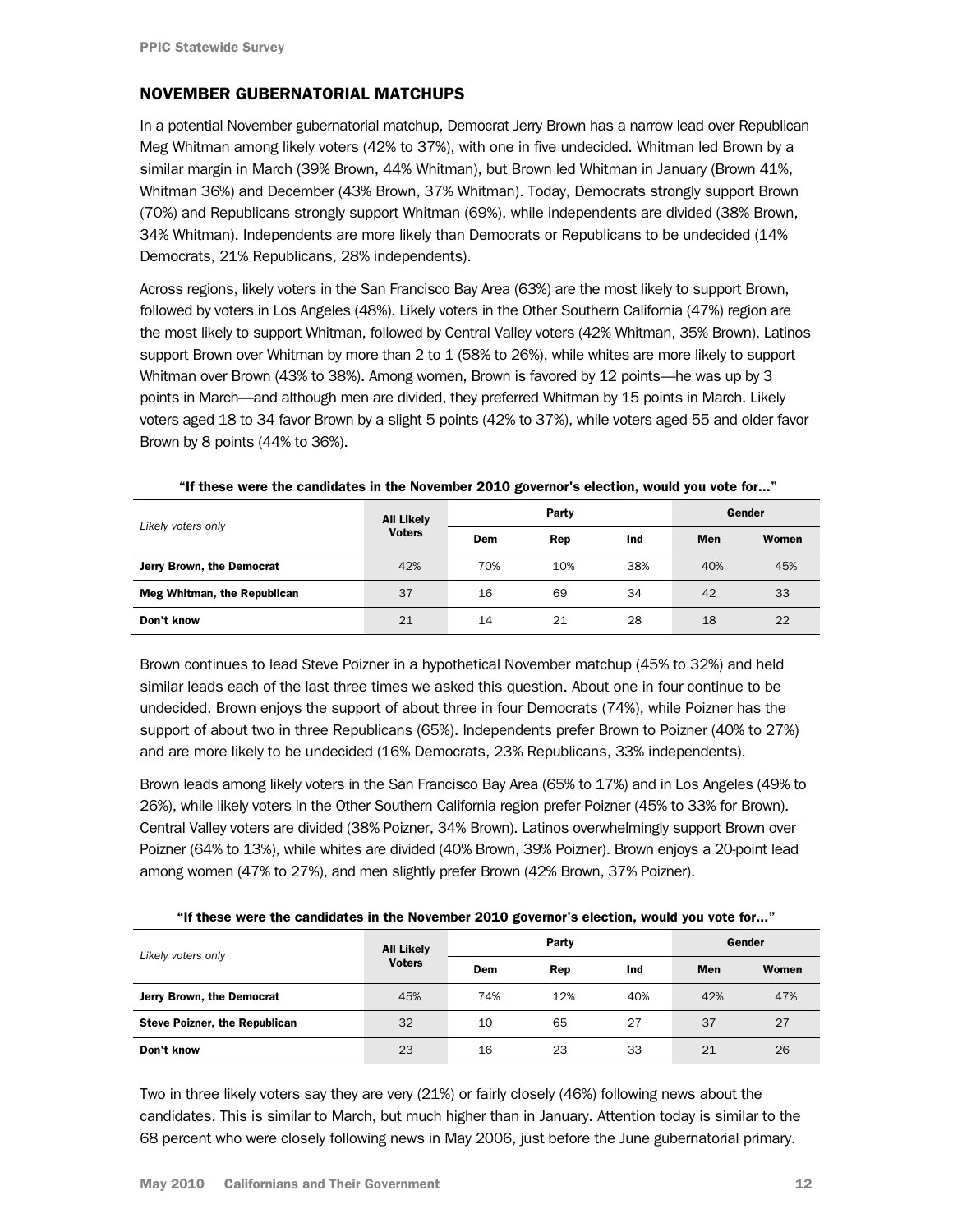# NOVEMBER SENATORIAL MATCHUPS

Incumbent Democratic Senator Barbara Boxer leads any of the three potential Republican nominees in hypothetical November matchups for her senate seat. Boxer leads Tom Campbell (46% to 40%), with 77 percent of Democrats supporting Boxer and 79 percent of Republicans supporting Campbell. Independents prefer Boxer over Campbell by 13 points (48% to 35%). While partisan support has held steady, support among independents has shifted since January (January: 42% Boxer, 37% Campbell; March: 32% Boxer, 48% Campbell; today: 48% Boxer, 35% Campbell). Today, Boxer is preferred by two in three Latinos and half of women, while Campbell is preferred among whites (48% to 40% for Boxer) and men are divided (44% Campbell, 42% Boxer). Boxer leads by 32 points in the San Francisco Bay Area and by 24 points in Los Angeles, while Campbell has a 16-point lead in the Other Southern California region and a 12-point lead in the Central Valley.

| Likely voters only                 | <b>All Likely</b> | Party |     |     | Gender     |       |  |
|------------------------------------|-------------------|-------|-----|-----|------------|-------|--|
|                                    | <b>Voters</b>     | Dem   | Rep | Ind | <b>Men</b> | Women |  |
| <b>Barbara Boxer, the Democrat</b> | 46%               | 77%   | 8%  | 48% | 42%        | 51%   |  |
| Tom Campbell, the Republican       | 40                | 14    | 79  | 35  | 44         | 37    |  |
| Don't know                         | 14                | 9     | 13  | 17  | 14         | 12    |  |

| "If these were the candidates in the November 2010 U.S. senator's election, would you vote for" |  |
|-------------------------------------------------------------------------------------------------|--|
|-------------------------------------------------------------------------------------------------|--|

In another possible November matchup, Boxer leads Carly Fiorina (48% to 39%). Partisans strongly support their party's candidate (82% of Democrats support Boxer, 78% of Republicans support Fiorina). Independents have shifted back into Boxer's corner after moving toward Fiorina in March (January: 48% Boxer, 40% Fiorina; March: 35% Boxer, 41% Fiorina; Today: 44% Boxer, 33% Fiorina). Boxer leads in the San Francisco Bay Area (68%) and Los Angeles (58%) and among Latinos (67%) and women (53%). Fiorina leads in the Other Southern California region (52%) and the Central Valley (49%) and has a slight lead among whites (46% Fiorina to 41% Boxer). Men are divided (44% each).

| Likely voters only                   | <b>All Likely</b> | Party |     |     | Gender |       |
|--------------------------------------|-------------------|-------|-----|-----|--------|-------|
|                                      | <b>Voters</b>     | Dem   | Rep | Ind | Men    | Women |
| <b>Barbara Boxer, the Democrat</b>   | 48%               | 82%   | 9%  | 44% | 44%    | 53%   |
| <b>Carly Fiorina, the Republican</b> | 39                | 11    | 78  | 33  | 44     | 34    |
| Don't know                           | 13                |       | 13  | 23  | 12     | 13    |

"If these were the candidates in the November 2010 U.S. senator's election, would you vote for..."

Boxer continues to lead Chuck DeVore in a potential November matchup (50% to 39%), and enjoys the support of more than eight in 10 Democrats (84%) and just under half of independents (48%); eight in 10 Republicans support DeVore. Boxer leads among Latinos (71%) and women (55%), while DeVore has a slight lead among whites (47% DeVore, 42% Boxer). Men are divided (45% Boxer, 43% DeVore).

| Likely voters only                  | <b>All Likely</b> |     | Party | Gender |     |       |
|-------------------------------------|-------------------|-----|-------|--------|-----|-------|
|                                     | <b>Voters</b>     | Dem | Rep   | Ind    | Men | Women |
| <b>Barbara Boxer, the Democrat</b>  | 50%               | 84% | 9%    | 48%    | 45% | 55%   |
| <b>Chuck DeVore, the Republican</b> | 39                | 9   | 80    | 35     | 43  | 34    |
| Don't know                          | 11                |     | 11    | 17     | 12  | 11    |

"If these were the candidates in the November 2010 U.S. senator's election, would you vote for..."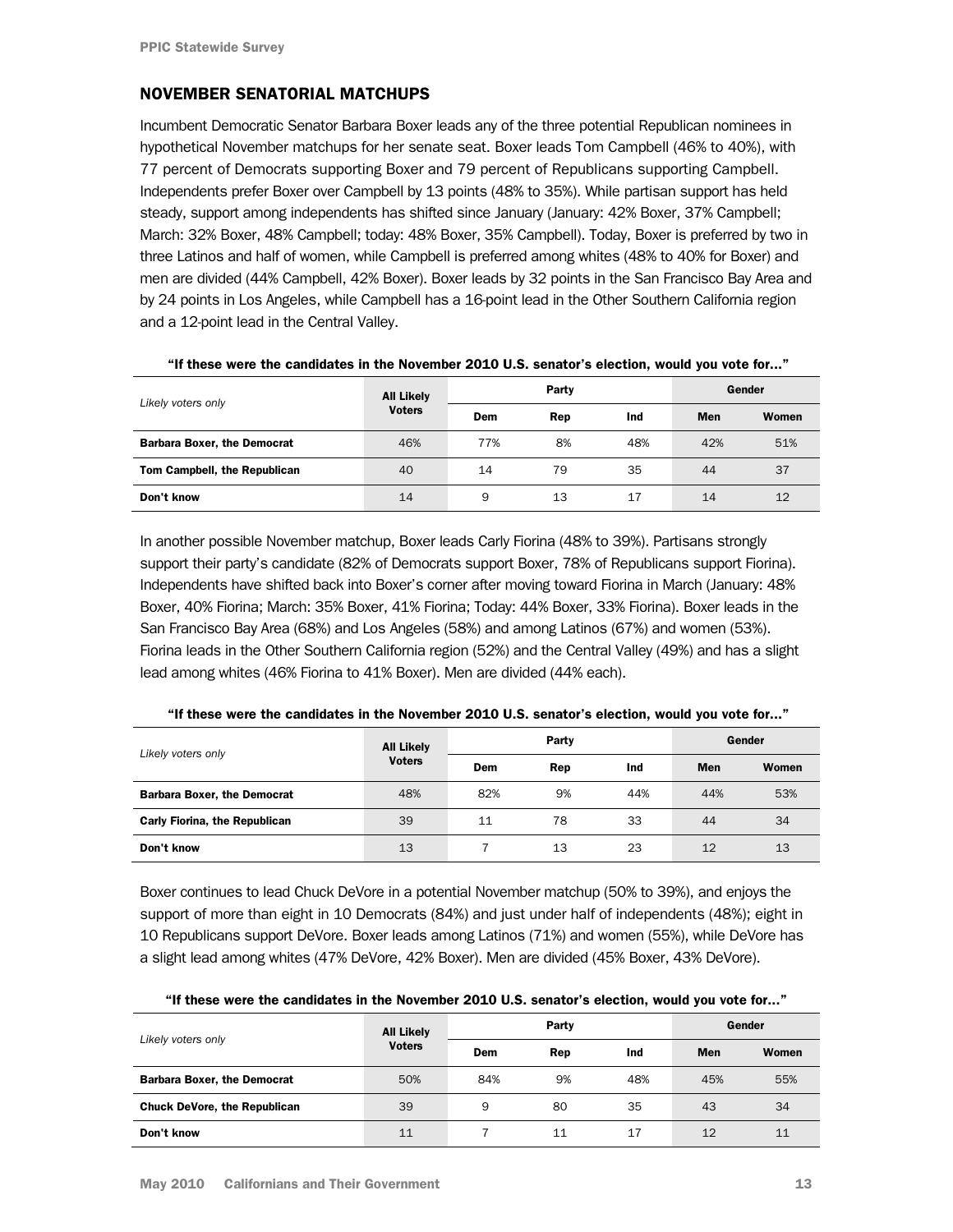### <span id="page-13-0"></span>NOVEMBER BALLOT ISSUES—WATER POLICY

After experiencing several years of drought but above-average rainfall recently, four in 10 Californians say the water supply in their part of the state is a big problem, with 27 percent calling it somewhat of a problem and 29 percent not much of a problem. Despite the above-average rainfall of late, perceptions today are largely unchanged from December (44% big, 29% somewhat, 25% not much of a problem). Since December the perception that water supply is a big problem has dropped 4 points in the Central Valley (50% to 46%) and 5 points in Los Angeles (45% to 40%). It is similar in the San Francisco Bay Area (32% to 31%) and Other Southern California region (47% to 46%).

Across parties, the view that the water supply is a big problem is largely unchanged from December— 50 percent among Republicans (50% December), 46 percent among Democrats (48% December), and 40 percent among independents (41% December). Whites are much more likely than Latinos (47% to 37%) to say their region's water supply is a big problem.

| or a propioni, or not maon or a propioni in your part or camonial. |                   |                          |                                         |                       |                                            |                      |  |  |
|--------------------------------------------------------------------|-------------------|--------------------------|-----------------------------------------|-----------------------|--------------------------------------------|----------------------|--|--|
|                                                                    |                   | Region                   |                                         |                       |                                            |                      |  |  |
|                                                                    | <b>All Adults</b> | Central<br><b>Valley</b> | <b>San Francisco</b><br><b>Bav Area</b> | Los<br><b>Angeles</b> | <b>Other Southern</b><br><b>California</b> | <b>Likely Voters</b> |  |  |
| <b>Big problem</b>                                                 | 42%               | 46%                      | 31%                                     | 40%                   | 46%                                        | 48%                  |  |  |
| Somewhat of a problem                                              | 27                | 23                       | 31                                      | 27                    | 29                                         | 28                   |  |  |
| Not much of a problem                                              | 29                | 29                       | 37                                      | 30                    | 23                                         | 23                   |  |  |
| Don't know                                                         | $\overline{2}$    | $\overline{2}$           |                                         | 3                     | $\overline{2}$                             |                      |  |  |

#### "Would you say that the supply of water is a big problem, somewhat of a problem, or not much of a problem in your part of California?"

Last October the governor called a special session to address the state's water crisis; the result was a legislative package that included a proposal for an \$11.1 billion bond measure dedicated to water projects. Asked about the importance of passing the bond measure, four in 10 residents (42%) say it is very important (down from 47% in December) and 28 percent say it is somewhat important. Democrats are more likely than Republicans and independents to consider passage of the water bond very important, but the shares in both parties have declined since December (52% to 47% Democrats; 37% to 26% Republicans). Views among independents rose 4 points (from 36% to 40% today). Passing the water bond is considered more important in the Central Valley (47%, similar to December) and Los Angeles (46%, down 8 points) than in the San Francisco Bay Area (39%, down 8 points) and Other Southern California region (38%, down 5 points). Just over half of those who call their area's water supply a big problem say passing the bond is very important (54%).

#### "The governor and legislature recently passed a water package that includes water conservation requirements and plans for new water storage systems, water clean-up and recycling, and a council to oversee restoration of the Sacramento-San Joaquin Delta. This package includes a proposal for an \$11.1 billion bond measure to pay for water projects. How important is it that voters pass the bond measure?"

|                      | <b>All Adults</b> | Party      |     |     |                      |
|----------------------|-------------------|------------|-----|-----|----------------------|
|                      |                   | <b>Dem</b> | Rep | Ind | <b>Likely Voters</b> |
| Very important       | 42%               | 47%        | 26% | 40% | 38%                  |
| Somewhat important   | 28                | 29         | 27  | 29  | 28                   |
| Not too important    | 9                 |            | 15  | 9   | 10                   |
| Not at all important | 11                | 6          | 20  | 14  | 14                   |
| Don't know           | 10                | 11         | 12  | 8   | 10                   |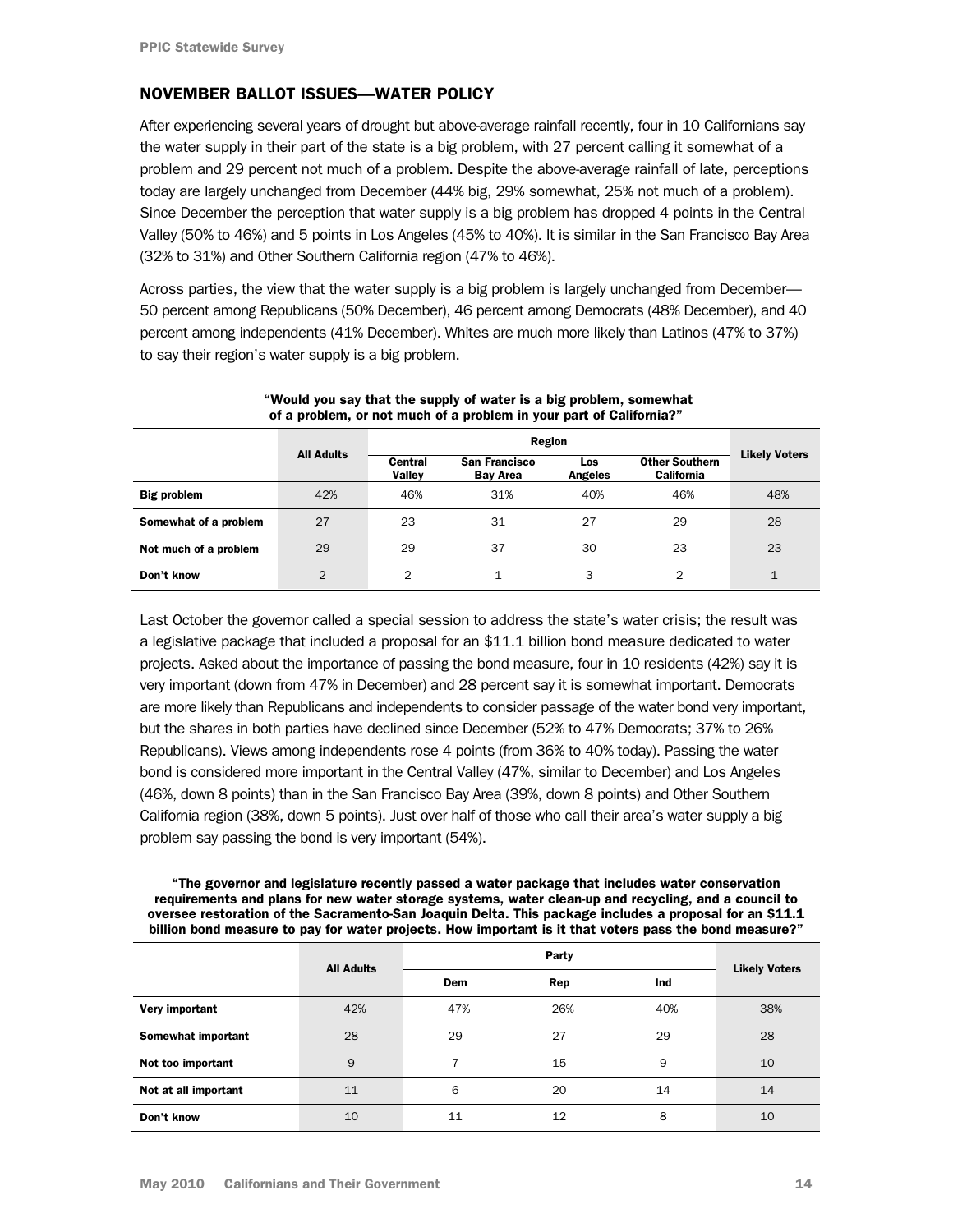### NOVEMBER BALLOT ISSUES—MARIJUANA POLICY

Another measure on the November ballot is one legalizing marijuana and allowing it to be regulated and taxed. Forty-eight percent of adults and 49 percent of likely voters think marijuana should be made legal. According to a recent Pew Research Center poll, Americans nationwide (41% legal, 52% illegal) are somewhat less likely to agree with Californians on this issue. Democrats (56%) and independents (55%) are far more likely than Republicans (34%) to say marijuana should be legal. Residents in the San Francisco Bay Area (56%) are the most likely to say it should be legal, with residents in other regions either divided or opposed (Other Southern California region: 42% legal, 55% illegal; Central Valley: 47% legal, 49% illegal; Los Angeles: 49% legal, 50% illegal). Strong majorities of Latinos (62%) are against legalization, while majorities of whites (56%) think it should be legal. Men (54%) are much more likely than women (42%) to say marijuana should be made legal. Support for legalization decreases as age increases.

|                      |                    | Should be<br>made legal | Should not be<br>made legal | Don't know     |
|----------------------|--------------------|-------------------------|-----------------------------|----------------|
| <b>All adults</b>    |                    | 48%                     | 49%                         | 3%             |
|                      | <b>Democrats</b>   | 56                      | 42                          | 2              |
| Party                | <b>Republicans</b> | 34                      | 62                          | 4              |
|                      | Independents       | 55                      | 43                          | $\overline{2}$ |
| Age                  | $18 - 34$          | 56                      | 41                          | 3              |
|                      | $35 - 54$          | 47                      | 50                          | 3              |
|                      | 55 and older       | 42                      | 54                          | $\overline{4}$ |
| Race/                | <b>Latinos</b>     | 37                      | 62                          | 1              |
| <b>Ethnicity</b>     | Whites             | 56                      | 40                          | $\overline{4}$ |
| Gender               | Men                | 54                      | 43                          | 3              |
|                      | Women              | 42                      | 54                          | $\overline{4}$ |
| <b>Likely voters</b> |                    | 49                      | 48                          | 3              |

| "A November ballot initiative is titled, 'Changes California law to legalize marijuana and allow it to be |
|-----------------------------------------------------------------------------------------------------------|
| regulated and taxed.' In general, do you think the use of marijuana should be made legal, or not?"        |

When asked about the use of marijuana for medical purposes (currently legal in California), three in four Californians—including strong majorities of Democrats, Republicans, and independents—think it should be allowed. More than six in 10 across regions and demographic groups think that adults should be allowed to legally use marijuana for medical purposes. Results were somewhat similar when we asked this question in September 2005, when 71 percent supported medical use of marijuana. In a similar question from Pew, 73 percent of adults nationwide favor allowing marijuana use for medical purposes.

"Regardless of what you think about the personal non-medical uses of marijuana, do you think adults should be allowed to legally use marijuana for medical purposes if their doctors prescribe it or do you think that marijuana should be illegal even for medical purposes?"

|                                                | <b>All Adults</b> | Party |     |     |     | <b>Likely Voters</b> |  |
|------------------------------------------------|-------------------|-------|-----|-----|-----|----------------------|--|
|                                                |                   | Dem   | Rep | Ind |     |                      |  |
| Should be allowed for medical<br>purposes      | 76%               | 82%   | 68% | 80% | 77% |                      |  |
| Should be illegal even for medical<br>purposes | 22                | 16    | 28  | 19  | 20  |                      |  |
| Don't know                                     | $\overline{2}$    |       | 4   |     | 3   |                      |  |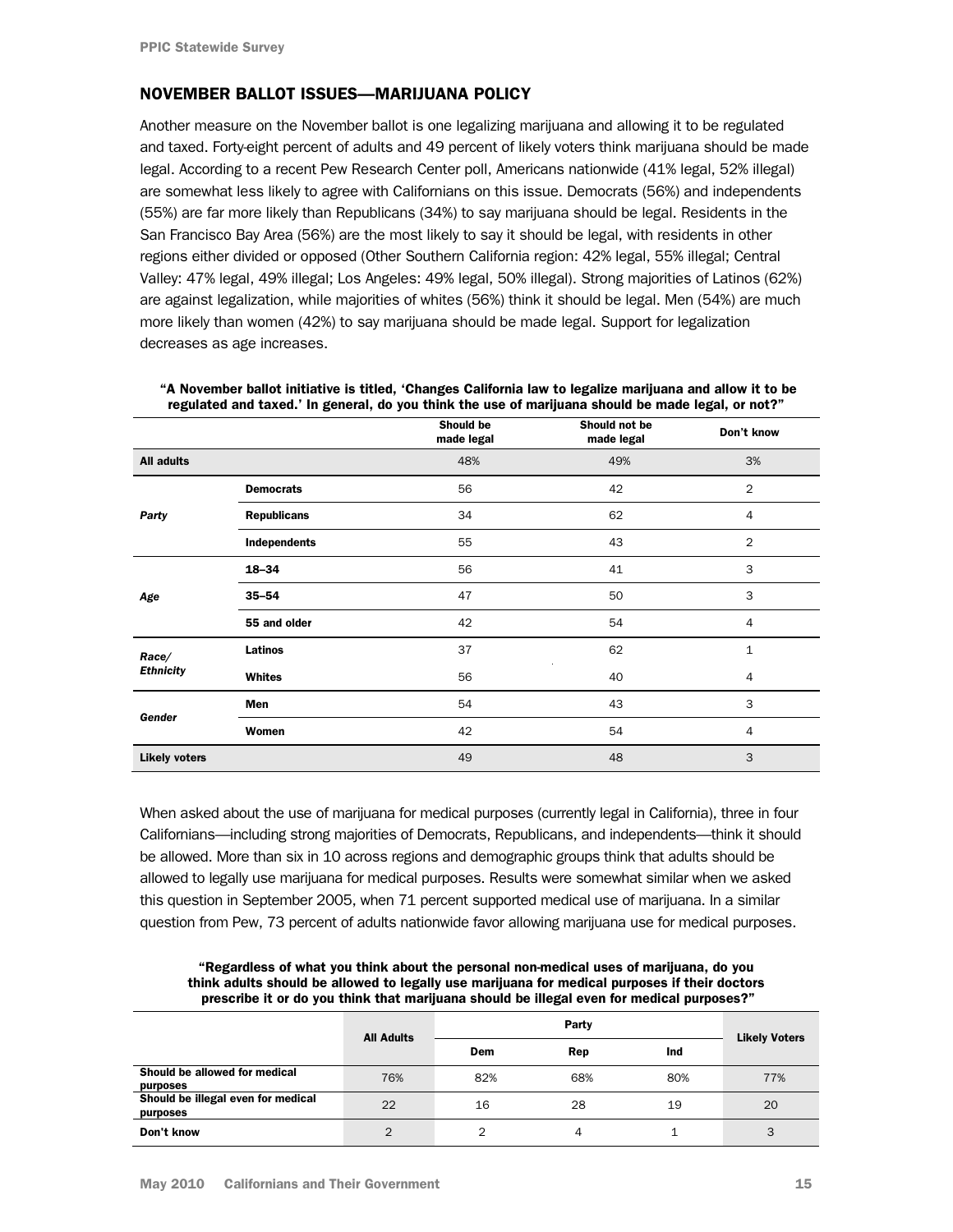### <span id="page-15-0"></span>KEY FINDINGS

- A record high percentage of Californians view the state budget situation as a big problem. Californians are divided about using spending cuts alone to deal with the deficit (39%) or using a mix of spending cuts and tax increases (42%). *[\(page 17\)](#page-16-0)*
- Californians prefer state budget decisions to be made by the Democrats in the legislature (35%), followed by the Republicans in the legislature (25%). A record low 11 percent prefer Governor Schwarzenegger's approach. Most Californians continue to say they most want to protect K–12 public education from spending cuts. *[\(page 18\)](#page-17-0)*
- Most Californians would pay higher taxes to maintain current funding for K–12 public education. Just over half would do so for higher education and for health and human services. At least half of likely voters favor raising taxes on the wealthy and corporations, although support for these new revenue options has declined. Most likely voters oppose extending the state sales tax or increasing the vehicle license fee. *[\(pages 19, 20\)](#page-18-0)*
- Californians are divided (46% satisfied, 43% dissatisfied) about the governor's budget proposal, which was released May 14. Forty percent are very concerned about the effects of the spending reductions in his plan. Voters are divided along party lines about whether the proposal should include tax increases. *[\(page 21\)](#page-20-0)*
- Half of likely voters say it is a good idea to lower the supermajority vote threshold to a simple majority to pass a state budget and to keep the two-thirds vote to pass state taxes; several other fiscal reforms enjoy stronger support. *[\(page 23\)](#page-22-0)*

#### Budget Situation in California



Raising the State Taxes Paid by Corporations



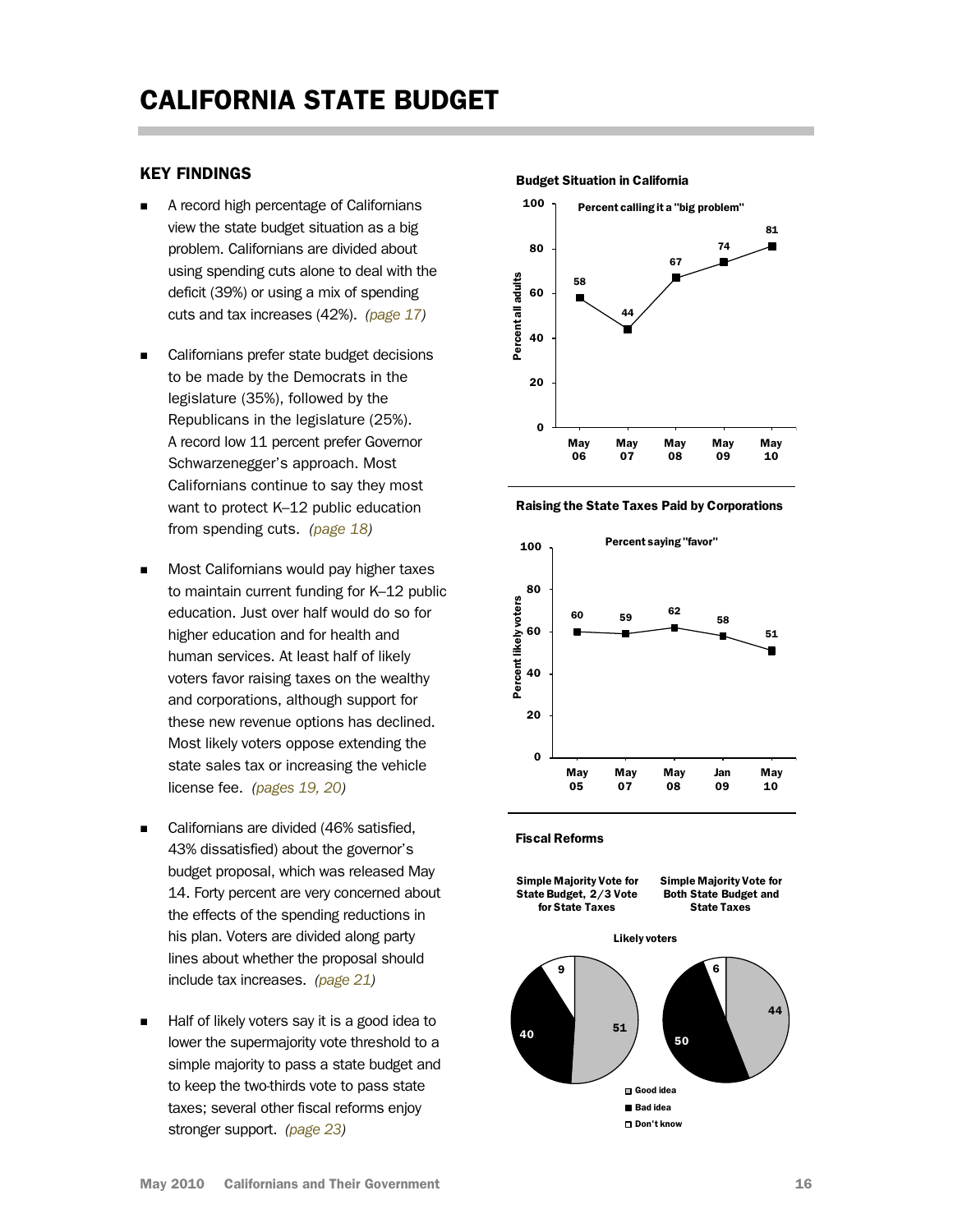# <span id="page-16-0"></span>APPROACHING THE STATE BUDGET GAP

In the midst of a continued economic downturn and with the state facing a \$19 billion budget deficit, how do Californians perceive the state budget situation? A record high 81 percent of Californians say the state budget situation is a big problem, and another 15 percent say it is somewhat of a problem. The current percentage calling the budget a big problem is similar to that in March (77%). At least seven in 10 Californians have called the state budget situation a big problem since August 2008. Today, likely voters are even more negative, with nearly nine in 10 calling the budget situation a big problem.

Republicans (90%), Democrats (84%), and independents (83%) all agree that the state budget situation is a big problem. More than three in four across regions say that the budget situation is a big problem, as do two in three Latinos (67%), nearly nine in 10 whites (88%), and eight in 10 men and women (81% each). At least seven in 10 across age, education, and income groups say the situation is a big problem.

| <u>balance between government spenuing and revenues—is a big problem,</u><br>somewhat of a problem, or not a problem for the people of California today?" |                   |     |       |            |                      |  |  |
|-----------------------------------------------------------------------------------------------------------------------------------------------------------|-------------------|-----|-------|------------|----------------------|--|--|
|                                                                                                                                                           | <b>All Adults</b> |     | Party |            |                      |  |  |
|                                                                                                                                                           |                   | Dem | Rep   | <b>Ind</b> | <b>Likely Voters</b> |  |  |
| <b>Big problem</b>                                                                                                                                        | 81%               | 84% | 90%   | 83%        | 88%                  |  |  |
| Somewhat of a problem                                                                                                                                     | 15                | 13  | 8     | 16         | 11                   |  |  |
| Not a problem                                                                                                                                             |                   | 2   | -     |            |                      |  |  |
| Don't know                                                                                                                                                | 3                 |     |       |            |                      |  |  |

# "Do you think the state budget situation in California—that is, the balance between government spending and revenues—is a big problem,

Nearly all Californians call the budget situation a big problem—so how would they like to deal with it? Four in 10 Californians prefer handling the state's budget gap through a mix of spending cuts and tax increases (42%). Similarly, four in 10 prefer closing the budget gap mostly through spending cuts (39%). Far fewer say mostly through tax increases (7%) or that it is okay to borrow money and run a deficit (6%). These findings are similar to those in March (38% mix, 39% cuts). About half of Democrats (52%) prefer a mix, about six in 10 Republicans (63%) prefer spending cuts, and independents are divided between spending cuts (42%) and a mix of spending cuts and tax increases (44%). Across regions, residents in the San Francisco Bay Area (48%) and Los Angeles (43%) are more likely to prefer a mix, while residents in the Central Valley (45%) and the Other Southern California region (45%) are more likely to prefer spending cuts. Latinos (39% mix, 36% cuts) and whites (43% mix, 43% cuts) are both divided between the two approaches, but Latinos are more likely than whites to say it is okay to borrow money and run a deficit (12% to 2%).

"How would you prefer to deal with the state's budget gap—mostly through spending cuts, mostly through tax increases, through a mix of spending cuts and tax increases, or do you think that it is okay for the state to borrow money and run a budget deficit?"

|                                        | <b>All Adults</b> |     | <b>Likely Voters</b> |     |     |
|----------------------------------------|-------------------|-----|----------------------|-----|-----|
|                                        |                   | Dem | Rep                  | Ind |     |
| Mix of spending cuts and tax increases | 42%               | 52% | 27%                  | 44% | 42% |
| <b>Mostly spending cuts</b>            | 39                | 26  | 63                   | 42  | 41  |
| <b>Mostly tax increases</b>            | 7                 | 9   | $\overline{2}$       | 6   | 8   |
| Okay to borrow money and run a deficit | 6                 |     | $\mathcal{P}$        | 3   | 3   |
| Other                                  | $\overline{2}$    | 1   | 3                    | 2   | 3   |
| Don't know                             | 4                 | 5   | 3                    | 3   | 3   |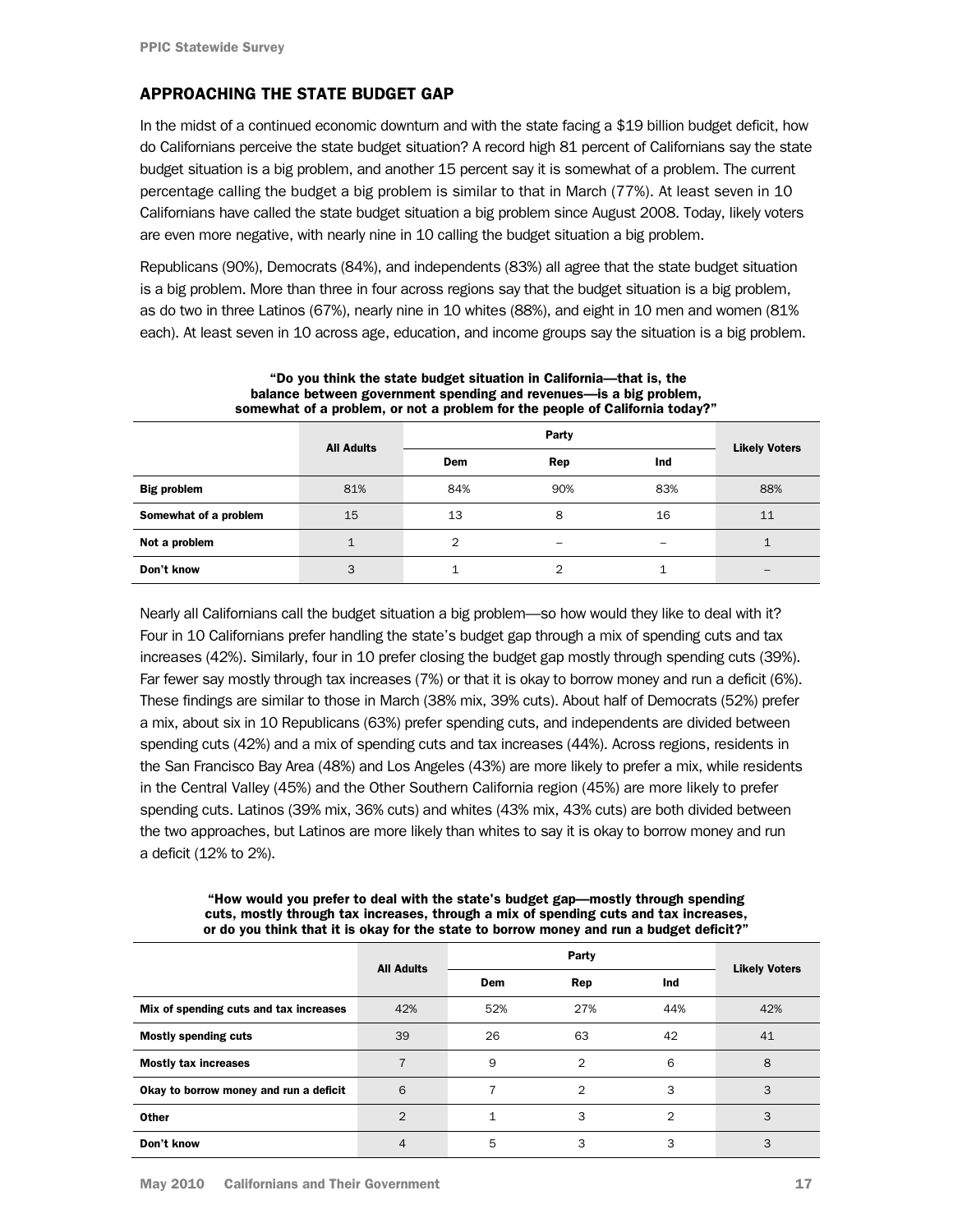# <span id="page-17-0"></span>APPROACHING THE STATE BUDGET GAP *(CONTINUED)*

When it comes to making tough budget decisions, about one in three Californians prefer the approach of the Democrats in the state legislature, while about one in four prefer the approach of the legislative Republicans. A record low—11 percent—prefer Governor Schwarzenegger's approach. In January 2004, just after Governor Schwarzenegger took office, a plurality of Californians (33%) preferred his approach. Since then, pluralities (although never more than 39 percent) have chosen legislative Democrats as the group they prefer to make tough budget choices. Today, likely voters slightly prefer legislative Democrats.

Most Democrats prefer legislators from their own party to make budget decisions, and most Republicans prefer legislators from their party. There is less consensus among independents, but a plurality prefer legislative Democrats (31%) on this issue. San Francisco Bay Area and Los Angeles residents prefer the approach of legislative Democrats, Other Southern California residents prefer that of legislative Republicans, and Central Valley residents are divided between the two. Among those who disapprove of the legislature, six in 10 would still choose legislators (Democratic or Republican) over the governor to make tough budget decisions.

|                                  | <b>All Adults</b> |              | <b>Likely Voters</b> |     |                |
|----------------------------------|-------------------|--------------|----------------------|-----|----------------|
|                                  |                   | Dem          | Rep                  | Ind |                |
| Democrats' in the legislature    | 35%               | 60%          | 6%                   | 31% | 34%            |
| Republicans' in the legislature  | 25                | 8            | 56                   | 24  | 29             |
| <b>Governor Schwarzenegger's</b> | 11                | 9            | 11                   | 13  | 9              |
| <b>Other</b>                     | $\mathbf{1}$      | $\mathbf{1}$ | 1                    | 3   | $\overline{2}$ |
| None (volunteered)               | 10                | 8            | 9                    | 12  | 11             |
| Don't know                       | 18                | 14           | 17                   | 17  | 15             |

 "When it comes to the tough choices involved in the state budget, both in deciding how much Californians should pay in taxes and how to fund state programs, whose approach do you most prefer— Governor Schwarzenegger's, the Democrats' in the legislature, or the Republicans' in the legislature?"

Majorities of Californians, likely voters, Democrats, Republicans, and independents say that of the four major areas of state spending, they would most like to protect K–12 public education from spending cuts. Fewer than 20 percent of Californians name higher education or health and human services, and just 7 percent choose prisons and corrections. Since we first asked this question in June 2003, majorities of Californians have chosen K–12 education as the area they would most like to protect. At least half across regions and demographic groups select K–12 education, and the percentage naming this spending area rises as education and income levels increase.

All Adults Party **Contract Contract Contract Contract Contract Contract Contract Contract Contract Contract Contract Contract Contract Contract Contract Contract Contract Contract Contract Contract Contract Contract Contract Contract** Voters Dem Rep Ind **K-12 public education** 65% 57% 55% 57% 57% 57% 57% 57% 57% 57% Higher education 17 20 15 18 18 **Health and human services** 17 19 11 8 13 **Prisons and corrections 7** 3 13 8 8 8

Don't know 3 1 6 2 4

"Some of the largest areas for state spending are….Thinking about these four areas of state spending, I'd like you to name the one you most want to protect from spending cuts."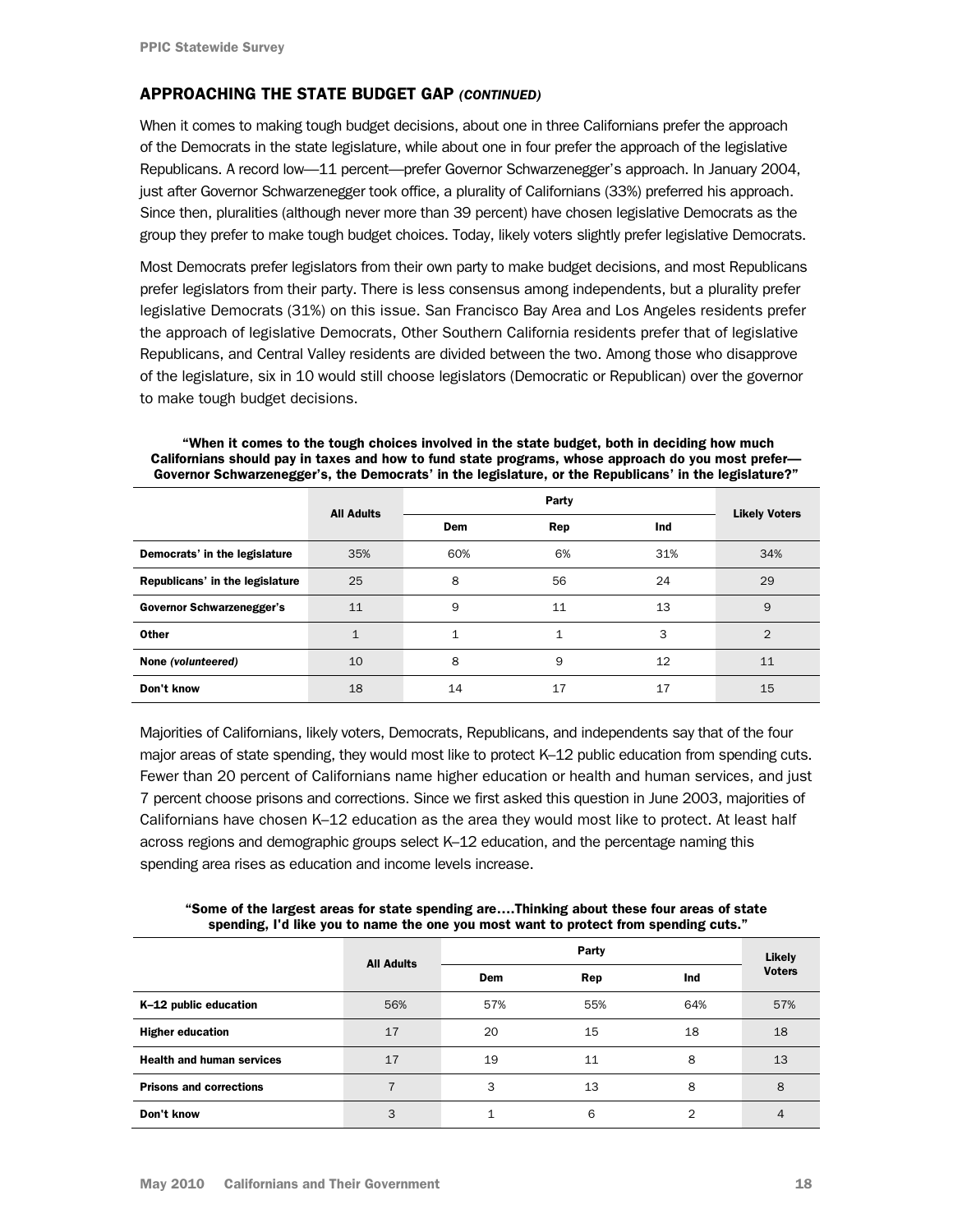### <span id="page-18-0"></span>WILLINGNESS TO INCREASE TAXES

Californians not only prefer to spare K–12 public education from spending cuts but, of the four top spending areas, they are also the most willing (69%) to consider paying higher taxes to maintain current funding for K–12 education. By comparison, just over half would do so to maintain current funding levels for higher education (54%) or health and human services (54%). A strong majority (79%) would not pay higher taxes to maintain funding for prisons and corrections. At least two in three Californians expressed willingness to pay higher taxes to maintain K–12 education in June 2003 (67%), January 2004 (67%), January 2008 (67%), and January 2010 (66%). Willingness to pay higher taxes to maintain higher education or health and human services is about the same today as it was in January 2008 and January 2010. Opposition to increased taxes to maintain prisons was even higher this past January (87%), and has declined 8 points since then.

| <u>WHAT IT THE STATE SAID IT HERICA HIGHE HIGHEY JUST TO HIGHITAHI CUITEIIT IUNUILE IOI: I</u><br>Would you be willing to pay higher taxes for this purpose, or not?" |                          |                            |                                     |                                   |  |  |
|-----------------------------------------------------------------------------------------------------------------------------------------------------------------------|--------------------------|----------------------------|-------------------------------------|-----------------------------------|--|--|
|                                                                                                                                                                       | K-12<br>public education | <b>Higher</b><br>education | <b>Health and</b><br>human services | <b>Prisons and</b><br>corrections |  |  |
| Yes                                                                                                                                                                   | 69%                      | 54%                        | 54%                                 | 18%                               |  |  |
| No                                                                                                                                                                    | 29                       | 43                         | 43                                  | 79                                |  |  |
| Don't know                                                                                                                                                            |                          |                            | 3                                   |                                   |  |  |

| "Tax increases could be used to help reduce the state budget deficit. For each of the following, |
|--------------------------------------------------------------------------------------------------|
| please indicate whether you would be willing to pay higher taxes for this purpose, or not.       |
| What if the state said it needed more money just to maintain current funding for?                |
| Would you be willing to pay higher taxes for this purpose, or not?"                              |

At least half of likely voters, voters across parties, and Californians across age, racial/ethnic, gender, and regional groups would be willing to pay higher taxes to maintain K–12 funding, with Democrats, younger Californians, women, and Latinos among the most likely to say this. Of those who say they most want to protect K–12 from cuts, 79 percent would pay more taxes to maintain current funding levels. There is less agreement on other budget areas. Half of likely voters would pay higher taxes to maintain higher education funding. Most Democrats and independents would consider paying higher taxes for this purpose, but most Republicans would not. Latinos are far more likely than whites to express support for higher education. For health and human services, half of likely voters would pay more taxes. Across parties, a strong majority of Democrats would pay higher taxes for this budget area, a strong majority of Republicans would not, and independents are evenly divided. Fewer than one in four in any political, regional, or demographic group would pay more taxes to maintain prison funding.

| Percent saying yes   |                    | $K-12$<br>public education | Higher<br>education | <b>Health and</b><br>human services | <b>Prisons and</b><br>corrections |
|----------------------|--------------------|----------------------------|---------------------|-------------------------------------|-----------------------------------|
| <b>All adults</b>    |                    | 69%                        | 54%                 | 54%                                 | 18%                               |
|                      | <b>Democrats</b>   | 79                         | 64                  | 69                                  | 20                                |
| Party                | <b>Republicans</b> | 51                         | 32                  | 25                                  | 15                                |
|                      | Independents       | 67                         | 54                  | 48                                  | 14                                |
|                      | 18-34              | 85                         | 68                  | 64                                  | 22                                |
| Age                  | $35 - 54$          | 67                         | 52                  | 54                                  | 16                                |
|                      | 55 and older       | 56                         | 43                  | 43                                  | 16                                |
| Race/                | <b>Latinos</b>     | 81                         | 71                  | 72                                  | 17                                |
| <b>Ethnicity</b>     | Whites             | 63                         | 44                  | 44                                  | 17                                |
|                      | Men                | 65                         | 52                  | 51                                  | 16                                |
| Gender               | Women              | 74                         | 56                  | 56                                  | 20                                |
| <b>Likely voters</b> |                    | 64                         | 50                  | 49                                  | 17                                |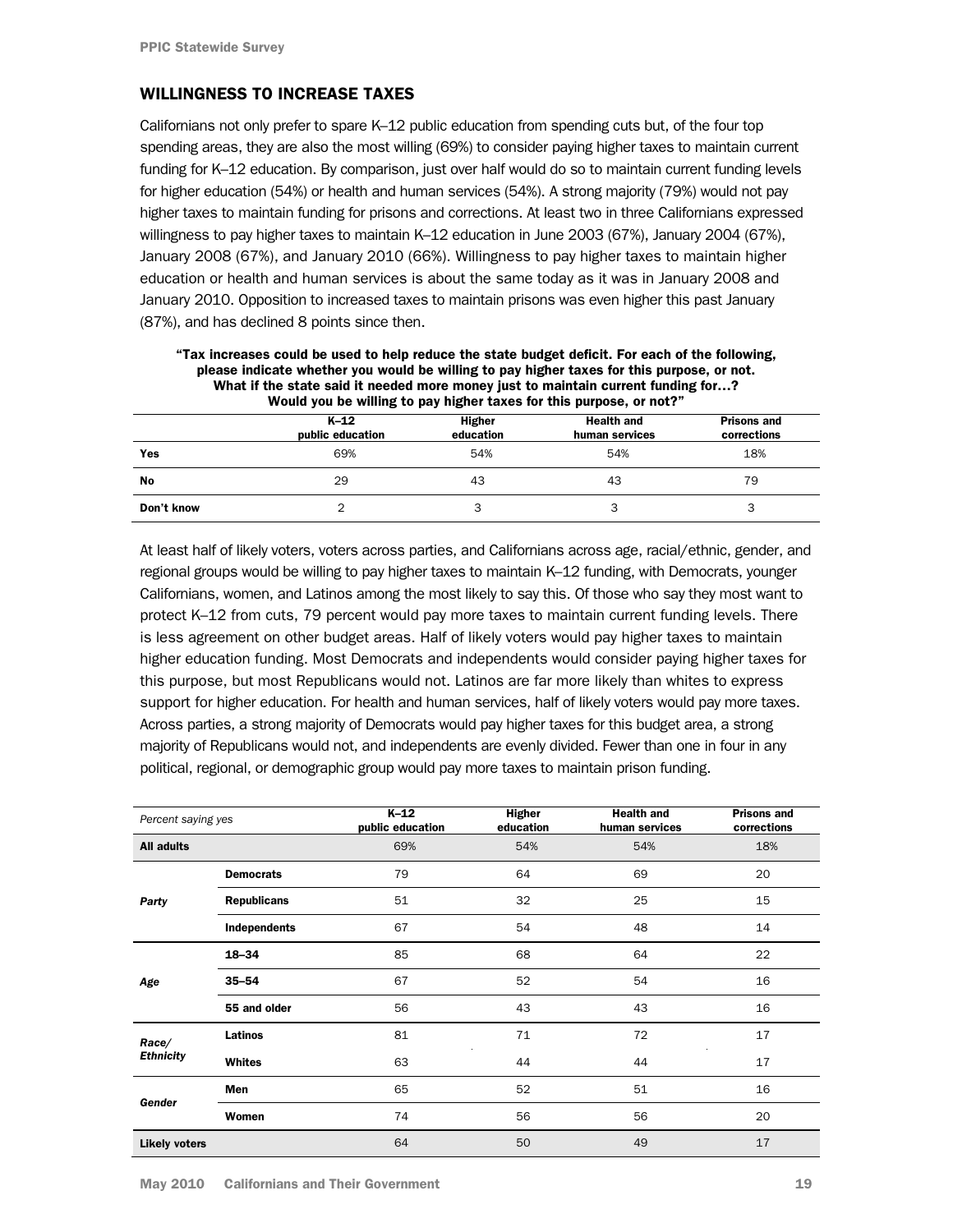# NEW REVENUE SOURCES

The governor's budget proposal for the next fiscal year does not include new taxes. Still, Californians would consider some other ways to raise revenues: 67 percent favor raising the top rate of the state income tax paid by the wealthiest Californians and 58 percent would favor raising state taxes paid by California corporations. Since we first asked this question in January 2004, strong majorities have expressed support for the idea of raising taxes on California's wealthiest residents. Today, six in 10 likely voters express support, which has declined somewhat over time (69% January 2004 to 62% today). Strong majorities of Democrats and independents favor this idea, while a majority of Republicans oppose it. Majorities in all regions and demographic groups favor this idea, but support declines as income rises.

About six in 10 adults and likely voters supported raising corporate taxes in May 2005, 2007, and 2008. Today, 58 percent of all adults and 51 percent of likely voters favor this idea. Most Democrats (73%) are in favor and most Republicans (66%) are opposed. Independents are more likely to favor (55%) than oppose (41%) raising corporate taxes. Support declines as age, education, and income rise. It is highest in the San Francisco Bay Area (68%) and lowest in the Other Southern California region (48%).

|                                                                                         |               | <b>All Adults</b> | Party |     |     | Likely         |
|-----------------------------------------------------------------------------------------|---------------|-------------------|-------|-----|-----|----------------|
|                                                                                         |               |                   | Dem   | Rep | Ind | <b>Voters</b>  |
| raising the top rate of the<br>state income tax paid by the<br>wealthiest Californians? | Favor         | 67%               | 80%   | 39% | 69% | 62%            |
|                                                                                         | <b>Oppose</b> | 30                | 17    | 58  | 28  | 36             |
|                                                                                         | Don't know    | 3                 | 3     | 3   | 3   | $\overline{2}$ |
| raising the state taxes paid<br>by California corporations?                             | Favor         | 58                | 73    | 30  | 55  | 51             |
|                                                                                         | <b>Oppose</b> | 39                | 23    | 66  | 41  | 45             |
|                                                                                         | Don't know    | 3                 | 4     | 4   | 4   | 4              |

#### "Tax and fee increases could be used to help reduce the state's large gap between spending and revenues. For each of the following, please say if you favor or oppose the proposal. How about…"

Californians are much less likely to support extending the state sales tax to services that are not currently taxed (35%) or increasing the vehicle license fee (28%). Among likely voters, 35 percent favor extending the state sales tax, similar to previous findings that included specific areas for extending the sales tax, while 32 percent favor increasing the vehicle license fee, down 10 points since May 2008.

Republicans (68%) are more likely than independents (56%) and Democrats (48%) to oppose extending the state sales tax, while more than six in 10 across parties oppose increasing the vehicle license fee. Majorities of Californians across regional and demographic groups oppose both ideas, but upper-income residents and college graduates are less opposed than others to increasing the vehicle license fee.

|                                                                               |               | <b>All Adults</b> | Party          |     |     | Likely         |
|-------------------------------------------------------------------------------|---------------|-------------------|----------------|-----|-----|----------------|
|                                                                               |               |                   | Dem            | Rep | Ind | <b>Voters</b>  |
|                                                                               | <b>Favor</b>  | 35%               | 44%            | 26% | 37% | 35%            |
| extending the state sales<br>tax to services that are not<br>currently taxed? | <b>Oppose</b> | 58                | 48             | 68  | 56  | 58             |
|                                                                               | Don't know    | $\overline{7}$    | 8              | 6   | 7   | 7              |
| increasing the vehicle<br>license fee?                                        | Favor         | 28                | 36             | 20  | 30  | 32             |
|                                                                               | <b>Oppose</b> | 69                | 62             | 76  | 67  | 66             |
|                                                                               | Don't know    | 3                 | $\overline{2}$ | 4   | 3   | $\overline{2}$ |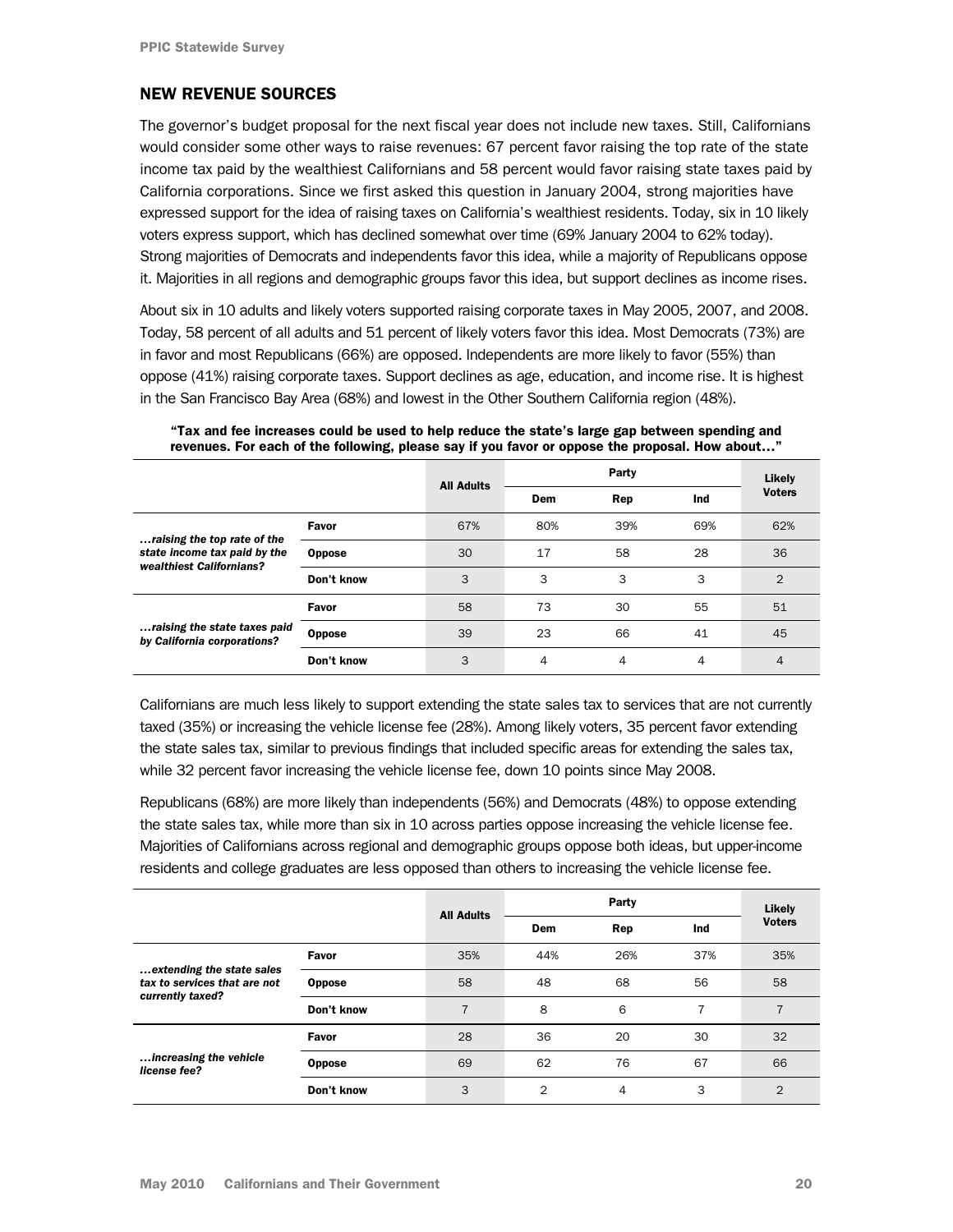# <span id="page-20-0"></span>GOVERNOR'S BUDGET PROPOSAL

On Friday May 14, Governor Schwarzenegger released his May budget revision for the next fiscal year. Starting on May 14, we asked 829 survey respondents three questions about his proposal, including a brief description of the proposal and attitudes towards spending cuts and tax increases.

To deal with the state's sizable budget deficit, the governor has proposed spending cuts in his budget plan. The plan does not include any tax increases. Californians are divided (46% yes, 49% no) about whether tax increases should be included in the plan; 56 percent opposed tax increases in the plan in January. Today, half of likely voters (51%) say taxes should not be included in the plan; 55 percent opposed tax increases in January. Most Democrats (56%) and independents (57%) say taxes should be included and most Republicans (71%) say they should not. Men (47% yes, 50% no) and women (45% yes, 48% no) are similarly divided on including tax increases. Support declines as age increases.

|            | <b>All Adults</b> |     |     |     |                      |
|------------|-------------------|-----|-----|-----|----------------------|
|            |                   | Dem | Rep | Ind | <b>Likely Voters</b> |
| Yes        | 46%               | 56% | 26% | 57% | 46%                  |
| No         | 49                | 40  | 71  | 36  | 51                   |
| Don't know | 5                 | 4   | 3   |     | 3                    |

"Do you think that tax increases should be included in the governor's budget plan?"

Eight in 10 Californians are concerned about the effects of spending reductions in the governor's budget plan, with 40 percent saying they are very concerned. Concern has increased slightly since January (34% very, 39% somewhat concerned). Across parties, more than two in three are at least somewhat concerned, but Democrats are more likely than independents and Republicans to be very concerned. About four in 10 Latinos, whites, men, and women are very concerned. The percentage who are very concerned declines somewhat as income increases.

|                      | <b>All Adults</b> |                | Party |     |                |
|----------------------|-------------------|----------------|-------|-----|----------------|
|                      |                   | <b>Dem</b>     | Rep   | Ind | <b>Voters</b>  |
| Very concerned       | 40%               | 48%            | 31%   | 42% | 41%            |
| Somewhat concerned   | 40                | 40             | 37    | 44  | 38             |
| Not too concerned    | 9                 | 7              | 14    | 9   | 10             |
| Not at all concerned | 8                 | 3              | 14    | 4   | 9              |
| Don't know           | 3                 | $\overline{2}$ | 4     | 1   | $\overline{2}$ |

"Overall, how concerned are you about the effects of the spending reductions in the governor's budget plan?"

After being read a brief description of the governor's budget proposal ([see question 37 on p. 31\)](#page-30-0), 46 percent of Californians and 47 percent of likely voters say they are satisfied with the plan, while about four in 10 in each group are dissatisfied (43% adults, 40% likely voters). After the release of the original budget proposal in January, 55 percent of Californians and 56 percent of likely voters were satisfied. Today, a majority of Republicans (55%) are satisfied, 53 percent of Democrats are dissatisfied, and independents are more satisfied (47%) than dissatisfied (45%). Forty-six percent of Latinos and 47 percent of whites express satisfaction, and younger residents are much more likely to be satisfied (53%) than those age 35 and older (42%).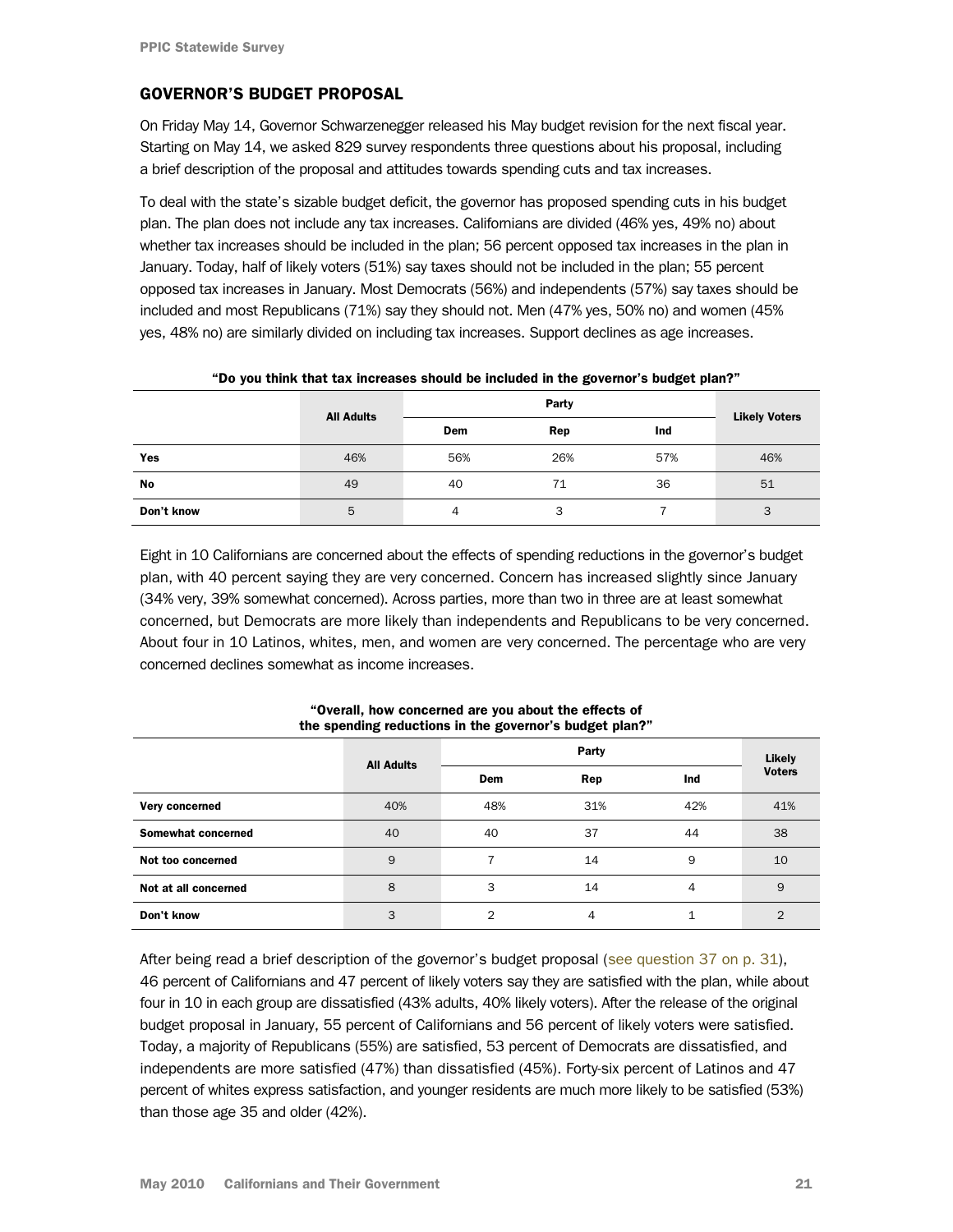# <span id="page-21-0"></span>FISCAL AND GOVERNANCE REFORMS

In March, Assembly Speaker John Pérez and Senate President pro Tem Darrell Steinberg announced that the legislature was considering a package of reform principles developed by California Forward, a nonpartisan group working to improve government. Legislative leaders recently held public forums around the state to gather input. In our survey, Californians were asked about eight fiscal and governance reform ideas, some of which are part of the package, and with others having been considered in the past.

More than three in four Californians say it is a good idea to adopt pay-as-you-go budgeting, requiring that any new programs, expanded programs, or tax reductions identify a specific funding source. A similarly high percentage believe it is a good idea for the governor and state legislature to develop a two-year spending plan along with a five-year fiscal forecast before approving the annual state budget. Three in four believe it is a good idea to require legislators to forfeit their pay and per-day allowance when the state budget is late. Three in four Californians also say it is a good idea to increase the size of the state's rainy day fund and to require that above-average revenues be deposited into this fund for use during economic downturns.

| you think the proposal is a good idea or a bad idea. How about? " |                            |                           |                                                |                                            |  |  |  |
|-------------------------------------------------------------------|----------------------------|---------------------------|------------------------------------------------|--------------------------------------------|--|--|--|
|                                                                   | Pay-as-you-go<br>budgeting | Two-vear<br>spending plan | Legislators forfeit pay<br>when budget is late | Increase size of state's<br>rainy day fund |  |  |  |
| Good idea                                                         | 78%                        | 77%                       | 75%                                            | 74%                                        |  |  |  |
| <b>Bad idea</b>                                                   | 14                         | 16                        | 19                                             | 18                                         |  |  |  |
| Don't know                                                        | 8                          |                           | 6                                              |                                            |  |  |  |

#### "Fiscal and governance reforms have been proposed to address the structural issues in the state budget. For each of the following, please say whether<br>you think the prepased is a good idea as a had idea. How about 2"\* you think the proposal is a good idea or a bad idea. How about…?"\*

[\\*For complete text of questions, see p. 32.](#page-31-0)

Among likely voters, more than eight in 10 say it is a good idea to require pay-as-you-go budgeting and a two-year spending plan; similar numbers also say that legislators should forfeit pay when the budget is late. Seventy-six percent of likely voters favor increasing the size of the rainy day fund. More than seven in 10 voters across parties and solid majorities across demographic groups favor each of these ideas. The percentage saying it is a good idea to require legislators to forfeit their pay when the budget is late rises as age increases. Latinos are much less likely than whites to say it is a good idea to require a two-year spending plan or to require legislators to forfeit pay when the budget is late.

| Percent saying good idea |                    | Pay-as-you-go<br>budgeting | Two-year<br>spending plan | Legislators forfeit pay<br>when budget is late | Increase size of<br>state's rainy day fund |
|--------------------------|--------------------|----------------------------|---------------------------|------------------------------------------------|--------------------------------------------|
| All adults               |                    | 78%                        | 77%                       | 75%                                            | 74%                                        |
|                          | <b>Democrats</b>   | 77                         | 76                        | 76                                             | 74                                         |
| Party                    | <b>Republicans</b> | 84                         | 83                        | 84                                             | 71                                         |
|                          | Independents       | 84                         | 79                        | 80                                             | 79                                         |
| Age                      | $18 - 34$          | 76                         | 72                        | 67                                             | 74                                         |
|                          | $35 - 54$          | 80                         | 78                        | 78                                             | 77                                         |
|                          | 55 and older       | 79                         | 80                        | 82                                             | 71                                         |
| Race/                    | Latinos            | 75                         | 68                        | 59                                             | 76                                         |
| <b>Ethnicity</b>         | Whites             | 81                         | 81                        | 84                                             | 74                                         |
|                          | <b>Men</b>         | 78                         | 77                        | 77                                             | 77                                         |
| Gender                   | Women              | 79                         | 77                        | 74                                             | 71                                         |
| <b>Likely voters</b>     |                    | 83                         | 82                        | 83                                             | 76                                         |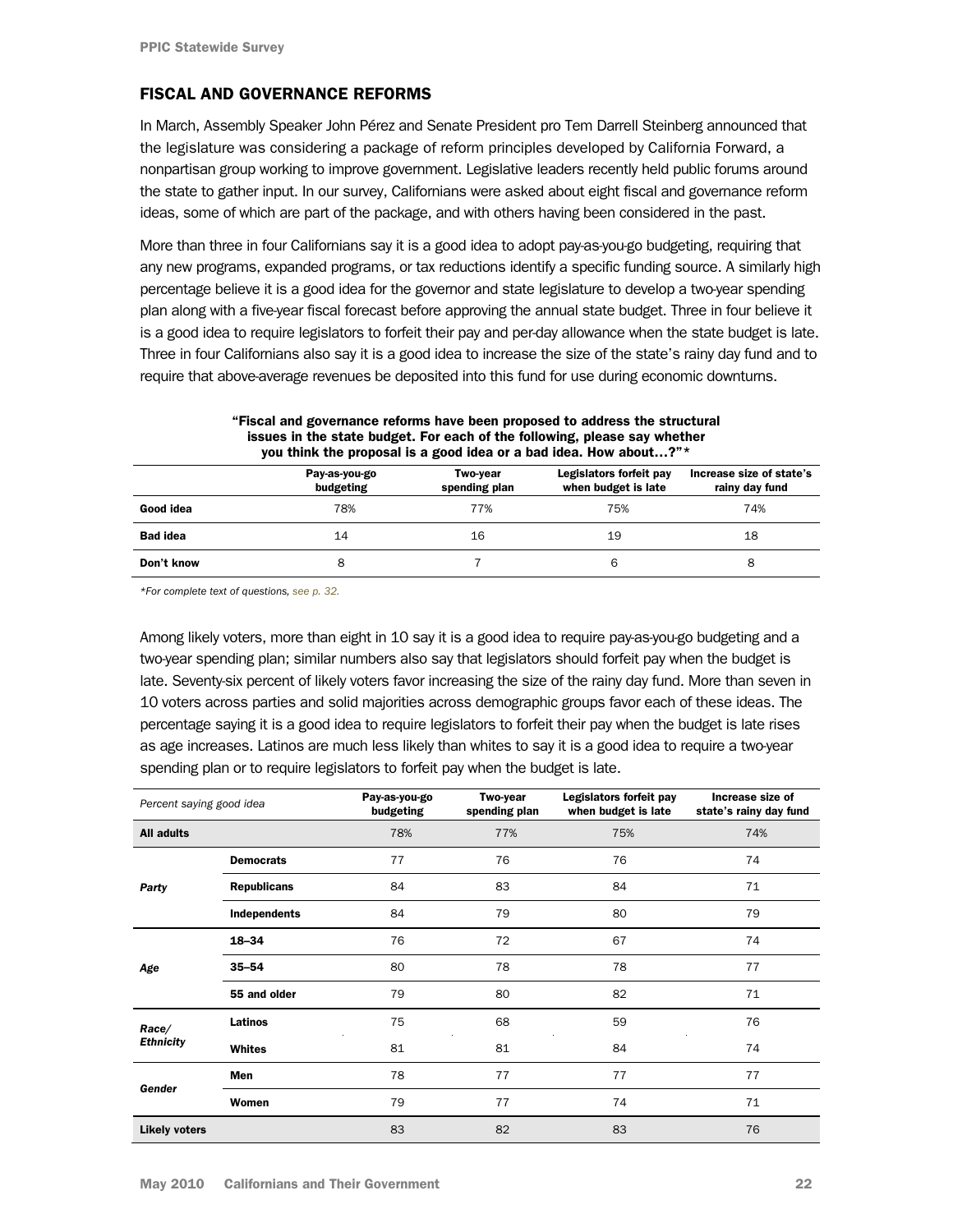### <span id="page-22-0"></span>FISCAL AND GOVERNANCE REFORMS *(CONTINUED)*

Another proposal, not currently under discussion, would strictly limit the amount of money that state spending could increase each year; seven in 10 Californians believe this is a good idea. A proposal that is currently under consideration would raise the vote requirement to pass any new fees that replace tax revenue from a simple majority to a two-thirds vote; 56 percent say this is a good idea. Legislators are also considering a proposal to lower the vote requirement to pass a state budget from two-thirds to a simple majority vote, while keeping the two-thirds vote for passing state taxes; 51 percent of Californians say this is a good idea. By comparison, when asked about lowering the vote threshold required to pass both the state budget and state taxes from two-thirds to a simple majority, Californians are slightly less supportive (47% good idea, 45% bad idea); this proposal is not currently under discussion by legislators.

|                 | you think the proposal is a good idea or a bad idea. How about?"* |                                               |                                              |                                         |  |  |
|-----------------|-------------------------------------------------------------------|-----------------------------------------------|----------------------------------------------|-----------------------------------------|--|--|
|                 | <b>Strictly limit annual</b><br>spending increase                 | 2/3 vote for fees that<br>replace tax revenue | Simple majority for<br>budget, 2/3 for taxes | Simple majority for<br>budget and taxes |  |  |
| Good idea       | 71%                                                               | 56%                                           | 51%                                          | 47%                                     |  |  |
| <b>Bad idea</b> | 23                                                                | 34                                            | 38                                           | 45                                      |  |  |
| Don't know      | 6                                                                 | 10                                            | 11                                           | 8                                       |  |  |

"Fiscal and governance reforms have been proposed to address the structural issues in the state budget. For each of the following, please say whether

*[\\*For complete text of questions, see p. 32.](#page-31-0)* 

Seventy-two percent of likely voters and majorities across parties and demographic groups think it is a good idea to strictly limit the amount that state spending could increase each year; Republicans and independents are much more likely than Democrats, and whites more likely than Latinos, to hold this view. Raising the vote requirement to pass new fees that replace tax revenue is considered a good idea by majorities of likely voters (57%), Republicans (64%), and independents (62%), but not Democrats (47%).

What about relaxing the vote requirement to pass a state budget? Half of likely voters (51%) think it is a good idea to lower the vote for the budget and keep the two-thirds vote for taxes. Fewer (44%) support the idea of lowering the vote required to pass both the budget and taxes. Nearly six in 10 Democrats and half of independents favor both ideas. Republicans are more likely to favor relaxing the rule for the budget (41%) than for budget and taxes (28%).

| Percent saying good idea  |                    | <b>Strictly limit annual</b><br>spending increase | 2/3 vote for fees that<br>replace tax revenue | Simple majority for<br>budget, 2/3 for taxes | Simple majority for<br>budget and taxes |
|---------------------------|--------------------|---------------------------------------------------|-----------------------------------------------|----------------------------------------------|-----------------------------------------|
| <b>All adults</b>         |                    | 71%                                               | 56%                                           | 51%                                          | 47%                                     |
| Party                     | <b>Democrats</b>   | 65                                                | 47                                            | 59                                           | 57                                      |
|                           | <b>Republicans</b> | 77                                                | 64                                            | 41                                           | 28                                      |
|                           | Independents       | 79                                                | 62                                            | 51                                           | 50                                      |
| Age                       | 18-34              | 73                                                | 52                                            | 50                                           | 49                                      |
|                           | $35 - 54$          | 73                                                | 59                                            | 52                                           | 49                                      |
|                           | 55 and older       | 65                                                | 56                                            | 49                                           | 42                                      |
| Race/<br><b>Ethnicity</b> | Latinos            | 66                                                | 57                                            | 54                                           | 56                                      |
|                           | Whites             | 71                                                | 54                                            | 49                                           | 42                                      |
| Gender                    | Men                | 69                                                | 60                                            | 52                                           | 47                                      |
|                           | Women              | 72                                                | 53                                            | 49                                           | 47                                      |
| <b>Likely voters</b>      |                    | 72                                                | 57                                            | 51                                           | 44                                      |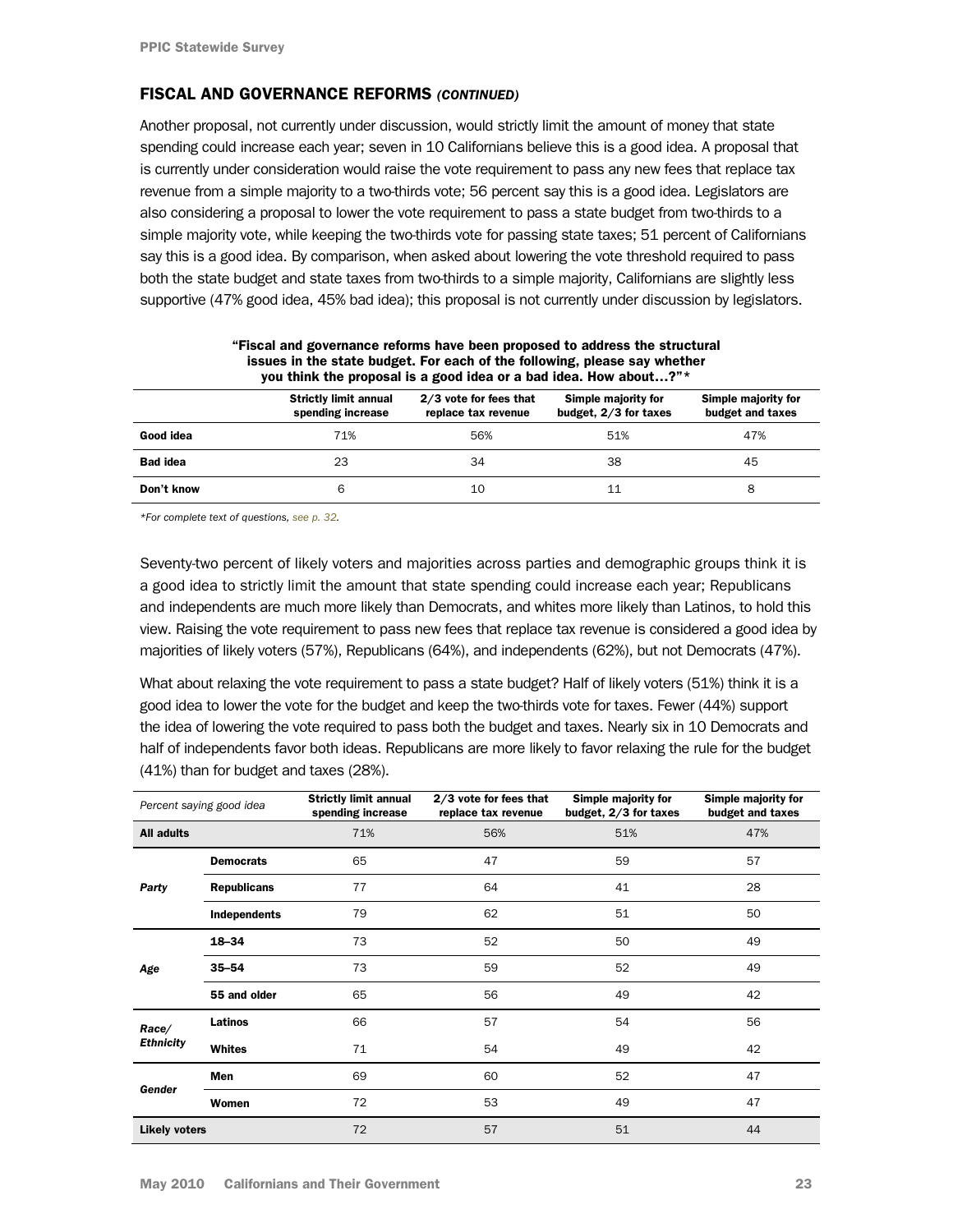<span id="page-23-0"></span>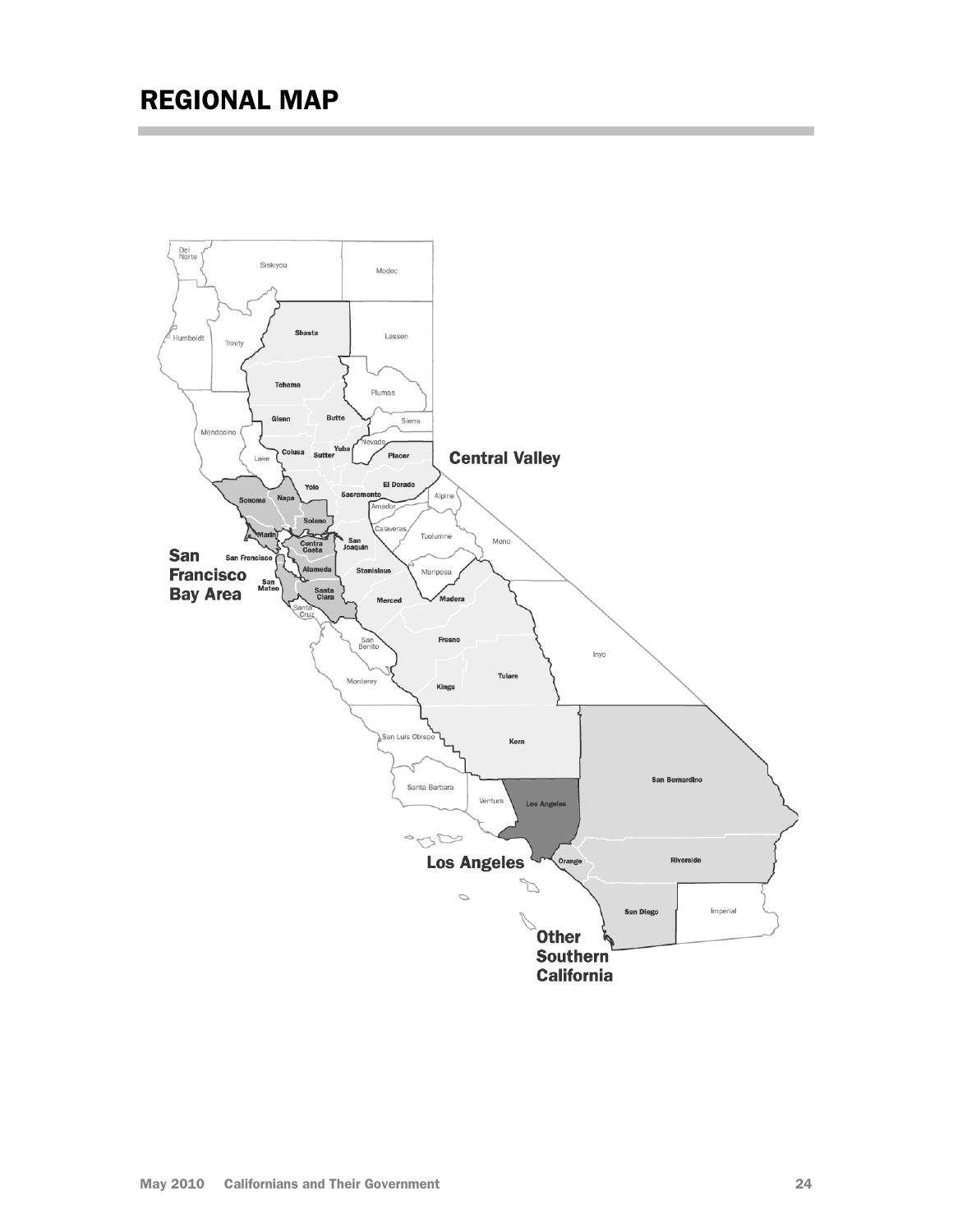# <span id="page-24-0"></span>**METHODOLOGY**

The PPIC Statewide Survey is directed by Mark Baldassare, president and CEO and survey director at the Public Policy Institute of California, with assistance from Dean Bonner, project manager for this survey, and survey research associates Sonja Petek and Nicole Willcoxon. The *Californians and Their Government* series is supported with funding from The James Irvine Foundation. We benefit from discussions with PPIC staff, foundation staff, and other policy experts; however, the methods, questions, and content of this report were solely determined by Mark Baldassare and the survey staff.

Findings in this report are based on a survey of 2,003 California adult residents, reached on landline telephones and cell phones. Interviewing took place on weekday nights and weekend days between May 9 and 16, 2010. Interviews took an average of 19 minutes to complete.

Landline interviews were conducted using a computer-generated random sample of telephone numbers that ensured that both listed and unlisted numbers were called. All landline telephone exchanges in California were eligible for selection and the sample telephone numbers were called as many as six times to increase the likelihood of reaching eligible households. Once a household was reached, an adult respondent (age 18 or older) was randomly chosen for interviewing using the "last birthday method" to avoid biases in age and gender. A total of 201 cell phone interviews were included in this survey to account for the growing number of Californians who use them. These interviews were conducted using a computer-generated random sample of cell phone numbers. All cell phone numbers with California area codes were eligible for selection and the sample telephone numbers were called as many as eight times to increase the likelihood of reaching an eligible respondent. Once a cell phone user was reached, it was verified that this person was age 18 or older, a resident of California, and in a safe place to continue the survey (e.g., not driving). Cell phone respondents were offered a small reimbursement to help defray the potential cost of the call. Cell phone interviews were conducted with adults who have cell phone service only and with those who have both cell phone and landline service in the household.

Landline and cell phone interviewing was conducted in English and Spanish according to respondents' preferences. Accent on Languages, Inc. translated the survey into Spanish, with assistance from Renatta DeFever. Abt SRBI Inc. conducted the telephone interviewing.

With assistance from Abt SRBI we used recent U.S. Census and state figures to compare the demographic characteristics of the survey sample with characteristics of California's adult population. The survey sample was closely comparable to the census and state figures. Abt SRBI used data from the 2008 National Health Interview Survey and data from the 2005–2007 American Community Survey for California, both to estimate landline and cell phone service in California and to compare it against landline and cell phone service reported in the survey. The survey data in this report were statistically weighted to account for any differences in demographics and telephone service.

The sampling error for the total of 2,003 adults is  $\pm 2$  percent at the 95 percent confidence level. This means that 95 times out of 100, the results will be within 2 percentage points of what they would be if all adults in California were interviewed. The sampling error for subgroups is larger: For the 1,598 registered voters, it is  $\pm 2.5$  percent; for the 1,168 likely voters, it is  $\pm 3$  percent; for the 411 Republican primary likely voters, who were asked questions about Republican primary candidates, it is  $\pm 5$  percent; for the 829 adults interviewed after the governor released his budget proposal May 14, it is ±3.5 percent. Sampling error is only one type of error to which surveys are subject. Results may also be affected by factors such as question wording, question order, and survey timing.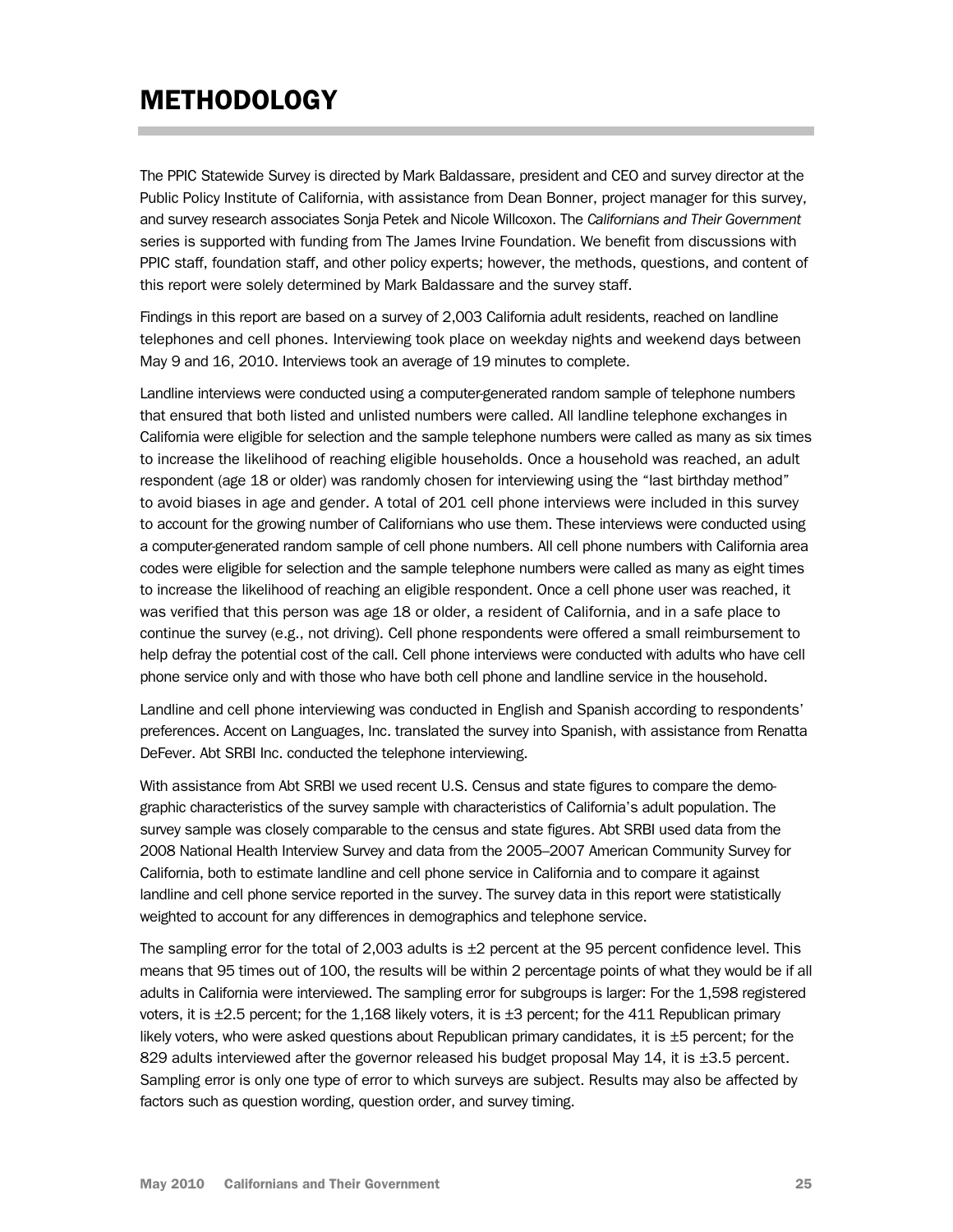We present results for four geographic regions, accounting for approximately 90 percent of the state population. "Central Valley" includes Butte, Colusa, El Dorado, Fresno, Glenn, Kern, Kings, Madera, Merced, Placer, Sacramento, San Joaquin, Shasta, Stanislaus, Sutter, Tehama, Tulare, Yolo, and Yuba Counties. "San Francisco Bay Area" includes Alameda, Contra Costa, Marin, Napa, San Francisco, San Mateo, Santa Clara, Solano, and Sonoma Counties. "Los Angeles" refers to Los Angeles County, and "Other Southern California" includes Orange, Riverside, San Bernardino, and San Diego Counties. Residents from other geographic areas are included in the results reported for all adults, registered voters, and likely voters, but sample sizes for these less populated areas are not large enough to report separately.

We present specific results for Latinos because they account for about 30 percent of the state's adult population and constitute one of the fastest growing voter groups. Sample sizes for African Americans and Asian Americans are not large enough for separate analysis. We compare the opinions of registered Democrats, Republicans, and independents (those who are registered as "decline to state"). We also include the responses of "likely voters"—those who are most likely to vote in the state's elections based on their responses to survey questions on past voting, current interest in politics, and voting intentions.

We compare current PPIC Statewide Survey results to those in our earlier surveys and to those in national surveys by NBC News/*Wall Street Journal* and by the Pew Research Center.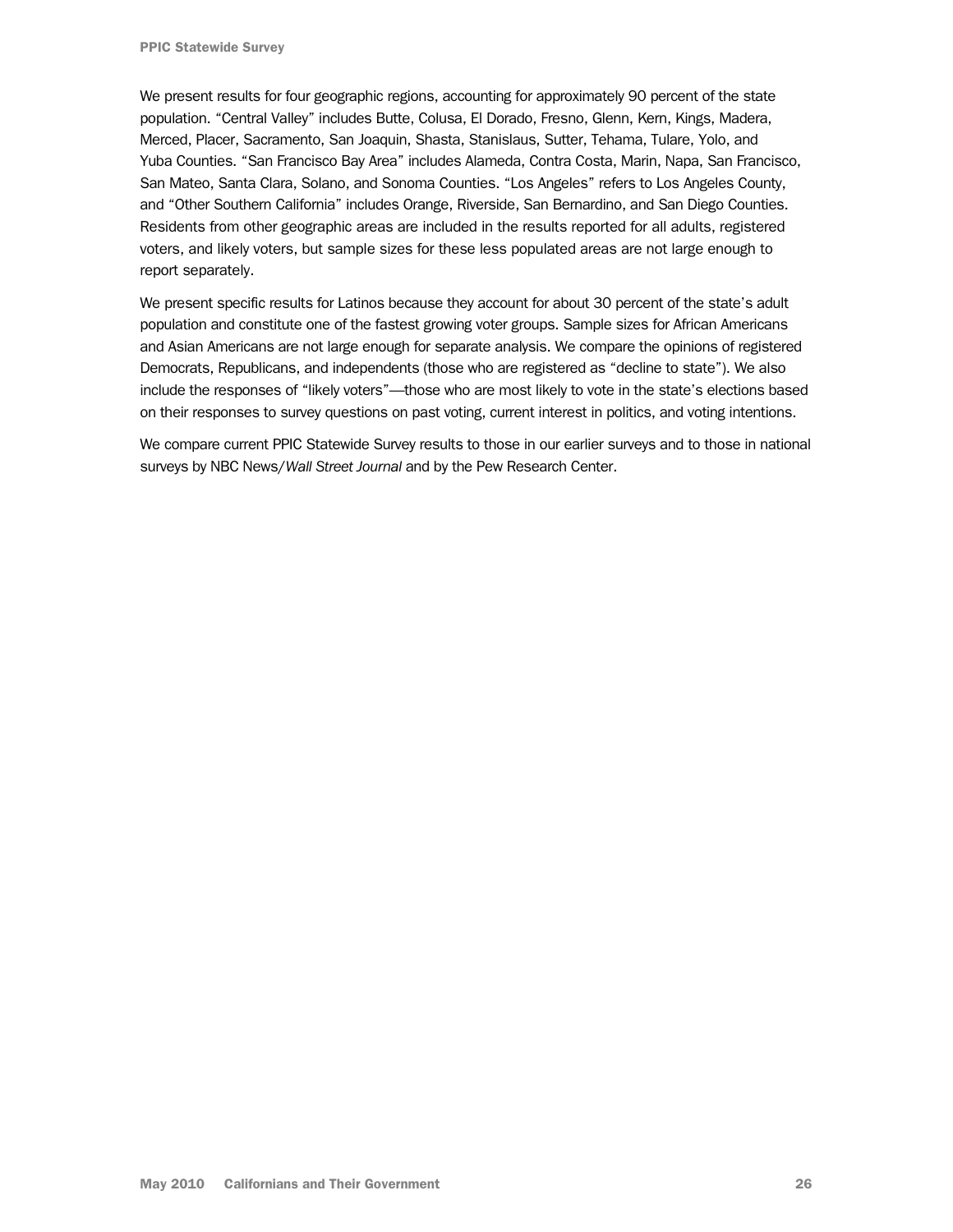# <span id="page-26-0"></span>QUESTIONNAIRE AND RESULTS

# CALIFORNIANS AND THEIR GOVERNMENT

# May 9–16, 2010 2,003 California Adult Residents: English, Spanish

MARGIN OF ERROR ±2% AT 95% CONFIDENCE LEVEL FOR TOTAL SAMPLE

1. First, thinking about the state as a whole, what do you think is the most important issue facing people in California today? *[code, don't read]*

- 53% jobs, economy
- 15 state budget, deficit, taxes
- 10 education, schools
- 9 immigration, illegal immigration
- 3 health care, health costs
- 8 other
- 2 don't know
- 2. Overall, do you approve or disapprove of the way that Arnold Schwarzenegger is handling his job as governor of California?
	- 23% approve
	- 65 disapprove
	- 12 don't know
- 3. Overall, do you approve or disapprove of the way that the California Legislature is handling its job?
	- 16% approve
	- 72 disapprove
	- 12 don't know
- 4. Do you think that Governor Schwarzenegger and the state legislature will be able to work together and accomplish a lot this year, or not?
	- 19% yes, will be able to work together
	- 73 no, will not be able to work together
	- 8 don't know
- 5. Do you think things in California are generally going in the right direction or the wrong direction?
	- 18% right direction
	- 77 wrong direction
	- 5 don't know
- 6. Turning to economic conditions in California, do you think that during the next 12 months we will have good times financially or bad times?
	- 28% good times
	- 65 bad times
	- 7 don't know
- 7. Would you say that California is in an economic recession, or not? (*if yes*: Do you think it is in a serious, a moderate, or a mild recession?)
	- 55% yes, serious recession
	- 28 yes, moderate recession
	- 7 yes, mild recession
	- 9 no
	- 1 don't know
- 8. Next, some people are registered to vote and others are not. Are you absolutely certain that you are registered to vote in California?
	- 80% yes *[ask q8a]*
	- 19 no *[skip to q9b]*
	- 1 don't know *[skip to q9b]*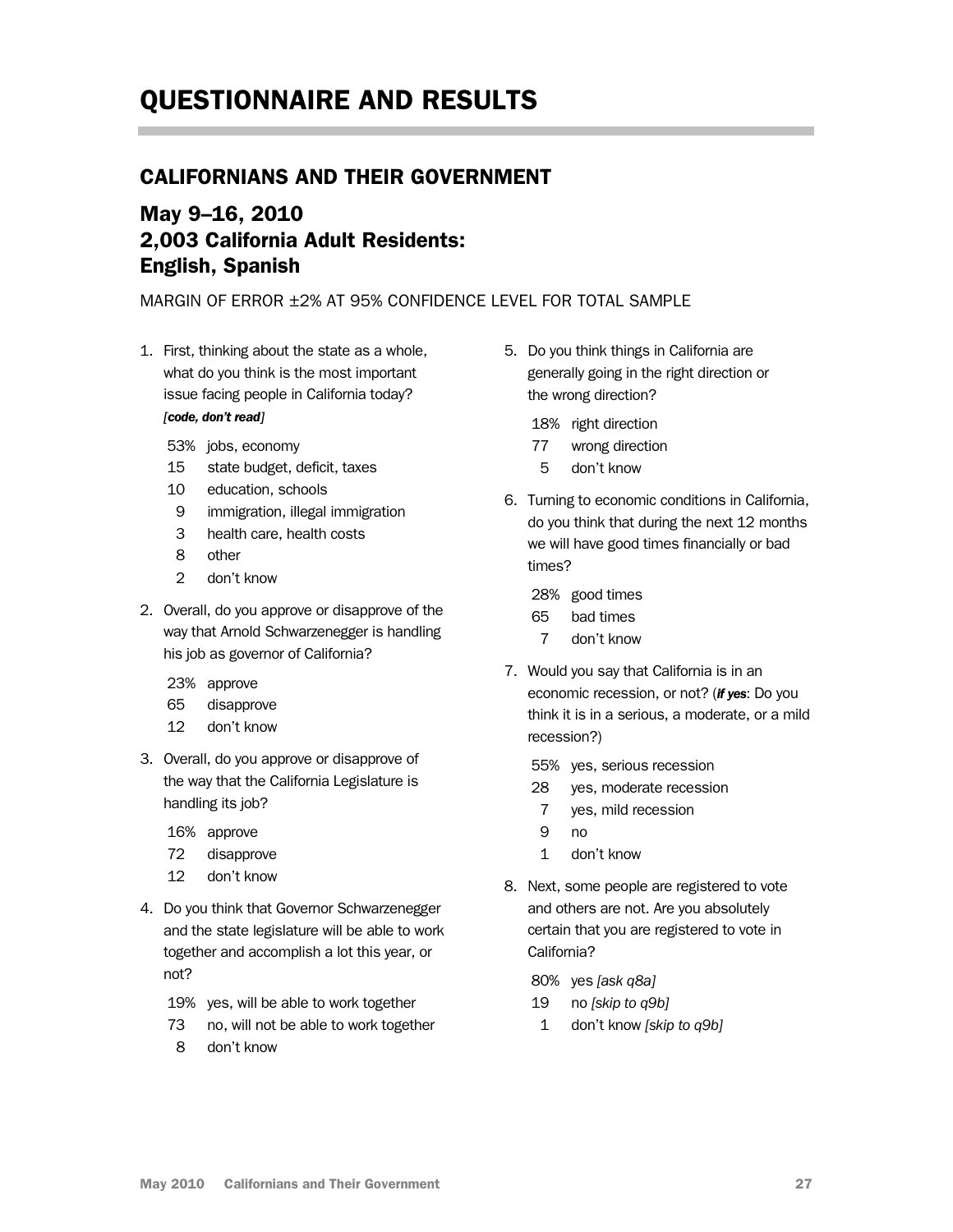8a.Are you registered as a Democrat,

a Republican, another party, or as an independent?

- 45% Democrat *[ask q9]*
- 31 Republican *[skip to q9a]*
- 2 another party *(specify) [skip to q11]*
- 22 independent *[skip to q9b]*
- 9. Would you call yourself a strong Democrat or not a very strong Democrat?
	- 52% strong
	- 45 not very strong
	- 3 don't know

### *[skip to q11]*

9a.Would you call yourself a strong Republican or not a very strong Republican?

- 50% strong
- 46 not very strong
- 4 don't know

### *[skip to q10]*

9b.Do you think of yourself as closer to the Republican Party or Democratic Party?

- 23% Republican Party
- 43 Democratic Party
- 26 neither *(volunteered)*
- 8 don't know

# *[responses recorded for questions 9c to 20 are for likely voters]*

*[if q8a=independent, ask q9c, if q8a=Republican, skip to q10, otherwise skip to q21]* 

- 9c.California voters like you will be able to choose between voting in the Republican primary, the Democratic primary, or selecting a nonpartisan ballot on June 8th. All three ballots include state proposition measures. Do you plan to vote in the Republican primary, the Democratic primary, or on the nonpartisan ballot?
	- 12% Republican primary *[ask q10]*
	- 20 Democratic primary *[skip to q11]*
	- 51 nonpartisan ballot *[skip to q11]*
	- 17 don't know *[skip to q11]*
- 10.If the Republican primary for governor were being held today, and these were the candidates, who would you vote for? *[rotate names and then ask "or someone else"]* 
	- 38% Meg Whitman, businesswoman
	- 29 Steve Poizner, businessman
	- 2 someone else *(specify)*
	- 31 don't know

If these were the candidates in the November 2010 governor's election….

#### *[rotate questions 11 and 12]*

- 11. Would you vote for…*[rotate names]* 
	- 45% Jerry Brown, the Democrat, attorney general of California
	- 32 Steve Poizner, the Republican, businessman
	- 23 don't know

#### 12. Would you vote for…*[rotate names]*

- 42% Jerry Brown, the Democrat, attorney general of California
- 37 Meg Whitman, the Republican, businesswoman
- 21 don't know
- 13. How closely are you following news about candidates for the 2010 governor's election?
	- 21% very closely
	- 46 fairly closely
	- 27 not too closely
	- 6 not at all closely

 *[if q8a=Republican or q9c=Republican primary, ask q14, otherwise skip to q15]* 

- 14. If the Republican primary for U.S. senator were being held today, and these were the candidates, who would you vote for? *[rotate names and then ask "or someone else"]*
	- 25% Carly Fiorina, business executive
	- 23 Tom Campbell, economist/ business educator
	- 16 Chuck DeVore, assemblyman/ military reservist
	- 36 don't know

If these were the candidates in the November 2010 U.S. senator's election…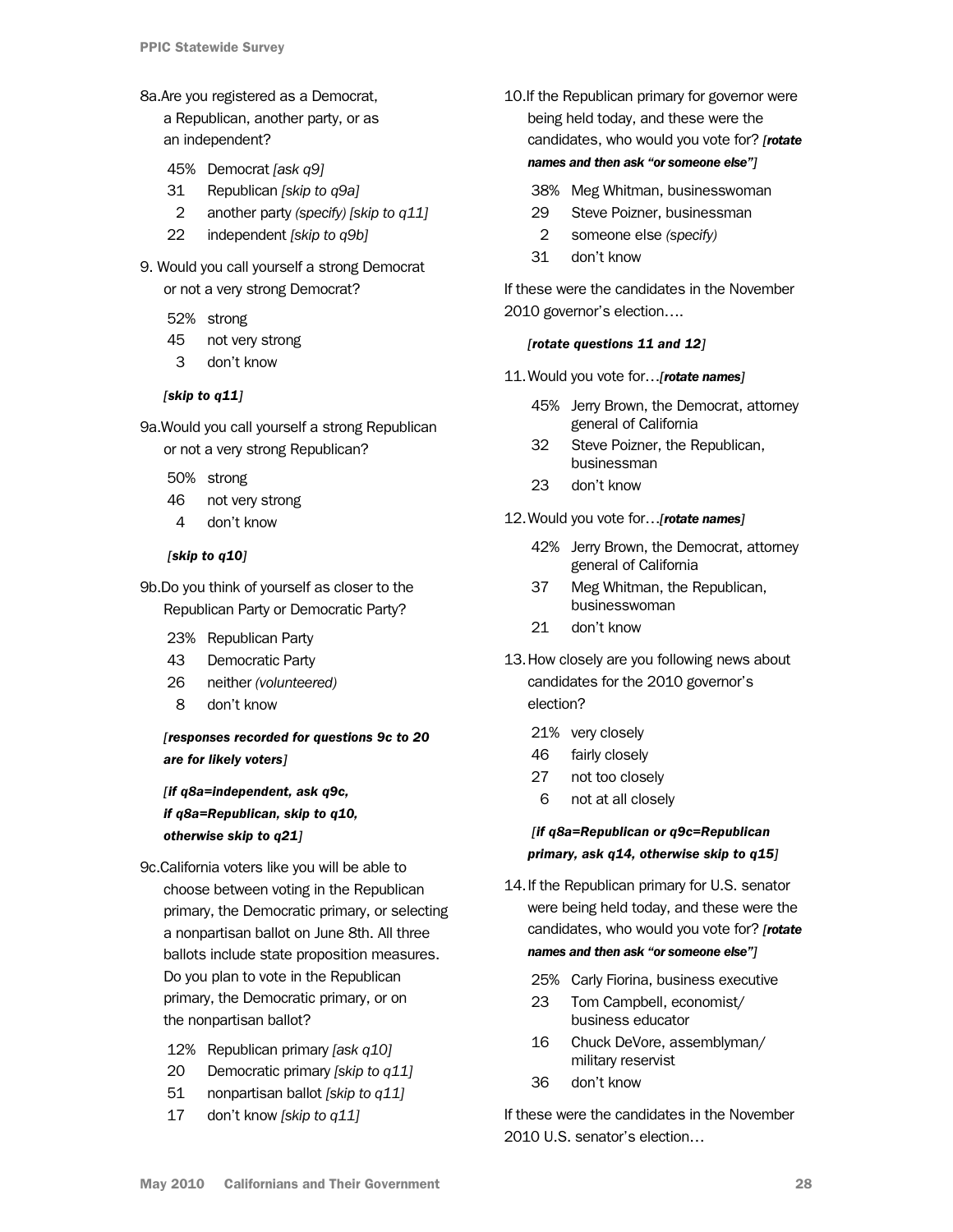#### <span id="page-28-0"></span>*[rotate questions 15 to 17]*

- 15. Would you vote for…*[rotate names]* 
	- 46% Barbara Boxer, the Democrat, United States senator
	- 40 Tom Campbell, the Republican, economist/business educator
	- 14 don't know
- 16. Would you vote for…*[rotate names]* 
	- 50% Barbara Boxer, the Democrat, United States senator
	- 39 Chuck DeVore, the Republican, assemblyman/military reservist
	- 11 don't know
- 17. Would you vote for…*[rotate names]* 
	- 48% Barbara Boxer, the Democrat, United States senator
	- 39 Carly Fiorina, the Republican, business executive
	- 13 don't know
- 18.Changing topics, Proposition 14 is called "Elections. Increases Right to Participate in Primary Elections." It changes the primary election process for congressional, statewide, and legislative races, allows all voters to choose any candidate regardless of the candidate's or voter's political party preference, and ensures that the two candidates receiving the greatest number of votes will appear on the general election ballot regardless of party preference. Fiscal Impact includes no significant net change in state and local government costs to administer elections. If the election were held today, would you vote yes or no on Proposition 14?
	- 60% yes
	- 27 no
	- 13 don't know
- 19. How important is the issue of allowing voters to select any candidate, regardless of party, in California's primaries? Is this issue very important, somewhat important, not too important, or not at all important to you?
	- 51% very important
	- 30 somewhat important
	- 10 not too important
	- 7 not at all important
	- 2 don't know
- 20. Do you think the primary system in California is in need of major changes, minor changes, or is it fine the way it is?
	- 36% major changes
	- 35 minor changes
	- 23 fine the way it is
	- 6 don't know
- 21.Next, would you say that the supply of water is a big problem, somewhat of a problem, or not much of a problem in your part of California?
	- 42% big problem
	- 27 somewhat of a problem
	- 29 not much of a problem
	- 2 don't know
- 22.The governor and legislature passed a water package that includes water conservation requirements and plans for new water storage systems, water clean-up and recycling, and a council to oversee restoration of the Sacramento-San Joaquin Delta. This package includes an \$11.1 billion bond measure on the November ballot to pay for water projects. How important is it that voters pass the bond measure?
	- 42% very important
	- 28 somewhat important
	- 9 not too important
	- 11 not at all important
	- 10 don't know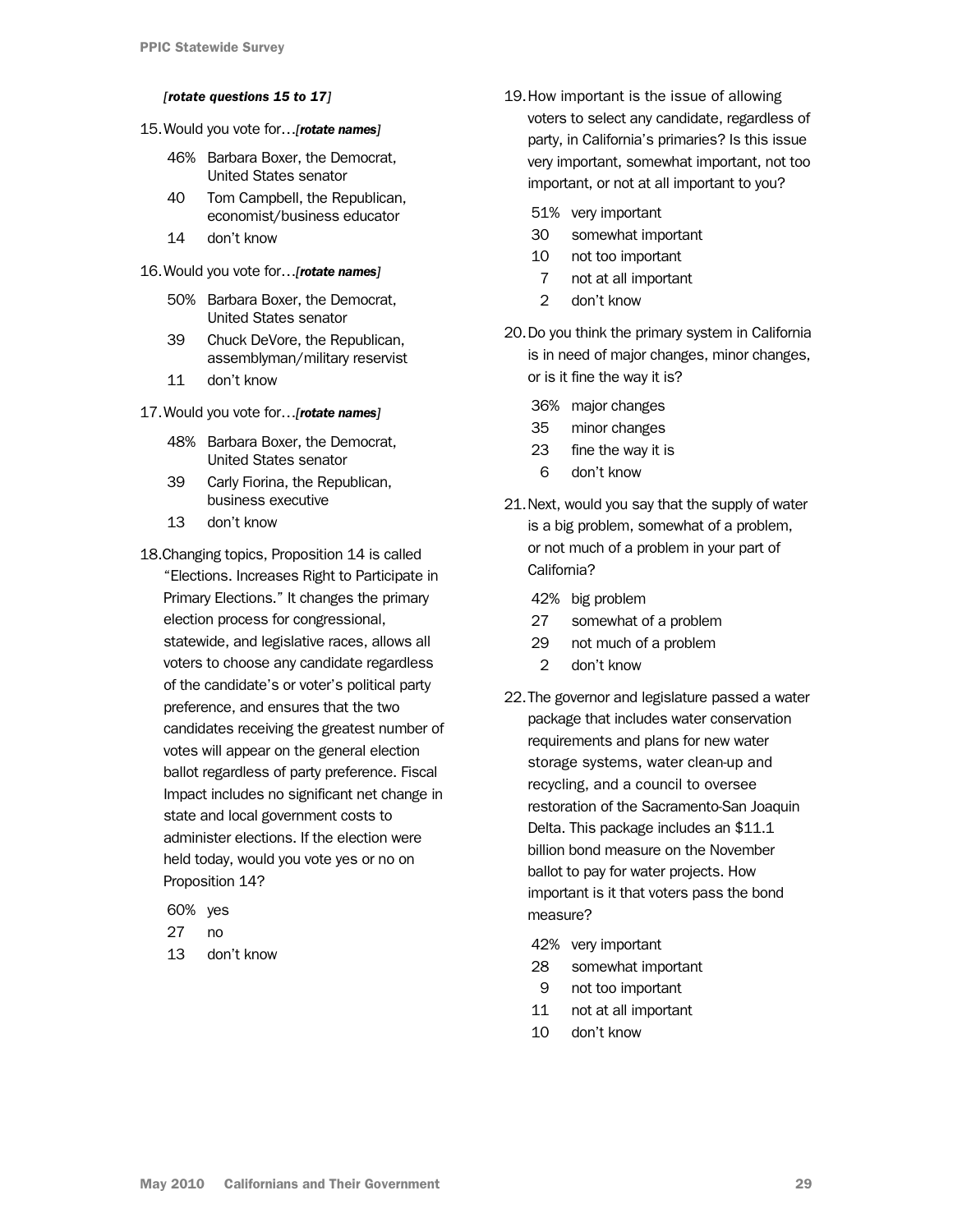#### *[rotate questions 23 and 24]*

23.A November ballot initiative is titled, "Changes California Law to Legalize Marijuana and Allow It to Be Regulated and Taxed." In general, do you think the use of marijuana should be made legal, or not?

48% yes, legal

- 49 no, illegal
- 3 don't know
- 24. Regardless of what you think about the personal non-medical uses of marijuana, do you think adults should be allowed to legally use marijuana for medical purposes if their doctors prescribe it or do you think that marijuana should be illegal even for medical purposes?
	- 76% should be allowed for medical purposes
	- 22 should be illegal even for medical purposes
	- 2 don't know
- 25.On another topic, do you think the state budget situation in California—that is, the balance between government spending and revenues—is a big problem, somewhat of a problem, or not a problem for the people of California today?
	- 81% big problem
	- 15 somewhat of a problem
	- 1 not a problem
	- 3 don't know

26.As you may know, the state government currently has an annual budget of around \$85 billion and faces a multibillion-dollar gap between spending and revenues. How would you prefer to deal with the state's budget gap—mostly through spending cuts, mostly through tax increases, through a mix of spending cuts and tax increases, or do you think that it is okay for the state to borrow money and run a budget deficit?

39% mostly through spending cuts

- 7 mostly through tax increases
- 42 through a mix of spending cuts and tax increases
- 6 okay to borrow money and run a budget deficit
- 2 other answer *(specify)*
- 4 don't know
- 27.When it comes to the tough choices involved in the state budget, both in deciding how much Californians should pay in taxes and how to fund state programs, whose approach do you most prefer: *[rotate]*  (1) Governor Schwarzenegger's, (2) the Democrats' in the legislature, *[or]* (3) the Republicans' in the legislature?
	- 35% Democrats' approach
	- 25 Republicans' approach
	- 11 Governor Schwarzenegger's
	- 1 other answer *(specify)*
	- 10 none *(volunteered)*
	- 18 don't know
- 28.Some of the largest areas for state spending are: [rotate] (1) K-12 public education, (2) higher education, (3) health and human services, *[and]* (4) prisons and corrections. Thinking about these four areas of state spending, I'd like you to name the one you most want to protect from spending cuts.
	- 56% K–12 public education
	- 17 higher education
	- 17 health and human services
	- 7 prisons and corrections
	- 3 don't know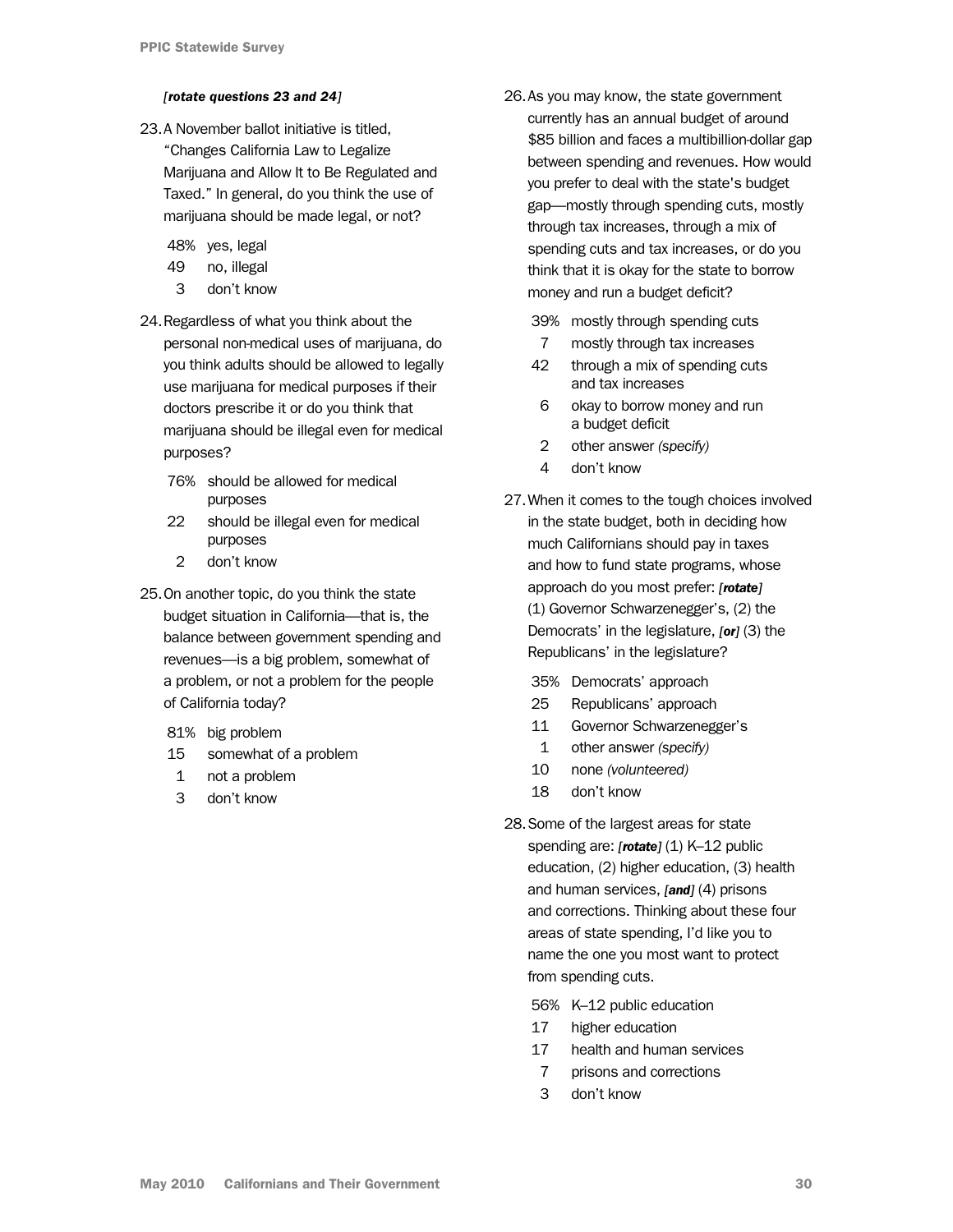<span id="page-30-0"></span>Tax increases could be used to help reduce the state budget deficit. For each of the following, please indicate whether you would be willing to pay higher taxes for this purpose, or not.

#### *[rotate questions 29 to 32]*

- 29.What if the state said it needed more money just to maintain current funding for K–12 public education? Would you be willing to pay higher taxes for this purpose, or not?
	- 69% yes
	- 29 no
	- 2 don't know
- 30.What if the state said it needed more money just to maintain current funding for higher education? Would you be willing to pay higher taxes for this purpose, or not?
	- 54% yes
	- 43 no
	- 3 don't know
- 31.What if the state said it needed more money just to maintain current funding for health and human services? Would you be willing to pay higher taxes for this purpose, or not?

54% yes

- 43 no
- 3 don't know
- 32.What if the state said it needed more money just to maintain current funding for prisons and corrections? Would you be willing to pay higher taxes for this purpose, or not?
	- 18% yes
	- 79 no
	- 3 don't know

Tax and fee increases could be used to help reduce the state's large gap between spending and revenues. For each of the following, please say if you favor or oppose the proposal.

#### *[rotate questions 33 to 36]*

- 33.How about raising the state taxes paid by California corporations?
	- 58% favor
	- 39 oppose
	- 3 don't know
- 34.How about raising the top rate of the state income tax paid by the wealthiest Californians?
	- 67% favor
	- 30 oppose
	- 3 don't know
- 35.How about increasing the vehicle license fee?
	- 28% favor
	- 69 oppose
	- 3 don't know
- 36.How about extending the state sales tax to services that are not currently taxed?
	- 35% favor
	- 58 oppose
	- 7 don't know

#### *[questions 37 to 37b asked starting May 14]*

37.Recently, Governor Schwarzenegger proposed a budget plan for the next fiscal year to close the state's \$19 billion budget deficit. It includes spending cuts in health and human services, including the elimination of CalWORKS, the state's welfare-to-work program. It includes spending reductions in prisons and corrections and state employee compensation. It claims to have no spending cuts in K–12 education and increases spending on higher education. The plan includes no new taxes. In general, are you satisfied or dissatisfied with the governor's budget plan?

46% satisfied

- 43 dissatisfied
- 3 haven't heard anything about the budget *(volunteered)*
- 8 don't know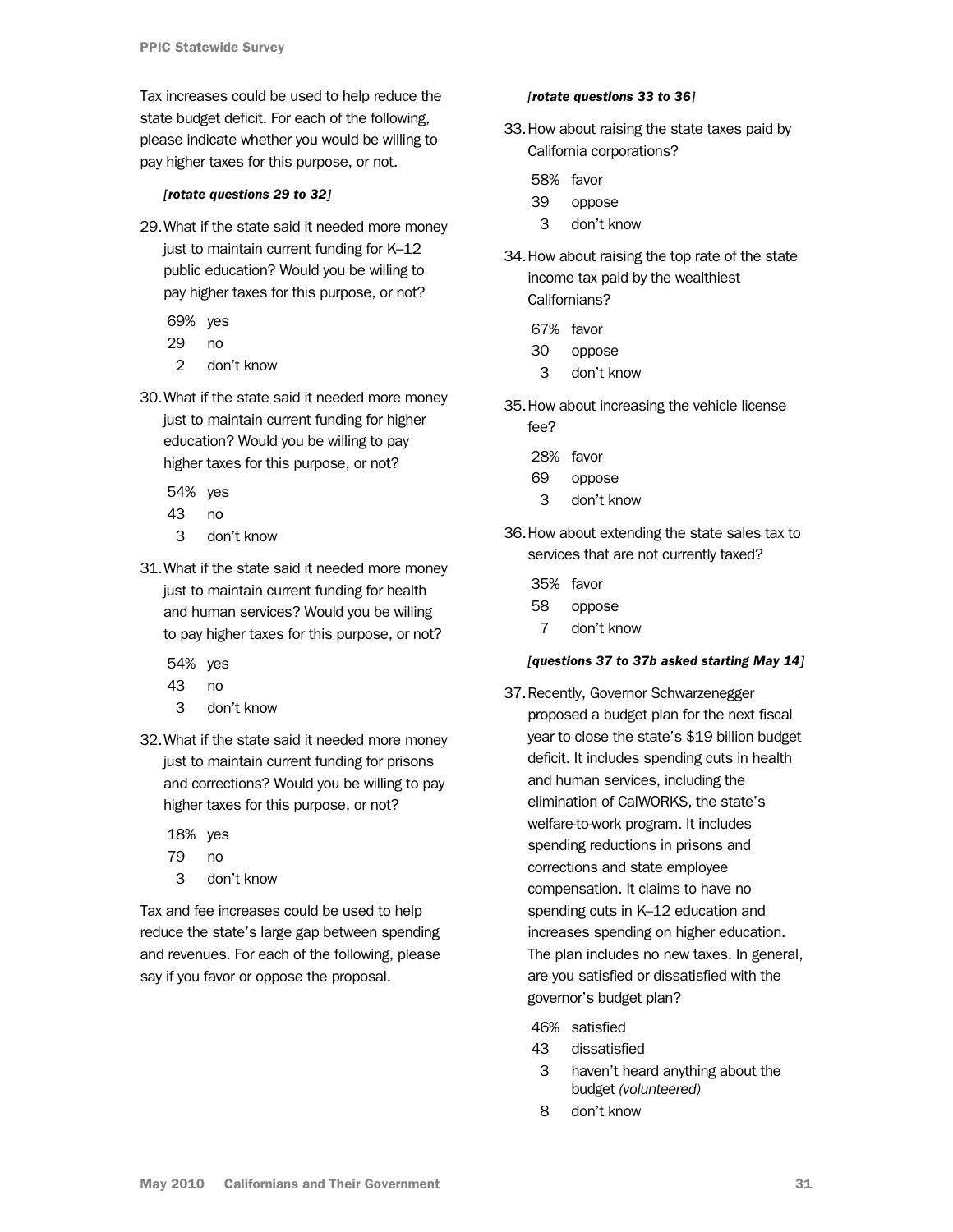#### *[rotate questions 37a and 37b]*

<span id="page-31-0"></span>37a.Do you think that tax increases should be included in the governor's budget plan?

46% yes

- 49 no
- 5 don't know
- 37b.Overall, how concerned are you about the effects of the spending reductions in the governor's budget plan?
	- 40% very concerned
	- 40 somewhat concerned
	- 9 not too concerned
	- 8 not at all concerned
	- 3 don't know

Fiscal and governance reforms have been proposed to address the structural issues in the state budget. For each of the following, please say whether you think the proposal is a good idea or a bad idea.

### *[rotate questions 38 to 43, keeping 40 and 40a as a rotated block]*

- 38.How about requiring the governor and legislature to have a two-year spending plan along with a five-year fiscal forecast before approving the annual state budget?
	- 77% good idea
	- 16 bad idea
	- 7 don't know
- 39.How about requiring that any major new programs, expanded programs, or tax reductions identify a specific funding source?
	- 78% good idea
	- 14 bad idea
	- 8 don't know
- 40.How about lowering the vote requirement to pass a state budget from a two-thirds vote to a simple majority or 50-percent-plus-one vote while keeping the two-thirds vote requirement for passing state taxes?
	- 51% good idea
	- 38 bad idea
	- 11 don't know
- 40a.How about lowering the vote requirement to pass a state budget and state taxes from a two-thirds vote to a simple majority or 50 percent-plus-one vote?
	- 47% good idea
	- 45 bad idea
	- 8 don't know
- 40b.How about raising the vote requirement to pass any new fees that replace tax revenue from a simple majority or 50-percent-plusone vote to a two-thirds vote?
	- 56% good idea
	- 34 bad idea
	- 10 don't know
- 41.How about requiring that the members of the state legislature forfeit their pay and perday allowance when the state budget is late?
	- 75% good idea
	- 19 bad idea
	- 6 don't know
- 42. How about increasing the size of the state's rainy day fund and requiring above-average revenues to be deposited into it for use during economic downturns?
	- 74% good idea
	- 18 bad idea
	- 8 don't know
- 43.How about strictly limiting the amount of money that state spending could increase each year?
	- 71% good idea
	- 23 bad idea
	- 6 don't know
- 44.On another topic, overall, do you approve or disapprove of the way that Barack Obama is handling his job as president of the United States?
	- 59% approve
	- 37 disapprove
	- 4 don't know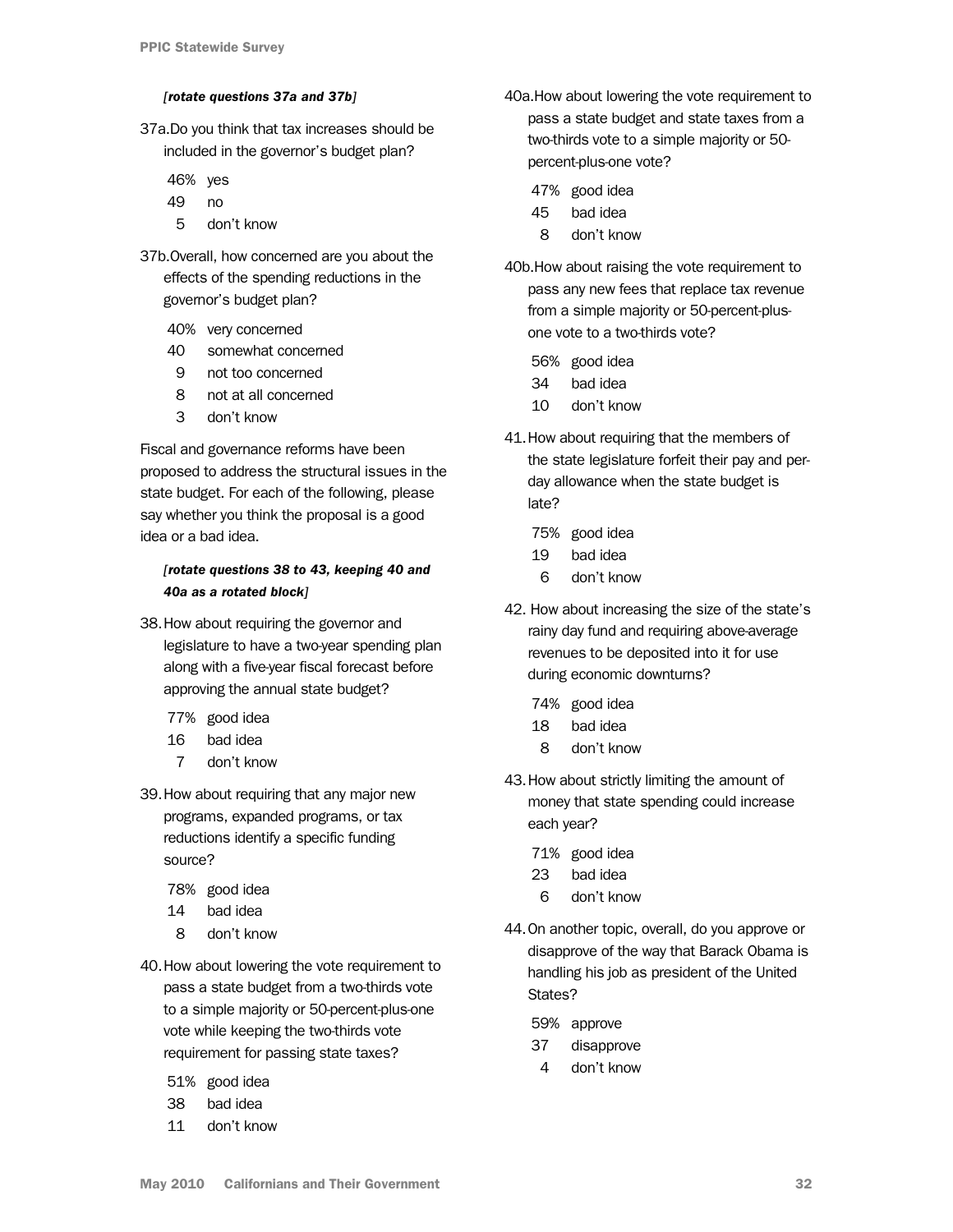#### *[rotate questions 45 and 46]*

- 45.Overall, do you approve or disapprove of the way that Dianne Feinstein is handling her job as U.S. senator?
	- 50% approve
	- 35 disapprove
	- 15 don't know
- 46. Overall, do you approve or disapprove of the way that Barbara Boxer is handling her job as U.S. senator?
	- 50% approve
	- 38 disapprove
	- 12 don't know
- 47.Overall, do you approve or disapprove of the way the U.S. Congress is handling its job?
	- 31% approve
	- 61 disapprove
	- 8 don't know
- 48. Next, would you consider yourself to be politically: *[read list, rotate order top to bottom]*
	- 8% very liberal
	- 22 somewhat liberal
	- 32 middle-of-the-road
	- 24 somewhat conservative
	- 12 very conservative
	- 2 don't know
- 49. Generally speaking, how much interest would you say you have in politics?
	- 24% great deal
	- 41 fair amount
	- 29 only a little
	- 6 none

*[d1 to d18: demographic questions]*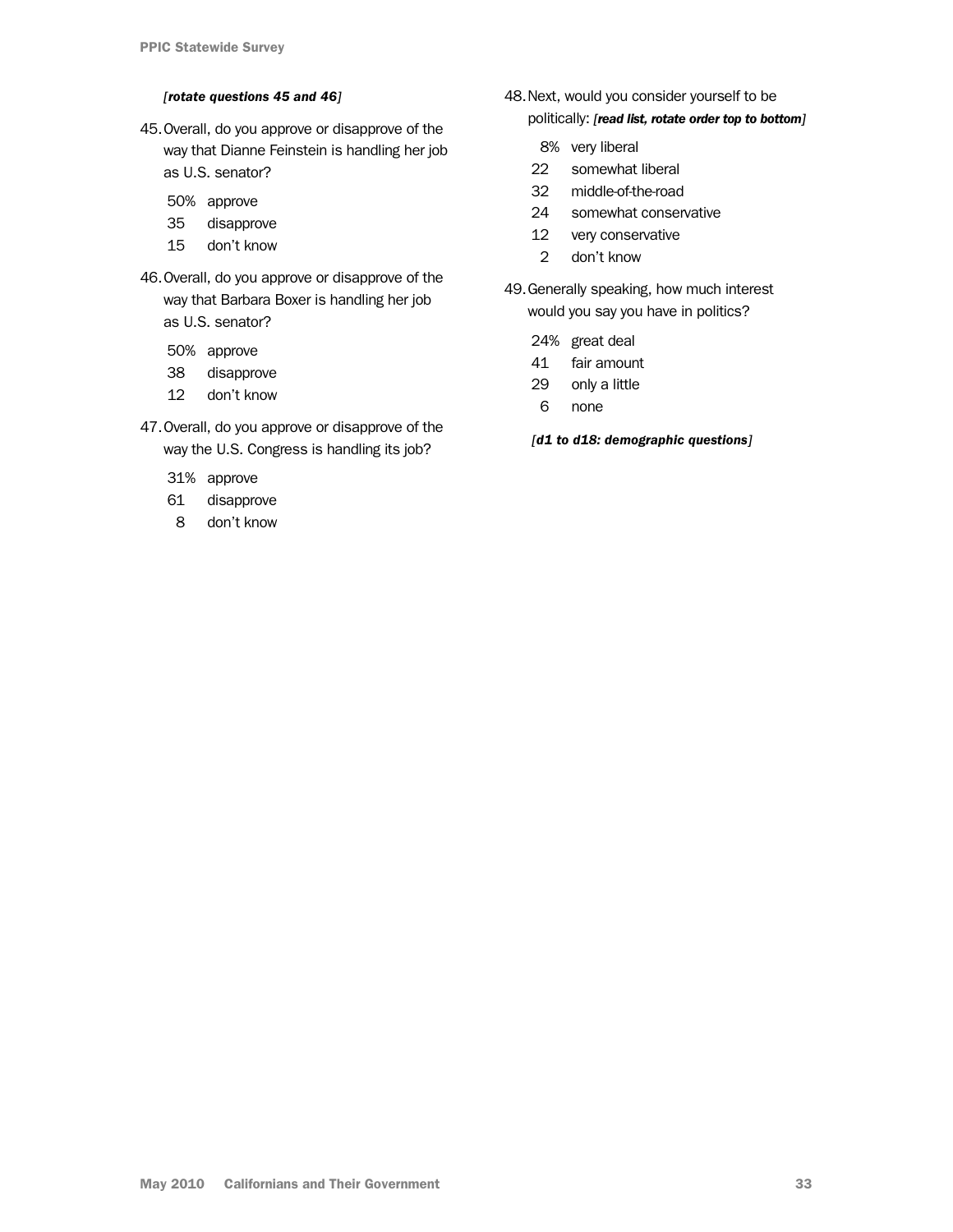# PPIC STATEWIDE SURVEY ADVISORY COMMITTEE

#### Ruben Barrales

President and Chief Executive Officer San Diego Regional Chamber of Commerce

Angela Blackwell Founder and Chief Executive Officer PolicyLink

Paul Brest President The William and Flora Hewlett Foundation

Mollyann Brodie Vice President

Kaiser Family Foundation

Bruce E. Cain Executive Director University of California Washington Center

James E. Canales President The James Irvine Foundation

Jon Cohen Director of Polling *The Washington Post*

Matthew K. Fong Special Counsel Sheppard, Mullin, Richter & Hampton, LLP

Russell Hancock President and Chief Executive Officer Joint Venture Silicon Valley Network

William Hauck President California Business Roundtable Sherry Bebitch Jeffe

Senior Scholar School of Policy, Planning, and Development University of Southern California

Carol S. Larson President and Chief Executive Officer The David and Lucile Packard Foundation

Monica Lozano Publisher and Chief Executive Officer *La Opinión*

Donna Lucas Chief Executive Officer Lucas Public Affairs

Dan Rosenheim News Director KPIX-TV

Robert K. Ross, M.D. President and Chief Executive Officer The California Endowment

Most Reverend Jaime Soto Bishop of Sacramento Roman Catholic Diocese of Sacramento

Cathy Taylor Vice President and Editorial Commentary Director *Orange County Register*

Raymond L. Watson Vice Chairman of the Board Emeritus The Irvine Company

Carol Whiteside President Emeritus Great Valley Center

The PPIC Statewide Survey Advisory Committee is a diverse group of experts who provide advice on survey issues. However, survey methods, questions, content, and timing are determined solely by PPIC.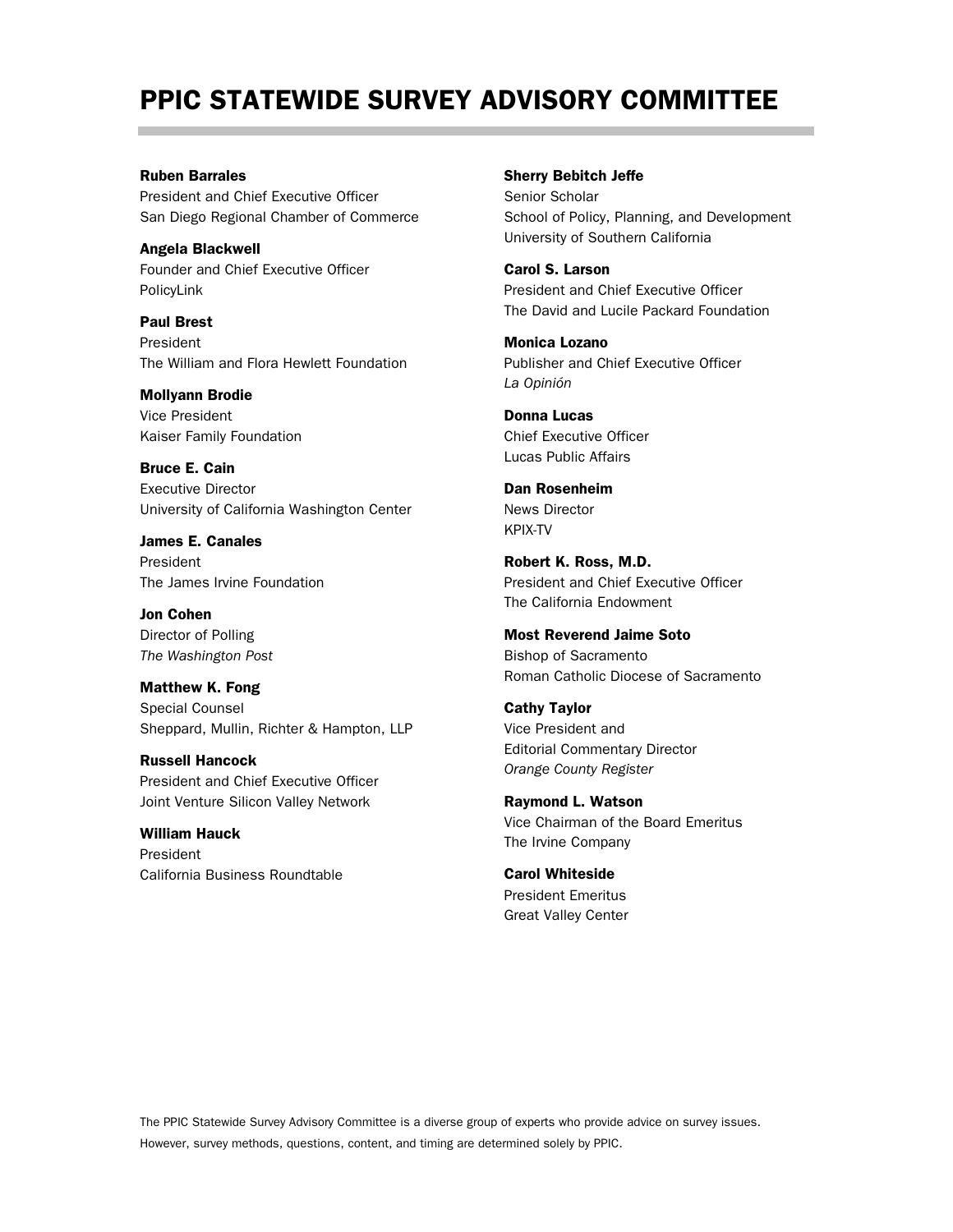# PPIC BOARD OF DIRECTORS

#### Walter B. Hewlett, Chair

Director Center for Computer Assisted Research in the Humanities

#### Mark Baldassare

President and Chief Executive Officer Public Policy Institute of California

Ruben Barrales President and Chief Executive Officer San Diego Regional Chamber of Commerce

John E. Bryson Retired Chairman and CEO Edison International

Gary K. Hart Former State Senator and Secretary of Education State of California

Robert M. Hertzberg Partner Mayer Brown, LLP

Donna Lucas Chief Executive Officer Lucas Public Affairs

David Mas Masumoto Author and farmer

Steven A. Merksamer Senior Partner Nielsen, Merksamer, Parrinello, Mueller & Naylor, LLP

Constance L. Rice Co-Director The Advancement Project

Thomas C. Sutton Retired Chairman and Chief Executive Officer Pacific Life Insurance Company

Carol Whiteside President Emeritus Great Valley Center